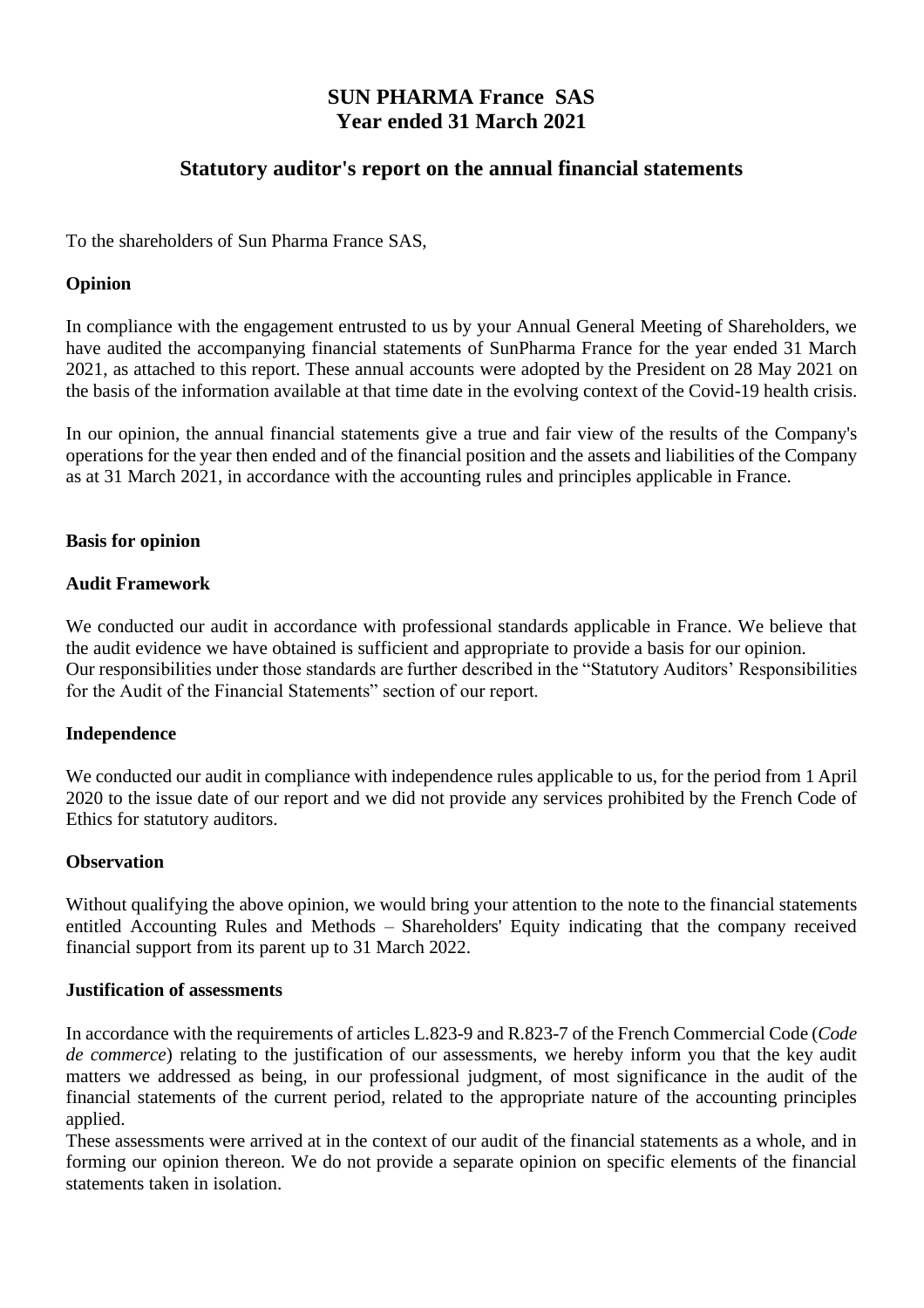#### **Specific verifications**

We have also performed, in accordance with professional standards applicable in France, the specific verifications required by French law and regulations.

We have no matters to report as to the fair presentation and the consistency with the financial statements of the information given in the Chairman's report of the Board of Directors and in the other documents provided to shareholders with respect to the financial position and the financial statements.

We attest to the fair presentation and consistency with the annual financial statements of the information on payment terms referred to in article D.441-4 of the French Commercial Code.

#### **Responsibilities of management and those charged with governance for the annual financial statements**

Management is responsible for the preparation and fair presentation of the annual financial statements in accordance with French accounting principles, and for such internal control as management determines is necessary to enable the preparation of financial statements that are free from material misstatement, whether due to fraud or error.

In preparing the financial statements, management is responsible for assessing the Company's ability to continue as a going concern, disclosing, as applicable, matters related to going concern and using the going concern basis of accounting unless it is expected that the Company will be liquidated or will cease its operations.

The financial statements have been approved by the Chairman of the Board of Directors.

#### **Statutory auditor's responsibilities for the audit of the annual financial statements**

Our role is to issue a report on the annual financial statements. Our objective is to obtain reasonable assurance about whether the annual financial statements as a whole are free from material misstatement. Reasonable assurance is a high level of assurance, but is not a guarantee that an audit conducted in accordance with professional standards will always detect a material misstatement when it exists. Misstatements can arise from fraud or error and are considered material if, individually or in the aggregate, they could reasonably be expected to influence the economic decisions of users taken on the basis of these financial statements.

As specified in Article L. 823-10-1 of the French Commercial Code, our statutory audit does not include assurance on the viability of the Company or the quality of management of the affairs of the Company.

As part of an audit conducted in accordance with professional standards applicable in France, the statutory auditor exercises professional judgment throughout the audit and furthermore :

- identifies and assesses the risks of material misstatement in the annual financial statements, whether due to fraud or error, designs and performs audit procedures responsive to those risks, and obtains audit evidence considered to be sufficient and appropriate to provide a basis for his opinion. The risk of not detecting a material misstatement resulting from fraud is higher than for one resulting from error, as fraud may involve collusion, forgery, intentional omissions, misrepresentations, or the override of internal control;
- obtains an understanding of internal control relevant to the audit in order to design audit procedures that are appropriate in the circumstances, but not for the purpose of expressing an opinion on the effectiveness of the internal control;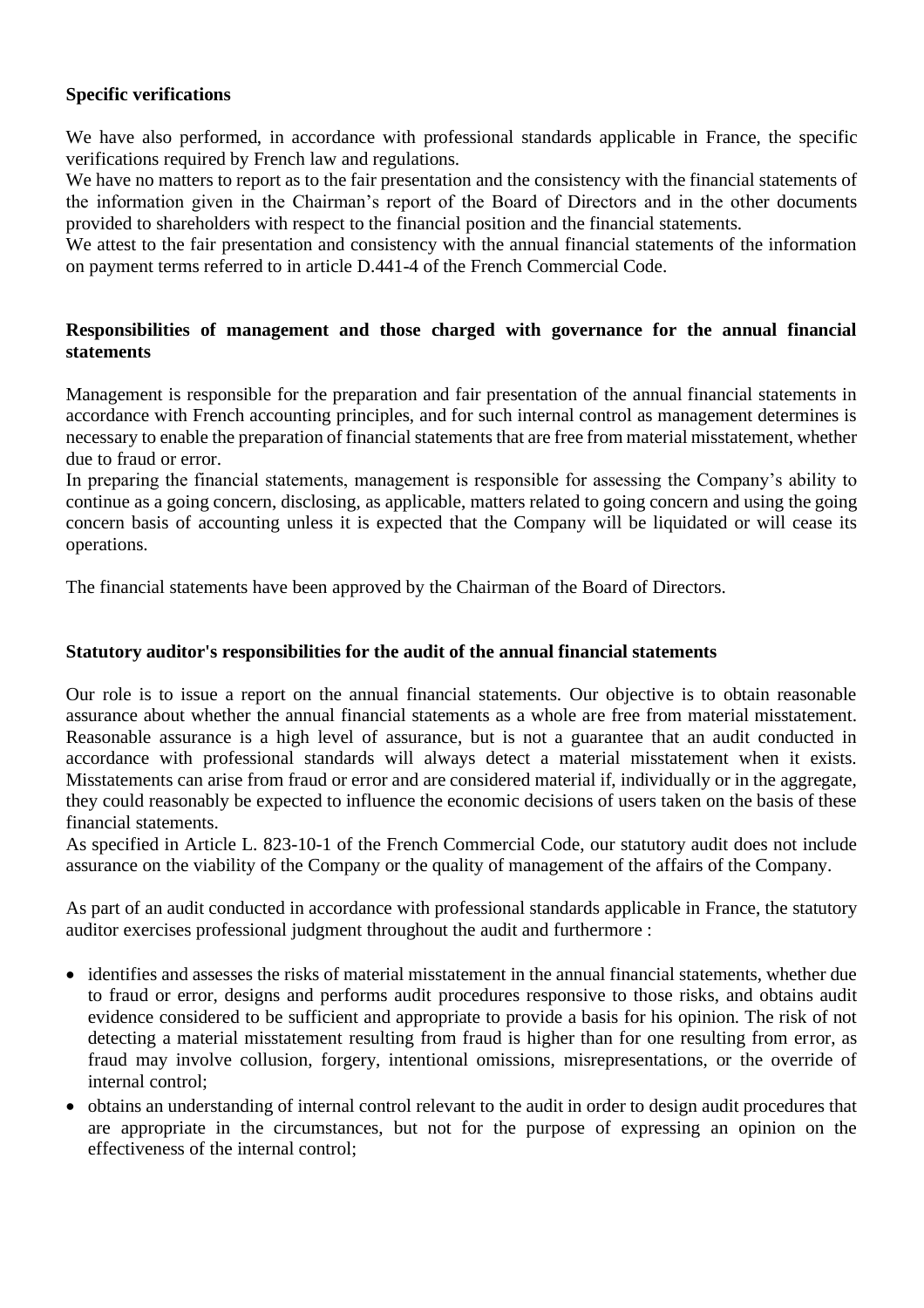- evaluates the appropriateness of accounting methods used and the reasonableness of accounting estimates and related disclosures made by management in the financial statements;
- assesses the appropriateness of management's use of the going concern basis of accounting and, based on the audit evidence obtained, whether a material uncertainty exists related to events or conditions that may cast significant doubt on the Company's ability to continue as a going concern. This assessment is based on the audit evidence obtained up to the date of the audit report. However, future events or conditions may cause the Company to cease to continue as a going concern. If the statutory auditor concludes that a material uncertainty exists, there is a requirement to draw attention in the audit report to the related disclosures in the annual financial statements or, if such disclosures are not provided or are not pertinent, to modify the opinion expressed therein;
- evaluates the overall presentation of the annual financial statements and whether these financial statements represent the underlying transactions and events in a manner that achieves fair presentation.

17 May 2021 BDO Paris Audit & Advisory Represented by Eric Picarle, Statutory Auditor [Translated from the French]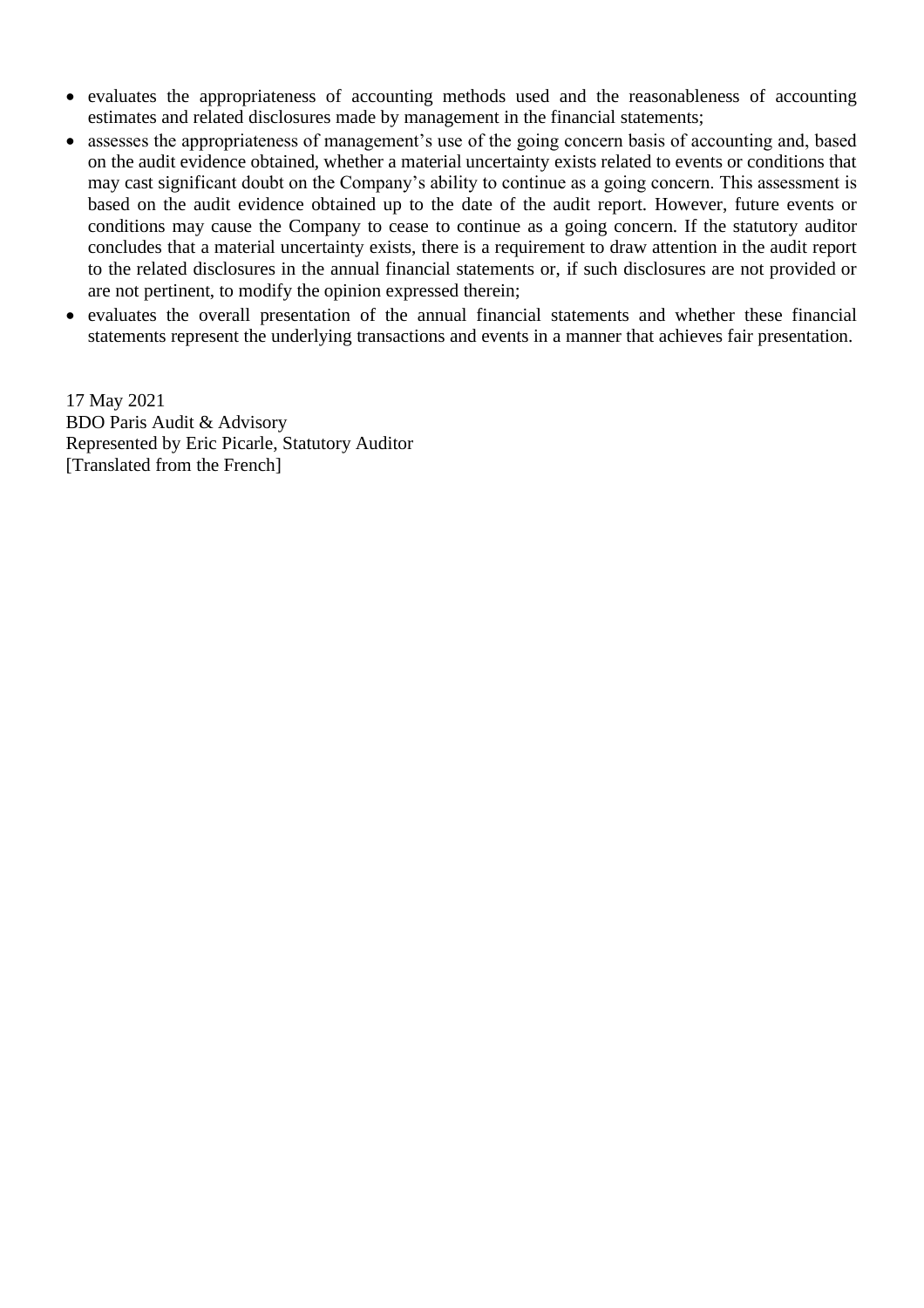### *Table of Contents*

### **SUN PHARMA FRANCE**

From **01/04/2020** to **31/03/2021**

| <b>Statement</b>                                                    | 1                       |
|---------------------------------------------------------------------|-------------------------|
|                                                                     | $\overline{\mathbf{c}}$ |
| <b>Balance sheet assets</b>                                         | 3                       |
| <b>Balance sheet Liabilities</b>                                    | 4                       |
| Income statement                                                    | 5                       |
| ------------------DETAILS OF FINANCIAL STATEMENTS-----------        | -6                      |
| <b>Details of Assets</b>                                            | 7                       |
| <b>Details of Liabilities</b>                                       | 9                       |
| <b>Details of the Profit and Loss Statement</b>                     | 11                      |
| --------------------------------- APPENDICES ---------------------- | 15                      |
| Accounting rules and methods for SMEs                               | 16                      |
| <b>Fixed Assets</b>                                                 | 21                      |
| Depreciation and amortisation                                       | 22                      |
| <b>Provisions</b>                                                   | 23                      |
| <b>Payables and Receivables</b>                                     | 24                      |
| Accrued income                                                      | 25                      |
| <b>Accrued expensed</b>                                             | 26                      |
| <b>Prepayments</b>                                                  | 27                      |
| <b>Prepaid income</b>                                               | 28                      |
| Capital social                                                      | 29                      |
| <b>Breakdown of turnover</b>                                        | 30                      |
| <b>Breakdown of tax on profits</b>                                  | 31                      |
| Increase and decrease in future tax liabilities                     | 32                      |
| Directors and senior managers' remunerations                        | 33                      |
| Average headcount                                                   | 34                      |
| <b>Consolidating parent companies</b>                               | 35                      |
|                                                                     |                         |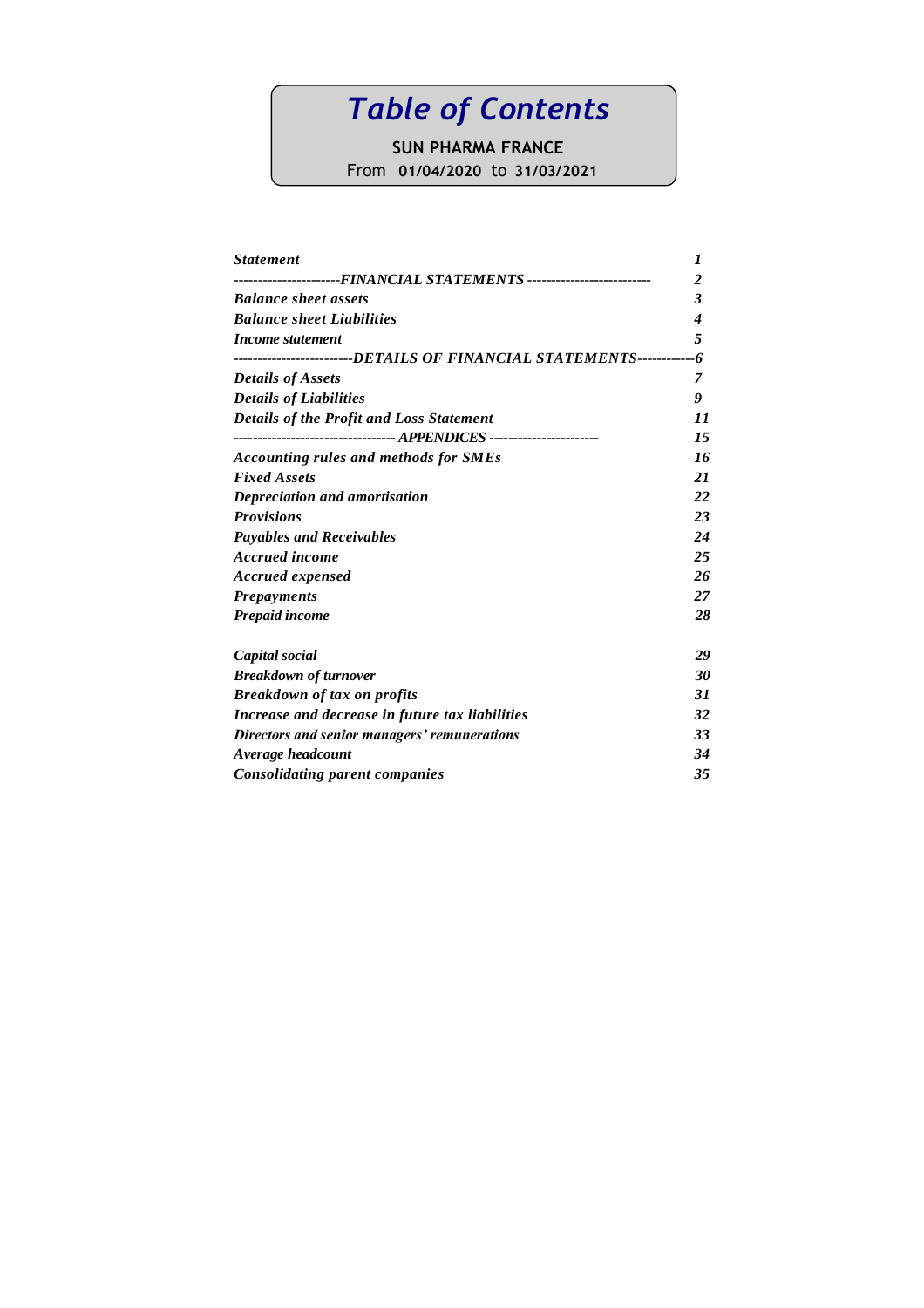### **Statement of presentation of accounts**

Statement expressed in **Euros**

In connection with the assignment relating to the **Presentation of the annual financial statements** of **SUN PHARMA FRANCE**, for the period covering **01/04/2020** to **31/03/2021**, and in accordance with the terms of reference of our engagement letter and our agreements, we, the Chartered Accountancy firm SOGECC, have carried out the checks as defined by the Institute of Chartered Accountants.

The Annual Financial Statements enclosed show the following:

| <b>Balance sheet total:</b> | 13,478,910 Euros     |
|-----------------------------|----------------------|
| Turnover:                   | 28,163,926 Euros     |
| <b>Net income:</b>          | <b>314,627 Euros</b> |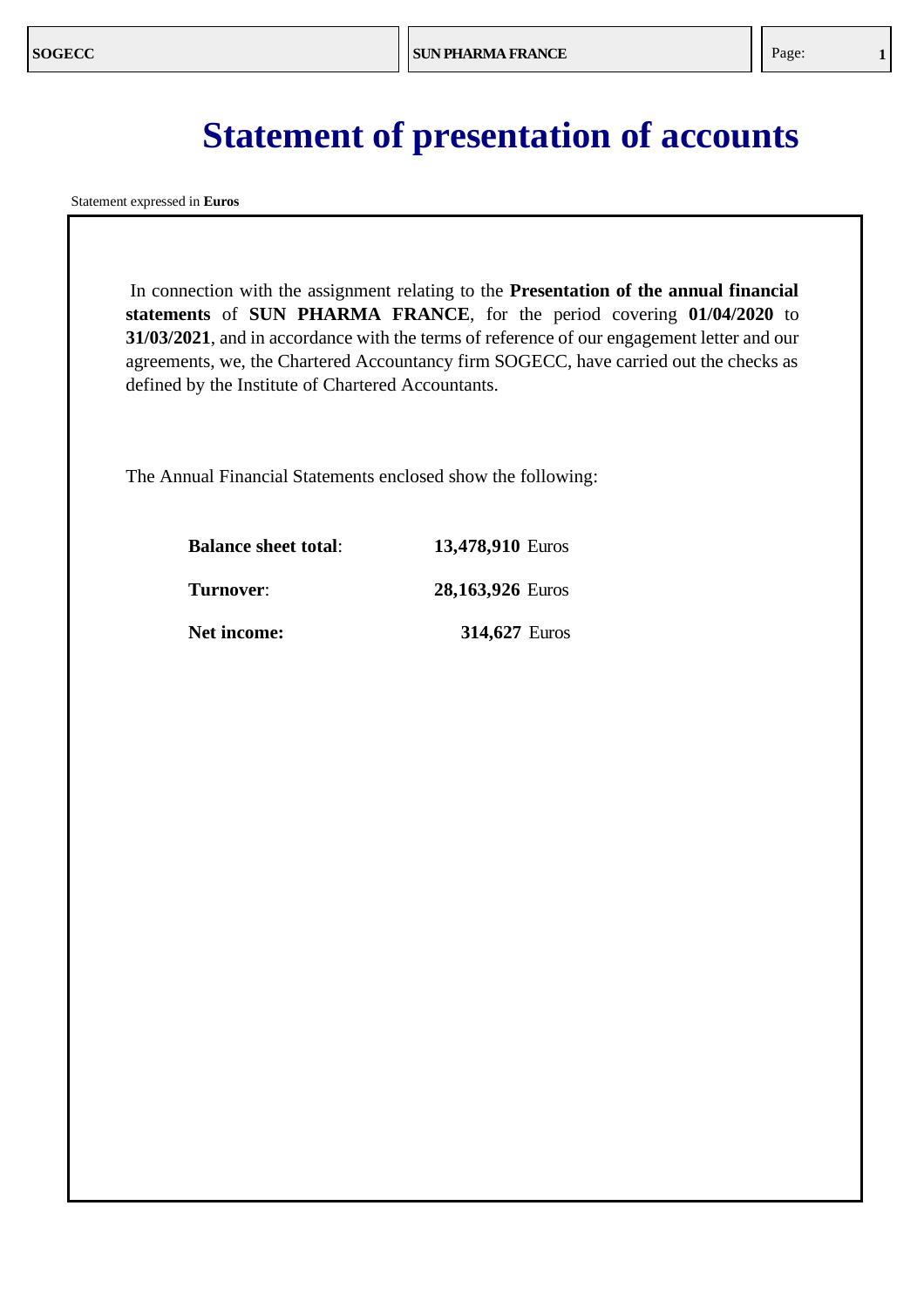### **FINANCIAL STATEMENTS TO 31/03/2021**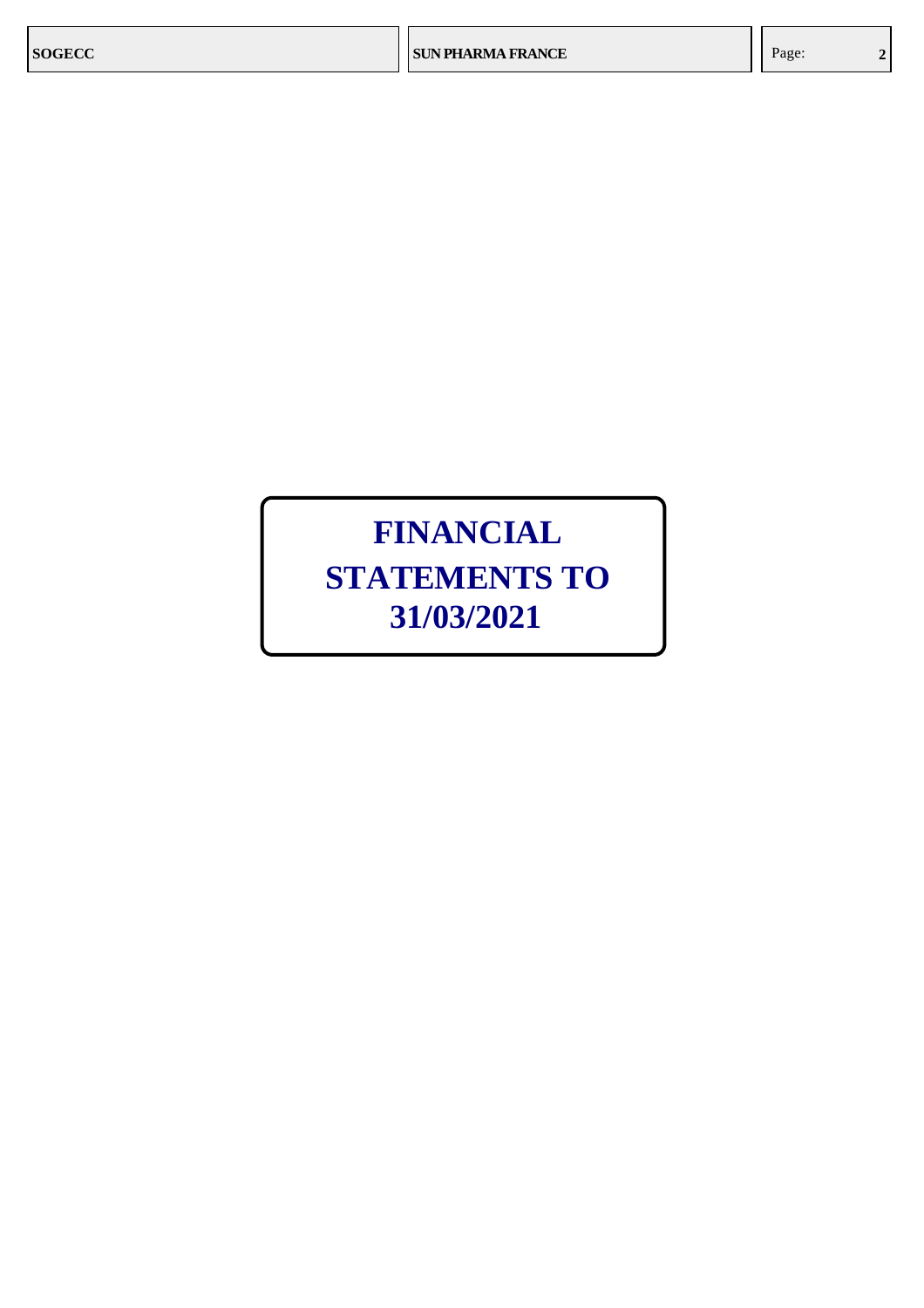### **Balance sheet assets**

<span id="page-6-0"></span>

|                  |                                                                                                                                                                                                                   |                      | 31/03/2021                |                      | 31/03/2020           |
|------------------|-------------------------------------------------------------------------------------------------------------------------------------------------------------------------------------------------------------------|----------------------|---------------------------|----------------------|----------------------|
|                  | Statement expressed in Euros                                                                                                                                                                                      | <b>Gross</b>         | <b>Amort.</b> and Deprec. | <b>Net</b>           | <b>Net</b>           |
|                  | Capital subscribed uncalled<br>(1)                                                                                                                                                                                |                      |                           |                      |                      |
|                  | <b>INTANGIBLE ASSETS</b><br>Preliminary costs<br>Development costs<br>Licences, patents and similar rights<br>Goodwill (1)<br>Other intangible assets                                                             | 12,254,165<br>70,000 | 12,253,314                | 851<br>70,000        | 8,342                |
| FIXED ASSETS     | Advances and prepayments<br><b>TANGIBLE ASSETS</b><br>Land<br><b>Buildings</b><br>Technical installations, indus. equip. & tools<br>Other tangible assets<br>Fixed assets in progress<br>Advances and prepayments | 359,025              | 237,543                   | 121,482              | 139,132              |
|                  | <b>FINANCIAL ASSETS (2)</b><br>Investments in associates valued by the<br>equity method.<br>Other equity interests<br>Receivables from associates<br>Other fixed investments<br>Loans<br>Other financial assets   | 204,242<br>86,643    | 204,242                   | 86,643               | 1,000,000<br>40,111  |
|                  | <b>TOTAL</b><br>$(\mathbf{II})$                                                                                                                                                                                   | 12,974,076           | 12,695,099                | 278,977              | 1,187,585            |
| <b>SSETS</b>     | STOCK AND WORK IN PROGRESS<br>Raw materials & supplies<br>Work in progress for production of goods<br>Work in progress for production of services<br>Intermediate and finished products                           | 250,845<br>9,577     |                           | 250,845<br>9,577     | 148,701              |
|                  | Goods                                                                                                                                                                                                             | 7,156,646            | 296,364                   | 6,860,282            | 4,201,360            |
|                  | <b>Advances and Prepayments paid on orders</b>                                                                                                                                                                    | 40,435               |                           | 40,435               | 279,774              |
| <b>CURRENT A</b> | <b>RECEIVABLES</b> (3)<br>Trade receivables and related accounts<br>Other receivables<br>Capital subscribed and called up, unpaid                                                                                 | 4,430,092<br>674,059 | 297,199                   | 4,132,893<br>674,059 | 5,156,819<br>731,281 |
|                  | <b>MARKETABLE SECURITIES</b>                                                                                                                                                                                      |                      |                           |                      |                      |
|                  | <b>CASH IN HAND/AT BANK</b>                                                                                                                                                                                       | 944,400              |                           | 944,400              | 1,482,459            |
|                  | Prepayments                                                                                                                                                                                                       | 287,441              |                           | 587,441              | 363,376              |
| <b>ACCRUALS</b>  | <b>TOTAL</b><br>(III)                                                                                                                                                                                             | 13,793,496           | 593,563                   | 13,199,933           | 12,363,771           |
|                  | Loan issuance cost to be spread<br>(IV)<br>Premiums on the redemption of debentures $(V)$<br>Unrealised exchange difference<br>(VI)                                                                               |                      |                           |                      |                      |
|                  | <b>TOTAL ASSETS (I to VI)</b>                                                                                                                                                                                     | 26,767,572           | 13,288,662                | 13,478,910           | 13,551,356           |
|                  | (1) including leasehold right<br>(2) including financial assets of less than one year<br>(3) including receivables of more than one year                                                                          |                      |                           | 303,440              | 336,397              |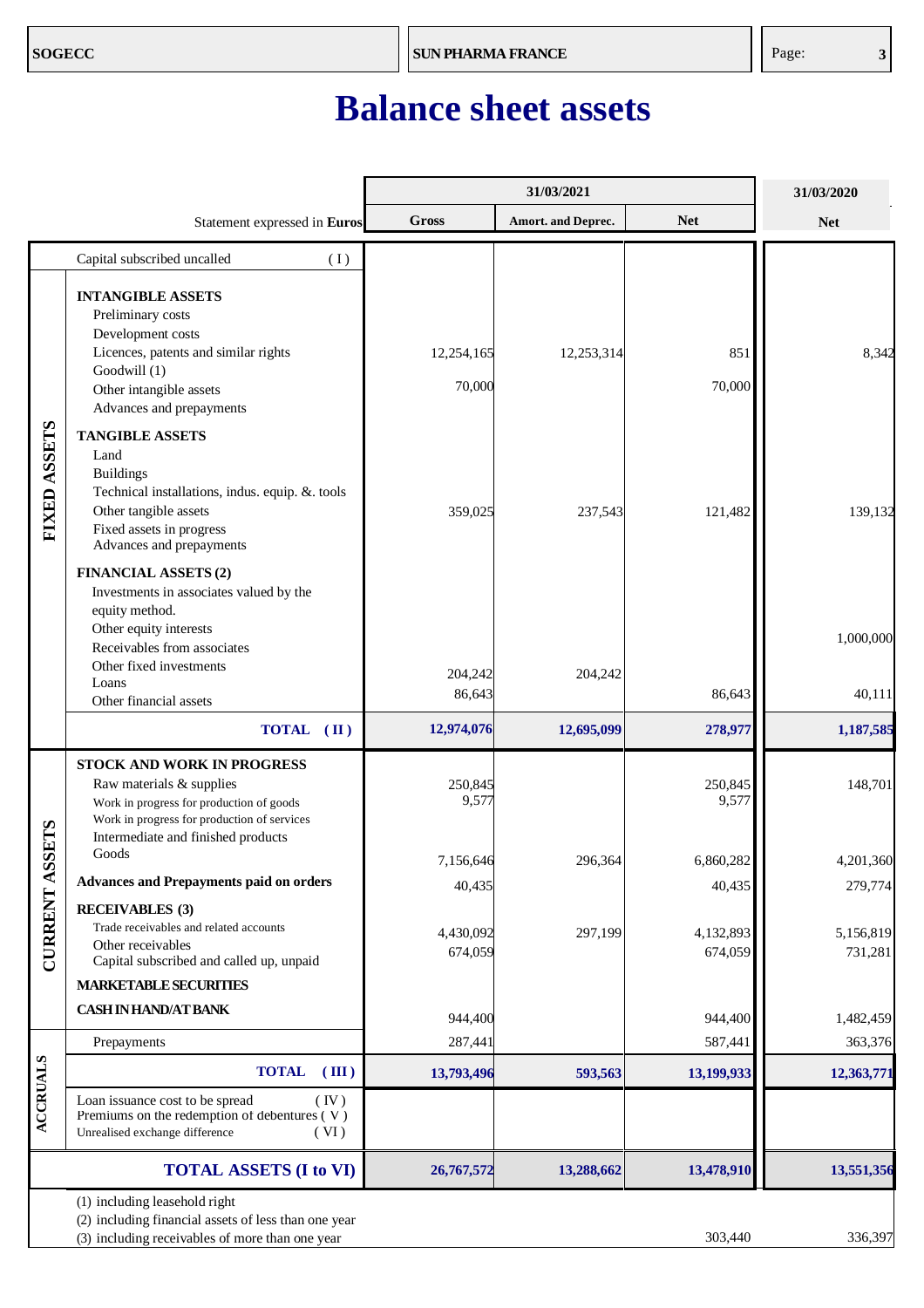### <span id="page-7-0"></span>**Balance sheet liabilities**

|                               | Statement expressed in Euros                                                                                              | 31/03/2021          | 31/03/2020           |
|-------------------------------|---------------------------------------------------------------------------------------------------------------------------|---------------------|----------------------|
|                               | Total share capital<br>Issue, merger, acquisition and such<br>premiums                                                    | 24,948,400          | 24,948,400           |
|                               | Differences arising on revaluation                                                                                        |                     |                      |
| Capital and Reserves          | <b>RESERVES</b><br>Legal reserve                                                                                          | 726,132<br>167,958  | 726,132<br>167,958   |
|                               | Statutory or contractual reserves<br>Regulated reserves                                                                   | 1,282,809           | 1,282,809            |
|                               | Other reserves                                                                                                            | (62, 156, 819)      | (59, 165, 485)       |
|                               | Balance brought forward                                                                                                   | 314,627             | (2,991,334)          |
|                               | Profit/loss for the year                                                                                                  |                     |                      |
|                               | Investment subsidies<br>Regulated provisions                                                                              |                     |                      |
|                               | <b>Total capital and reserves</b>                                                                                         | (34,716,892)        | (35,031,519)         |
| Other capital<br>and reserves | Income from issues of participating shares<br>Conditional advances                                                        |                     |                      |
|                               | <b>Total other capital and reserves</b>                                                                                   |                     |                      |
| Provisions                    | Provisions for risks<br>Provisions for charges                                                                            | 479,607<br>544,530  | 209,416<br>290,215   |
|                               | <b>Total provisions</b>                                                                                                   | 1,024,137           | 499,631              |
|                               | <b>FINANCIAL DEBTS</b>                                                                                                    |                     |                      |
| $\widehat{a}$                 | Convertible debenture loans<br>Other debenture loans                                                                      |                     |                      |
| $\mathbf{S}_\mathbf{B}$       | Loans and debts from credit institutions (2)                                                                              | 4,000               | 16,592               |
| PAYABL                        | Other loans and financial debts<br>Advances and prepayments received on orders in progress                                | 40,412,295          | 34,616,561           |
|                               | <b>OPERATING DEBTS</b>                                                                                                    |                     |                      |
|                               | Trade payables and related accounts                                                                                       | 3,209,960           | 11,501,681           |
|                               | Tax and social security liabilities                                                                                       | 3,545,411           | 1,941,516            |
|                               | <b>OTHER PAYABLES</b><br>Payables on fixed assets and related accounts                                                    |                     |                      |
|                               | Other payables                                                                                                            |                     | 6,895                |
|                               | Prepaid income (1)                                                                                                        |                     |                      |
|                               | <b>Total payables</b>                                                                                                     | 47,171,665          | 48,083,245           |
|                               | Unrealised exchange losses                                                                                                |                     |                      |
|                               | <b>TOTAL LIABILITIES</b>                                                                                                  | 13,478,910          | 13,551,356           |
|                               | Profit/loss expressed in cents                                                                                            | 314,627.16          | (2,991,333.52)       |
| (1)<br>(2)                    | Prepaid income and expenses of less than one year<br>Of which bank facilities and overdrafts, bank credit balance and PCA | 47,171,665<br>4,000 | 48,083,245<br>16,592 |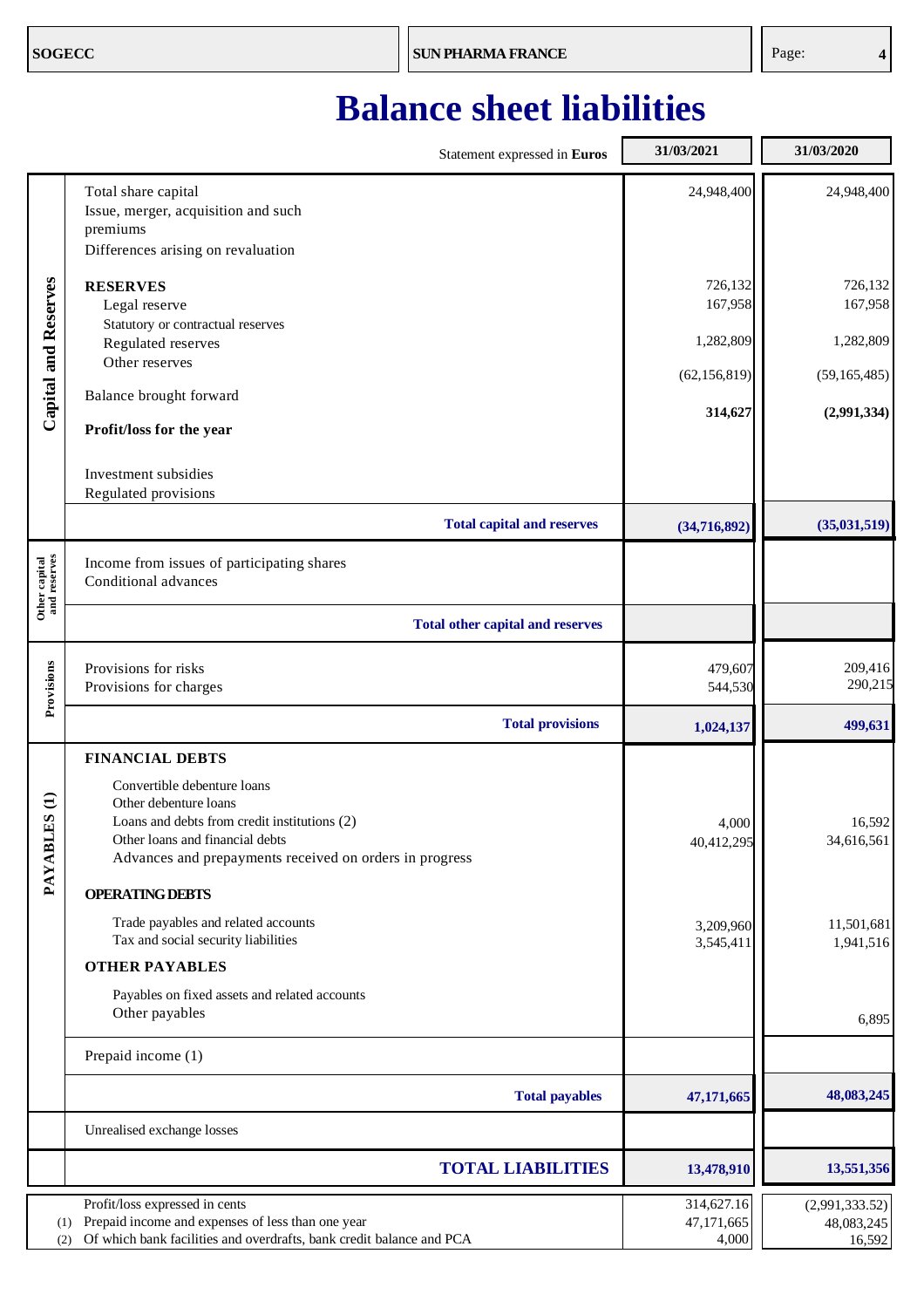<span id="page-8-0"></span>

|                                                          | <b>Income statement</b>                                                                                                                                                                                                                                                                                                                                          | 31/03/2021               |                  | 31/03/2020               |                  |
|----------------------------------------------------------|------------------------------------------------------------------------------------------------------------------------------------------------------------------------------------------------------------------------------------------------------------------------------------------------------------------------------------------------------------------|--------------------------|------------------|--------------------------|------------------|
|                                                          |                                                                                                                                                                                                                                                                                                                                                                  | 12 months                | % C.A.           | 12 months                | % C.A.           |
|                                                          | Sale of goods<br>Production sold (Goods)                                                                                                                                                                                                                                                                                                                         | 27,518,020               | 97,71            | 25,848,830               | 95.59            |
| <b>OPERATING</b>                                         | Production sold (Services and Works)                                                                                                                                                                                                                                                                                                                             | 645,907                  | 2.29             | 1,193,412                | 4.41             |
| <b>INCOME</b>                                            | <b>Net turnover</b>                                                                                                                                                                                                                                                                                                                                              | 28,163,926               | 100.00           | 27,042,241               | 100.00           |
|                                                          | Production for stock<br>Capitalised production costs<br>Operating subsidies<br>Reversals on provisions and depreciation, transfer of charges<br>Other income                                                                                                                                                                                                     | 2,749,640<br>109,601     | 9.76<br>0.39     | 1,073,465<br>285         | 3.97             |
|                                                          | <b>Total operating income</b>                                                                                                                                                                                                                                                                                                                                    | 31,023,168               | 110.15           | 28,115,992               | 103.97           |
|                                                          | Purchase of goods                                                                                                                                                                                                                                                                                                                                                | 13,610,556               | 48.33            | 12,578,545               | 46.51            |
|                                                          | Variations in stock                                                                                                                                                                                                                                                                                                                                              | (1,026,201)              | $-3.64$          | 122,766                  | 0.45             |
|                                                          | Purchases of raw materials and other supplies                                                                                                                                                                                                                                                                                                                    | 378,572                  | 1.34             | 407,960                  | 1.51             |
| OPERATING EXPENSES                                       | Variations in stock                                                                                                                                                                                                                                                                                                                                              | (95, 132)                | $-0.34$          | (38, 302)                | $-0.14$          |
|                                                          | Other external purchases and expenses                                                                                                                                                                                                                                                                                                                            | 9,716,332                | 34.50            | 12,337,423               | 45.62            |
|                                                          | Taxes, duties and similar payments                                                                                                                                                                                                                                                                                                                               | 1,134,012                | 4.03             | 882,017                  | 3.26             |
|                                                          | Wages and salaries                                                                                                                                                                                                                                                                                                                                               | 3,957,648                | 14.05            | 1,739,257                | 6.43             |
|                                                          | Personnel social security charges                                                                                                                                                                                                                                                                                                                                | 1,834,237                | 6.51             | 808,609                  | 2.99             |
|                                                          | Owner's personal contributions to social security                                                                                                                                                                                                                                                                                                                |                          |                  |                          |                  |
|                                                          | Amortisation, depreciations and provisions                                                                                                                                                                                                                                                                                                                       | 889,826                  | 3.16             | 2,448,030                | 9.05             |
|                                                          | Other expenses                                                                                                                                                                                                                                                                                                                                                   | 110,957                  | 0.39             | 58,375                   | 0.22             |
|                                                          | <b>Total operating expenses</b>                                                                                                                                                                                                                                                                                                                                  | 30,510,809               | 108.33           | 31,344,680               | 115.91           |
|                                                          | <b>OPERATING PROFIT/LOSS</b>                                                                                                                                                                                                                                                                                                                                     | 512,359                  | 1.82             | (3,228,688)              | $-11.94$         |
| Opera.<br>comm.<br><b>FINANCIAL</b><br><b>ICOME</b><br>Ξ | Profit appropriated or loss transferred<br>Loss borne or profit transferred<br>From equity interests (3)<br>From other marketable securities and fixed asset receivables (3)<br>Other interests and similar income (3)<br>Reversal of provisions and depreciation and transfer of charges<br>Exchange gains<br>Net income from the sale of investment securities | 291,858<br>699           | 1.04             | 1,245                    |                  |
|                                                          | <b>Total financial income</b>                                                                                                                                                                                                                                                                                                                                    | 292,558                  | 1.04             | 1,245                    |                  |
| <b>FINANCIAL</b><br><b>EXPENSES</b>                      | Amortisation, depreciation and provisions<br>Interests and similar expenses (4)<br><b>Exchange</b> losses<br>Net expenses from the sale of investments securities                                                                                                                                                                                                | 510,434<br>2,727         | 1.81<br>0.01     | 531,433<br>932           | 1.97             |
|                                                          | <b>Total financial expenses</b>                                                                                                                                                                                                                                                                                                                                  | 513,161                  | 1.82             | 532,365                  | 1.97             |
|                                                          | <b>FINANCIAL PROFIT/LOSS</b>                                                                                                                                                                                                                                                                                                                                     | (220, 603)               | $-0.78$          | (531, 120)               | $-1.96$          |
|                                                          | PROFIT/LOSS BEFORE TAX                                                                                                                                                                                                                                                                                                                                           | 291,756                  | 1.04             | (3,759,808)              | $-13.90$         |
|                                                          |                                                                                                                                                                                                                                                                                                                                                                  |                          |                  |                          |                  |
|                                                          | <b>Total extraordinary income</b><br><b>Total extraordinary expenses</b>                                                                                                                                                                                                                                                                                         | 22,973<br>103            | 0.08             | 796,868<br>28,393        | 2.95<br>0.10     |
|                                                          | <b>EXTRAORDINARY PROFIT/LOSS</b>                                                                                                                                                                                                                                                                                                                                 | 22,871                   | 0.08             | 768,475                  | 2.84             |
|                                                          | <b>EMPLOYEE PROFIT-SHARING</b><br>TAX ON PROFITS                                                                                                                                                                                                                                                                                                                 |                          |                  |                          |                  |
|                                                          | <b>TOTAL INCOME</b><br><b>TOTAL EXPENSES</b>                                                                                                                                                                                                                                                                                                                     | 31,338,699<br>31,024,072 | 111.27<br>110.16 | 28,914,104<br>31,905,438 | 106.92<br>117.98 |
|                                                          | <b>PROFIT/LOSS FOR THE YEAR</b>                                                                                                                                                                                                                                                                                                                                  | 314,627                  | 1.12             | (2,991,334)              | $-11.06$         |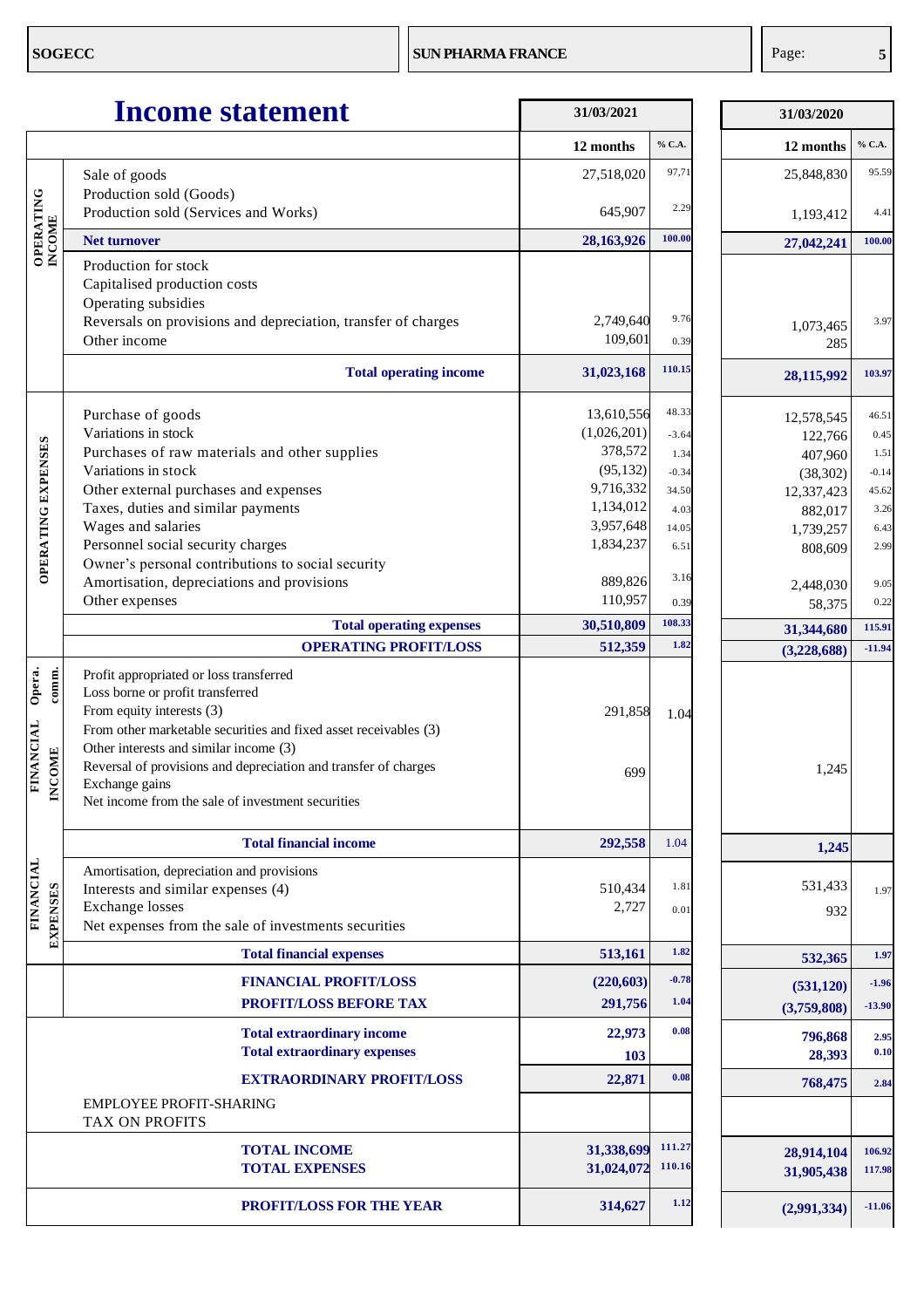### **DETAILS OF FINANCIAL STATEMENTS TO 31/03/2021**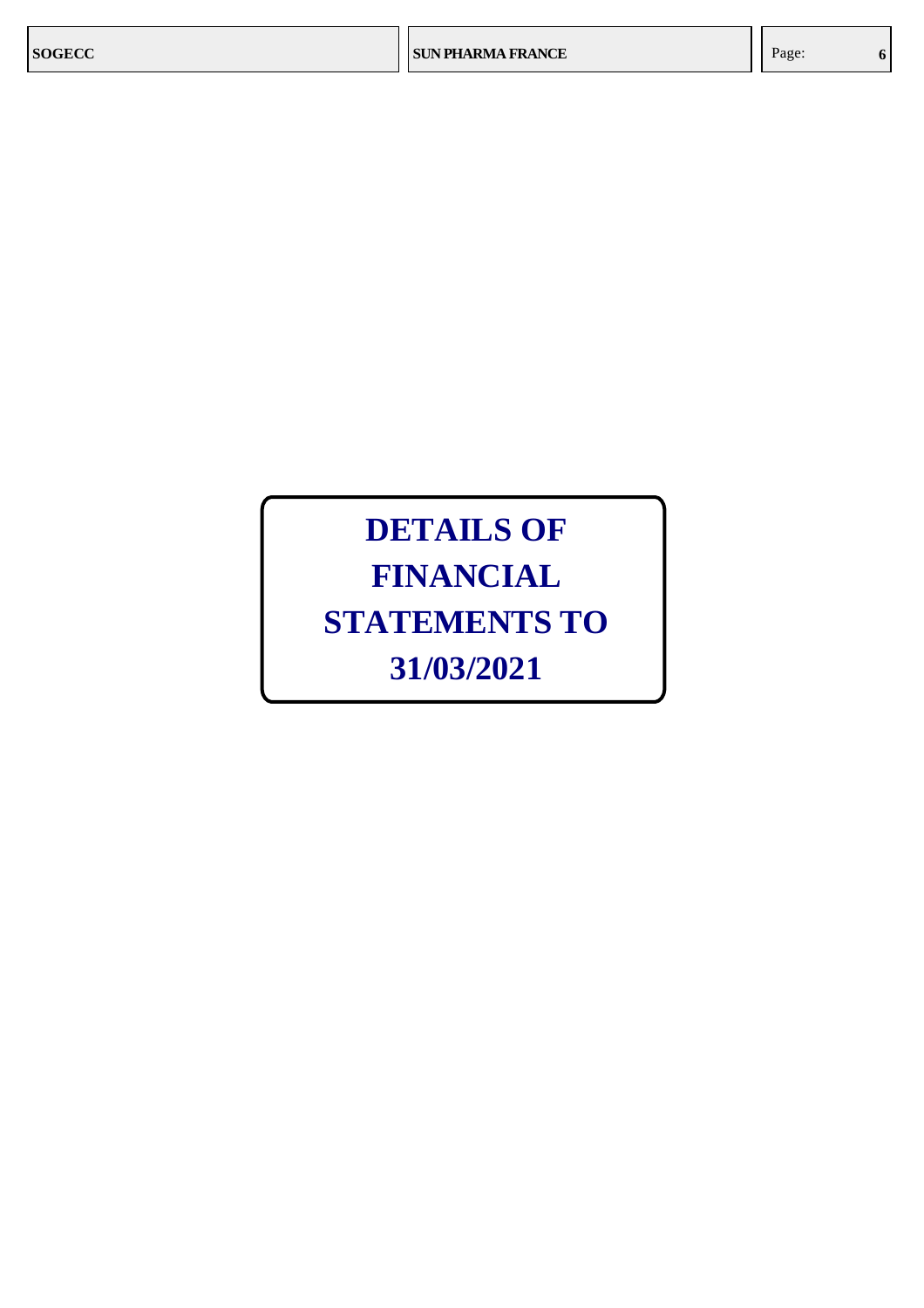### **Details of the Assets**

| Report expressed in Euros                                                        | 01/04/2020<br>12<br>31/03/2021 months    | 01/04/2019<br>12<br>31/03/2020<br>months         | Variations<br>%                             |
|----------------------------------------------------------------------------------|------------------------------------------|--------------------------------------------------|---------------------------------------------|
| <b>Uncalled subscribed capital</b>                                               |                                          |                                                  |                                             |
| <b>TOTAL II - NET fixed assets</b>                                               | 278,976.59<br>2.07                       | 1,187,585.33 8.76                                | $(908, 608.74)$ -76.51                      |
| <b>Concessions.</b> patents and similar rights                                   | 851.49<br>0.01                           | 8,342.29<br>0.06                                 | $-89.79$<br>(7,490.80)                      |
| 20510660<br>Computer equipment                                                   | $0.20\,$<br>27,042.19                    | 0.18<br>24,629.89                                | 2,412.30<br>9.79                            |
| <b>PATENTS</b><br>20520660                                                       | 3.34<br>449,725.60                       | 3.32<br>449,725.60                               |                                             |
| 20530662<br>LICENSES (excluding AA)                                              | 1.34<br>180,286.21                       | 1.33<br>180,286.21                               |                                             |
| TRADEMARKS<br>20540660                                                           | 86.04<br>11,597,111.24                   | 11,597,111.24 85.58                              |                                             |
| Provisional Intangible Assets<br>29050660                                        | $-1.98$<br>(266, 532.00)<br>$-1.34$      | $(266, 532.00)$ $-1.97$<br>$(180, 286.21)$ -1.33 |                                             |
| PROV LICENSE DEPRECIATION<br>29050662<br>28050660<br>Compter equip. depreciation | (180, 286.21)<br>$-0.20$<br>(26,397.70)  | $(20,347.60)$ $-0.15$                            | $-29.73$<br>(6,050.10)                      |
| PATENTS AMORT<br>28052660                                                        | $-3.34$<br>(449, 725.60)                 | $(449,725.60)$ -3.32                             |                                             |
| 28054660<br><b>TRADEMARKS AMORT</b>                                              | $-84.06$<br>(11, 330, 372.24)            | $(11,326,519.24)$ -83.58                         | $-0.03$<br>(3,853.00)                       |
| Other intangible assets                                                          | 70,000.00<br>0.52                        |                                                  | 70,000.00                                   |
| 23200670<br>INTANGIBLE ASSET COLL.                                               | 70,000.00<br>0.52                        |                                                  | 70,000.00                                   |
| Other tangible fixed assets                                                      | 0.90<br>121,481.63                       | 139, 131.78 1.03                                 | $-15.96$<br>(17,650.15)                     |
| 21820000<br>Transport equipment                                                  | 0.15<br>19.577.23                        | 0.14<br>19,577.23                                |                                             |
| OFFICE EQUIPMENT - OPERATIONS<br>21830500                                        | 0.13<br>16,916.33                        | 0.12<br>16,916.33                                | 94.67<br>69.561.39                          |
| <b>IT HARDWARE</b><br>21830600                                                   | 1.06<br>143,038.41                       | 0.54<br>73,477.02                                |                                             |
| Furnishings & Installations. Agenc<br>21840000<br>DEPREC OFFICE HARDWARE-EXPL    | 1.33<br>179,493.00<br>$-0.12$            | 1.32<br>179,493.00                               |                                             |
| 28183500<br><b>DEPREC IT HARDWARE</b><br>28183600                                | (16, 429.80)<br>$-0.99$<br>(133, 105.54) | $(15,700.80)$ -0.12<br>$(68,489.00)$ $-051$ .    | (729.00)<br>$-4.64$                         |
| 28183700<br>Vehicles other than Buses & Lo                                       | $-0.08$<br>(11, 420.00)                  | $(7,504.00)$ $-0.06$                             | $(64, 616.54)$ $-94.35$                     |
| 28184000<br>Amortisation- Mob & Installat                                        | $-0.57$<br>(76,588.00)                   | $(58, 638.00)$ $-0.43$                           | $(3,916.00)$ -52.19<br>$(17,950.00)$ -30.61 |
| <b>Other holdings</b>                                                            |                                          | 1,000,000.00<br>7.38                             | $1,000,000.00$ -100.00                      |
| <b>GROUP EQUITY SECURITIES</b><br>26110101                                       |                                          | 32.26<br>4,372,238.01                            | $(4,372,238.01)$ -100.00                    |
| 29611010<br>Provision Share investments                                          |                                          | $(3,372,238.01)$ -24.88                          | 3,372,238.01 100.00                         |
| Loans                                                                            |                                          |                                                  |                                             |
| <b>LOANS FOR THE CONSTRUCTION EFFORT</b><br>27430130                             | 204.242.21<br>1.52                       | 0.46<br>68,384.68                                | 135,857.53 198.67                           |
| 29743013<br>Provision Loans - Const efforts                                      | $-1.52$<br>(204, 242.21)                 | (68, 384.68)<br>$-0.46$                          | $(135, 857.53)$ 198.67                      |
| <b>Other financial fixed assets</b>                                              | 0.64<br>86,643.47<br>0.64                | 40,111.26<br>0.30                                | 46,532.21 116.01                            |
| 27510200<br>DEPOSITS AND SURETY BONDS PAID                                       | 86,643.47                                | 0.30<br>40,111.26                                | 46,532.21 116.01                            |
| <b>TOTAL III - NET current assets</b>                                            | 13,199,933.46<br>97.93                   | 12,363,770.99 91.24                              | 6.76<br>836,162.47                          |
| <b>Unprocessed materials, supplies</b>                                           | 250,845.08<br>1.10                       | 148,700.91<br>1.10                               | 68.69<br>102,144.17                         |
| 31100100<br>STOCKS API RAW MATERIALS -                                           | 223,612.37<br>1.66                       | 144,222.69<br>1.06                               | 55.05<br>79,389.68                          |
| 32600603<br>STOCKS DPO PACKAGING ARTICLES                                        | 27, 232. 71<br>0.20                      | 11,490.44<br>0.08                                | 137.00<br>15,742.27                         |
| 39110100<br>PROV DEPR.STOCKS API MATERIALS                                       |                                          | $-0.05$<br>(7,012.22)                            | 100.00<br>7,012.22                          |
| <b>Goods in process</b>                                                          | 0.07<br>9,577.48                         |                                                  | 9,577.48                                    |
| Stocks in transit<br>38000000                                                    | 0.07<br>9,577.48                         |                                                  | 9,577.48                                    |
| <b>Merchandise</b>                                                               | 6,860,282.28<br>50.90                    | 4,201,360.38<br>36.92                            | 63.29<br>2,658,921.90                       |
| MERCHANDISE DPO STOCKS<br>37200510                                               | 53.13<br>7,161,187.27                    | 45.25<br>6,132,071.57                            | 16.78<br>1,029,115.70                       |
| In-transit inventories<br>37210000                                               | $-0.03$<br>(4,540.93)                    | 8,938.38<br>0.07                                 | $-150.80$<br>(13, 479.31)                   |
| 39720510<br>PROV DEPR.STOCKS DPO MARCHANDI                                       | $-2.20$<br>(296, 364.06)                 | $-14.31$<br>(1,939,649.57)                       | 84.72<br>1,643,285.51                       |
| Advances & instalments paid on orders                                            | 40,434.75<br>0.30                        | 297,774.42<br>2.06                               | $-85.55$<br>(239, 339.67)                   |
| 40910300<br>CGS A-AVANCE & ACPT/B&S-FRS TI                                       | 0.30<br>40,434.75                        | 2.06<br>297,774.42                               | $-85.55$<br>(239, 339.67)                   |
| <b>Trade receivables and related accounts</b>                                    | 4,132,893.49 30.66                       | 5,156,819.46 38.05                               | $-19.86$<br>(1,023,925.97)                  |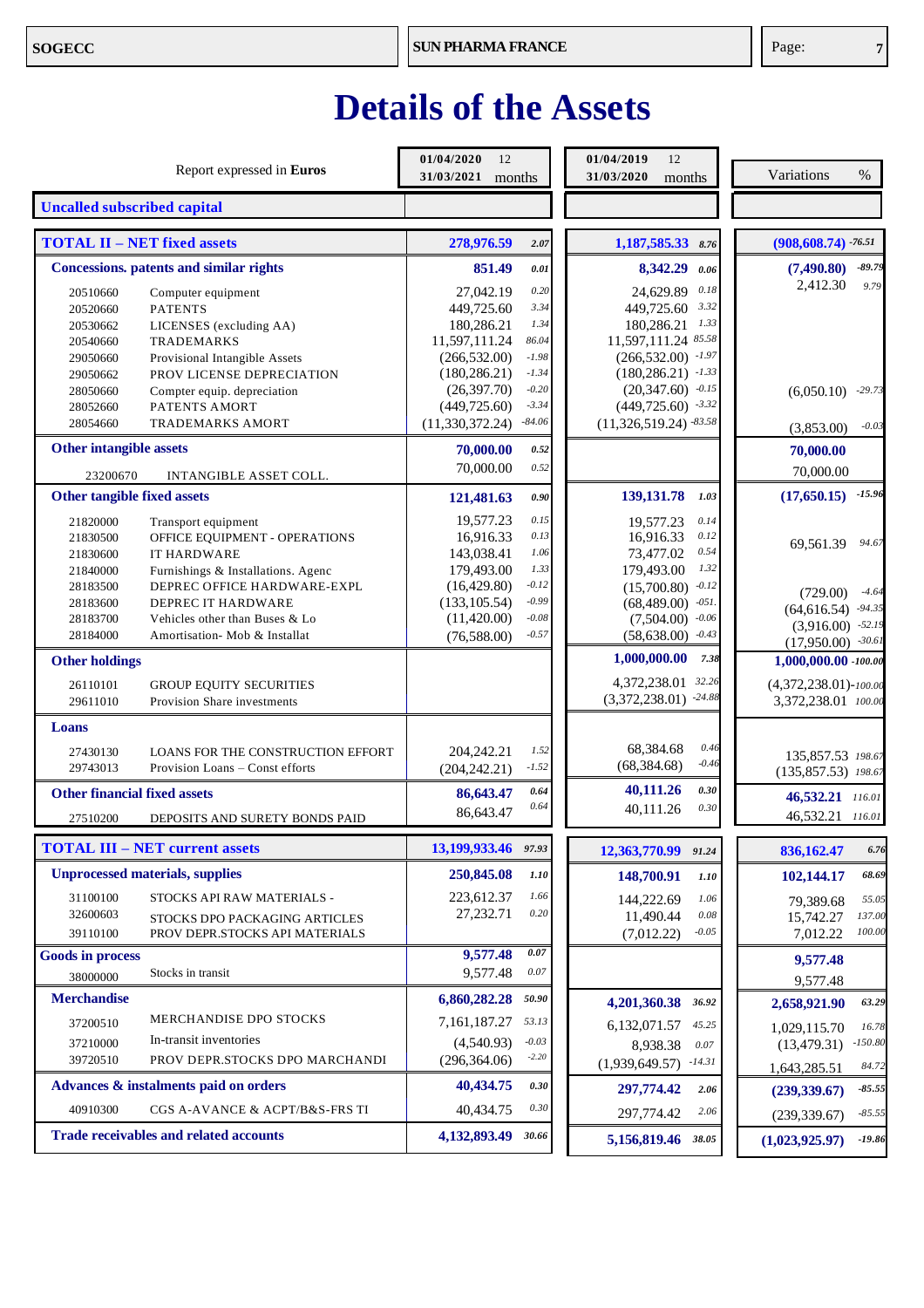### **Details of the Assets**

|                          | Report expressed in Euros                     | 01/04/2020<br>12<br>31/03/2021<br>months |               | 01/04/2019<br>12<br>31/03/2020<br>months |              | Variations<br>$\%$         |
|--------------------------|-----------------------------------------------|------------------------------------------|---------------|------------------------------------------|--------------|----------------------------|
| 41110100                 | COLLECTIVE THIRD PARTY CUSTOMERS<br>(PRODUCT) | 4,126,625.32                             | 30.62<br>2.25 | 5,019,464.43                             | 37.04        | (892, 812.11)<br>$-17.79$  |
| 41600000                 | Doubtful customers                            | 303,439.84                               |               | 336,396.56                               | 2.48         | (32,956.72)<br>$-9.80$     |
| 41800000                 | TRADE RECEIVABLES, UNBILLED REVENUE           |                                          |               | 129,693.65                               | 0.96         | (129, 693.65)<br>$-100.00$ |
| 49110100                 | PROV DEPRECIAT°CUSTOMER RECEIVABLES           | (297, 198.67)                            | $-2.20$       | (328, 735.18)                            | $-2.43$      | 31,536.51<br>9.59          |
| <b>Other receivables</b> |                                               | 674,058.79                               | 5.00          | 731,281.01                               | 5.40<br>0.03 | (57, 222, 22)<br>$-7.82$   |
| 40971760                 | Reclassif. outstanding suppliers              |                                          |               | 4,461.46                                 |              | $-100.00$<br>(4,461.46)    |
| 42110110                 | PERSONNEL - REMUNERATIONS DUE                 | 6,443,92                                 | 0.05          |                                          |              | 6,443.92                   |
| 42500230                 | PERSONNEL-SALARY ADVANCES                     | 12,307.80                                | 0.09          | 1,500.00                                 | 0.01<br>0.02 | 720.52<br>10,807.80        |
| 42510200                 | <b>EXPENSE ACCOUNTS</b>                       |                                          |               | 2,526.64                                 |              | $-100.00$<br>(2,526.64)    |
| 42541130                 | PERMANENT ADVANCES (PAYROLL)                  | 28,103.99                                | 0.21          | 5,500.00                                 | $0.04\,$     | 410.98<br>22,603.99        |
| 42700140                 | ADVANCES ON OBJECTIONS                        | 8,114.22                                 | 0.06          | 5,629.00                                 | 0.04         | 65.43<br>2,485.22          |
| 43111200                 | SOCIAL SECURITY - DAILY BENEFITS              | 33,212.26                                | 0.25          | 20.076.87                                | 0.15         | $-11.89$<br>13,135.39      |
| 43710110                 | <b>MEAL VOUCHERS</b>                          | 28,175.63                                | 0.21          | 31,977.16                                | 0.24         | $-11.89$<br>(3,801.53)     |
| 43750131                 | ADVANCED PROVIDENT FUND                       | 27,732.69                                | $0.10\,$      | 1,412.83                                 | 0.01         | N/S<br>26,319.86           |
|                          | <b>BENEFITS</b>                               |                                          |               | 6,030,38                                 | 0.04         | 115.96<br>6,993.11         |
| 43865270                 | PROFESSIONAL TRAINING                         | 13,023.49                                | 0.10          |                                          |              |                            |
| 44410670                 | GOVT.-INCOME TAX INTERIM PAYMENT              | 739.00                                   | 0.01          | 548,309.92                               | 4.05         | 739.00                     |
| 44566010                 | VAT DEDUCTIBLE/RECEIPTS-A                     | 280,801.95                               | 2.08          | 34.141.71                                | 0.25         | $-48.79$<br>(267, 507.97)  |
| 44566120                 | VAT DEDUCTIBLE ON DEBITS                      | 61,313.51                                | 0.45          |                                          | 0.22         | 79.59<br>27,171.80         |
| 44566140                 | DEDUCTIBLE EU VAT ON DEBITS                   | 34,455.33                                | 0.26          | 29,814.33                                |              | 15.57<br>4,641.00          |
| 44566680                 | RECUP VAT THE REPORT OF THE EU O              |                                          |               | 236,71                                   |              | $-100.00$<br>(236.71)      |
| 44870300                 | <b>REPORT - ACCRUED REVENUES</b>              | 139,635.00                               | 1.04          | 39,664.00                                | 0.29         | 252.04<br>99,971.00        |
| <b>Cash on hand</b>      |                                               | 944,400.19                               | 7.01          | 1,482,459.19                             | 10.94        | $-36.30$<br>(538,059.00)   |
|                          |                                               |                                          |               |                                          |              | $-100.00$<br>(28, 118.27)  |
| 51210000                 | Crédit Lyonnais                               |                                          |               | 28,118.27                                | 0.21         |                            |
| 51220000                 | $HSBC - Main account - ex OPIH - 002$         | 11,765.14                                | 0.09          |                                          |              | 11,765.14                  |
| 51260000                 | Crédit FR87 30002007980000403                 |                                          |               | 19.923.59                                | 0.15         | $-100.00$<br>(19, 923.59)  |
| 51280000                 | HSBC - France-mainland                        | 412,125.16                               | 3.06          |                                          |              | $-63.71$<br>412,125.16     |
| 51280100                 | HSBC - CSP                                    | 520,463.18                               | 3.86          | 1,434,340.61                             | 10.58        | $-63.71$<br>(913, 877.43)  |
| 53110000                 | <b>CASH IN EUROS</b>                          | 46.71                                    |               | 76.72                                    |              | $-39.12$<br>(30.01)        |
| <b>Deferred expenses</b> |                                               | 287,441.40                               | 2.13          | 363,375.62                               | 2.68         | $-20.90$<br>(75, 934, 22)  |
| 48600101                 | DEFERRED EXPENSES-AS                          | 3.591.00                                 | 0.03          | 3,482.42                                 | 0.03         | 3.12<br>108.58             |
| 48600300                 | DEFERRED EXPENSES-AU                          | 283,850.40                               | 2.11          | 359,893.20                               | 2.66         | $-21.13$<br>(76,042.80)    |

**BALANCE SHEET ASSETS TOTAL 13,478,910.05** *100.00* **13,551,356.32** *100.00* **(72,446.27)** 

 $-0.53$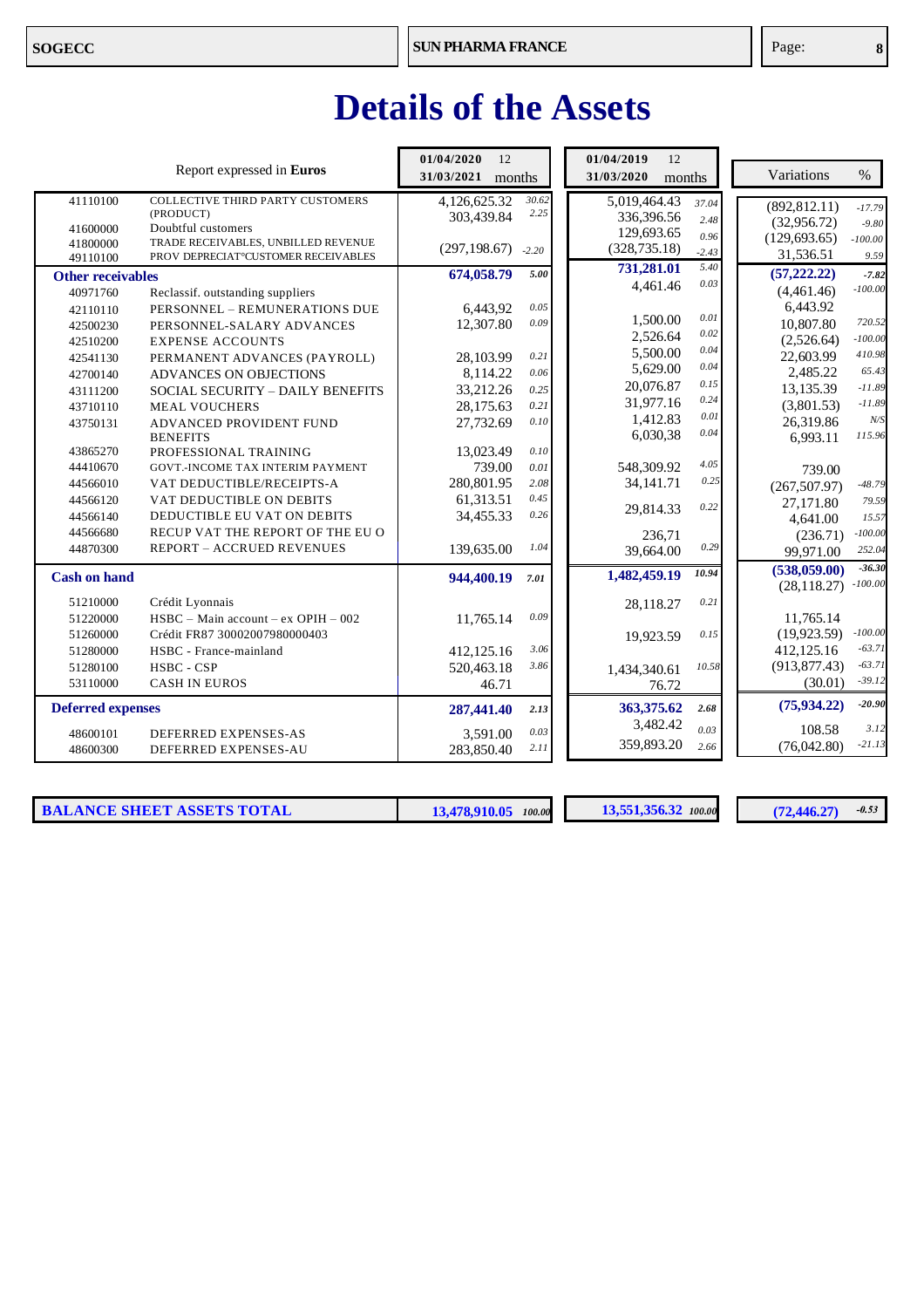### **Details of the Liabilities**

| Report expressed in <b>Euros</b>         | 01/04/2020<br>12<br>31/03/2021<br>months | 01/04/2019<br>12<br>31/03/2020<br>months | Variations<br>$\%$ |
|------------------------------------------|------------------------------------------|------------------------------------------|--------------------|
| <b>TOTAL I – Shareholders equity</b>     | (34,716,892.23)                          | (35,031,519.39)                          | $-9.34$            |
|                                          | $-257.5$                                 | $-258.5$                                 | (314, 627.16)      |
| Corporate or individual capital          | 24,948,400.00<br>185.09                  | 24,948,400.00<br>184.10                  |                    |
| SUBSCRIBED CAPITAL CALLED PAID           | 185.09                                   | 184.10                                   |                    |
| 10130100                                 | 24,948,400.00                            | 24,948,400.00                            |                    |
| <b>Legal reserve</b>                     | 726,132.00<br>5.39                       | 726,132.00<br>5.36                       |                    |
| 10611100                                 | 5.39                                     | 5.36                                     |                    |
| <b>LEGAL RESERVE</b>                     | 726,132.00                               | 726,132.00                               |                    |
| <b>Statutory or contractual reserves</b> | 167,957.78<br>1.25                       | 167,957.78<br>1.24                       |                    |
| STATUTORY OR CONTRACTUAL RESERVES        | 1,25                                     | 1.24                                     |                    |
| 10630120                                 | 167,957.78                               | 167,957.78                               |                    |
| <b>Other Reserves</b>                    | 1,282,808.87<br>9.52                     | 1,282,808.87<br>9.47                     |                    |
| 10680300                                 | 9.52                                     | 9.47                                     |                    |
| OTHER SPECIAL RESERVES                   | 1,282,808.87                             | 1,282,808.87                             |                    |
| <b>Retained earnings</b>                 | (62, 156, 818.04)                        | (59, 165, 484.52)                        | $-5.06$            |
|                                          | $-461.1$                                 | -436.60                                  | (2,991,333.52)     |
| 11000100                                 | $-461.1$                                 | $-436.60$                                | $-5.06$            |
| <b>RETAINED EARNINGS</b>                 | (62, 156, 818.04)                        | (59, 165, 484.52)                        | (2,991,333.52)     |
| <b>FINANCIAL YEAR RESULTS</b>            | 314,627.16                               | (2,991,333.52)                           | 110.52             |
|                                          | 2.33                                     | $-22.07$                                 | 3,305,960.68       |

|                              | <b>TOTAL II - Other shareholders equity</b> |              |      |            |      |                      |
|------------------------------|---------------------------------------------|--------------|------|------------|------|----------------------|
|                              | <b>TOTAL III - Total provisions</b>         | 1,024,137.40 | 7.60 | 499,631.10 | 3.69 | 104.98<br>524,506.30 |
|                              | <b>Provisions for contingencies</b>         | 479,607.40   | 3.56 | 209,416.00 | 1.55 | 129.02<br>270,191.40 |
| 15110100                     | PROV FOR LITIGATION                         | 468,607.40   | 3.48 | 198,416.00 | 1.46 | 136.17<br>270.191.40 |
| 15180000                     | Other Provision for Contingencies & Charges | 11,000.00    | 0.08 | 11,000.00  | 0.08 |                      |
| <b>Provisions for losses</b> |                                             | 544,530.00   | 4.04 | 290,215.10 | 2.14 | 87.63<br>254,314.90  |
| 15311120                     | PROV RETIREMENT BENEFITS                    | 544,530.00   | 4.04 | 290,215.10 | 2.14 | 87.63<br>254,314.90  |

|                                                                                                                                                                                                                                                                                                                              |                                                                      |                                                                                                                |                                                                      | $-1.90$<br>(911, 579.73)                                                                                                                                                                                                   |
|------------------------------------------------------------------------------------------------------------------------------------------------------------------------------------------------------------------------------------------------------------------------------------------------------------------------------|----------------------------------------------------------------------|----------------------------------------------------------------------------------------------------------------|----------------------------------------------------------------------|----------------------------------------------------------------------------------------------------------------------------------------------------------------------------------------------------------------------------|
| 4,000.00                                                                                                                                                                                                                                                                                                                     | 0.03                                                                 | 16,591.66                                                                                                      | 0.12                                                                 | $-75.89$<br>(12,591.66)                                                                                                                                                                                                    |
|                                                                                                                                                                                                                                                                                                                              |                                                                      | 12,591.66                                                                                                      | 0.09                                                                 | $-100.0$<br>(12,591.66)                                                                                                                                                                                                    |
| 4,000.00                                                                                                                                                                                                                                                                                                                     | 0.03                                                                 | 4,000.00                                                                                                       | 0.03                                                                 |                                                                                                                                                                                                                            |
|                                                                                                                                                                                                                                                                                                                              |                                                                      |                                                                                                                | 255.45                                                               | 16.74<br>5,795,733.87                                                                                                                                                                                                      |
| 1.310.109.61                                                                                                                                                                                                                                                                                                                 | 9.72                                                                 | 32, 102, 185.00<br>959,876.18                                                                                  | 236.89<br>7.08                                                       | 21.81<br>7,000,000.00<br>36.49<br>350,233.43<br>$(1,554,499.56)$ -100.00                                                                                                                                                   |
|                                                                                                                                                                                                                                                                                                                              |                                                                      |                                                                                                                |                                                                      |                                                                                                                                                                                                                            |
| 3,209,959.71                                                                                                                                                                                                                                                                                                                 | 23.81                                                                | 11,501,681.21                                                                                                  | 84.87                                                                | $(8,291,721.50)$ -72.09                                                                                                                                                                                                    |
| 1,105,129.65<br>THIRD PARTIES - SUPPLIERS COLLECTIVE<br>1,580,908.58<br>45,592.48<br>INV NOT RECEIVED ACCT Entry M<br>478,329.00                                                                                                                                                                                             | 8.20<br>11.73<br>0.34<br>3.55                                        | 792,100.25<br>9,528,580.03<br>565,782.79<br>615,218.14                                                         | 5.85<br>70.31<br>4.18<br>4.54                                        | 39.52<br>313,029.40<br>$-83.41$<br>(7,947,671.45)<br>$-91.94$<br>(520, 190.31)<br>$-22.25$<br>(136,889.14)                                                                                                                 |
|                                                                                                                                                                                                                                                                                                                              |                                                                      | 1,941,516.00                                                                                                   | 14.33                                                                | 82.61<br>1,603,894.56                                                                                                                                                                                                      |
| 1.863.84<br>EC SUBSIDIARIES FOR FUNCTIONING<br>8.387.11<br>EC SUBSIDIARIES SOCIAL ACTIONS<br>3,213.11<br>27,669.64<br>128,119.25<br>PROVISIONS HOLIDAYS TO BE PAID<br>369,124.36<br>PROVISIONS FOR HOLIDAYS TO BE PAID<br>29,330.63<br>PROVISIONS TEMP SAVINGS A/C<br>375,753.00<br>PERSONNEL-EXPENSES PAYABLE<br>153,009.76 | 0.01<br>0.06<br>0.02<br>0.21<br>0.95<br>2.74<br>0.22<br>2.79<br>1.14 | 2,692.48<br>815.21<br>3,665.99<br>11,474.61<br>45.663.38<br>120,638.27<br>14,069.89<br>256,772.21<br>68,685.53 | 0.02<br>0.01<br>0.02<br>0.08<br>0.34<br>0.89<br>0.10<br>1.89<br>0.51 | $-100.00$<br>(2,692.48)<br>128.63<br>1,048.63<br>128.78<br>4,721.12<br>3,213.11<br>141.14<br>16,195.03<br>180.57<br>82,455.87<br>205.98<br>248,486.09<br>108.46<br>15,260.74<br>46.34<br>118,980.79<br>122.77<br>84.324.23 |
|                                                                                                                                                                                                                                                                                                                              |                                                                      | 47,171,664.88 349.97<br>40,412,294.61 299.82<br>39,102,185.00 290.10                                           | 1,554,499.56<br>3,545,410.56 26.30                                   | 48,083,244.61 354,82<br>34,616,560.74<br>11.47                                                                                                                                                                             |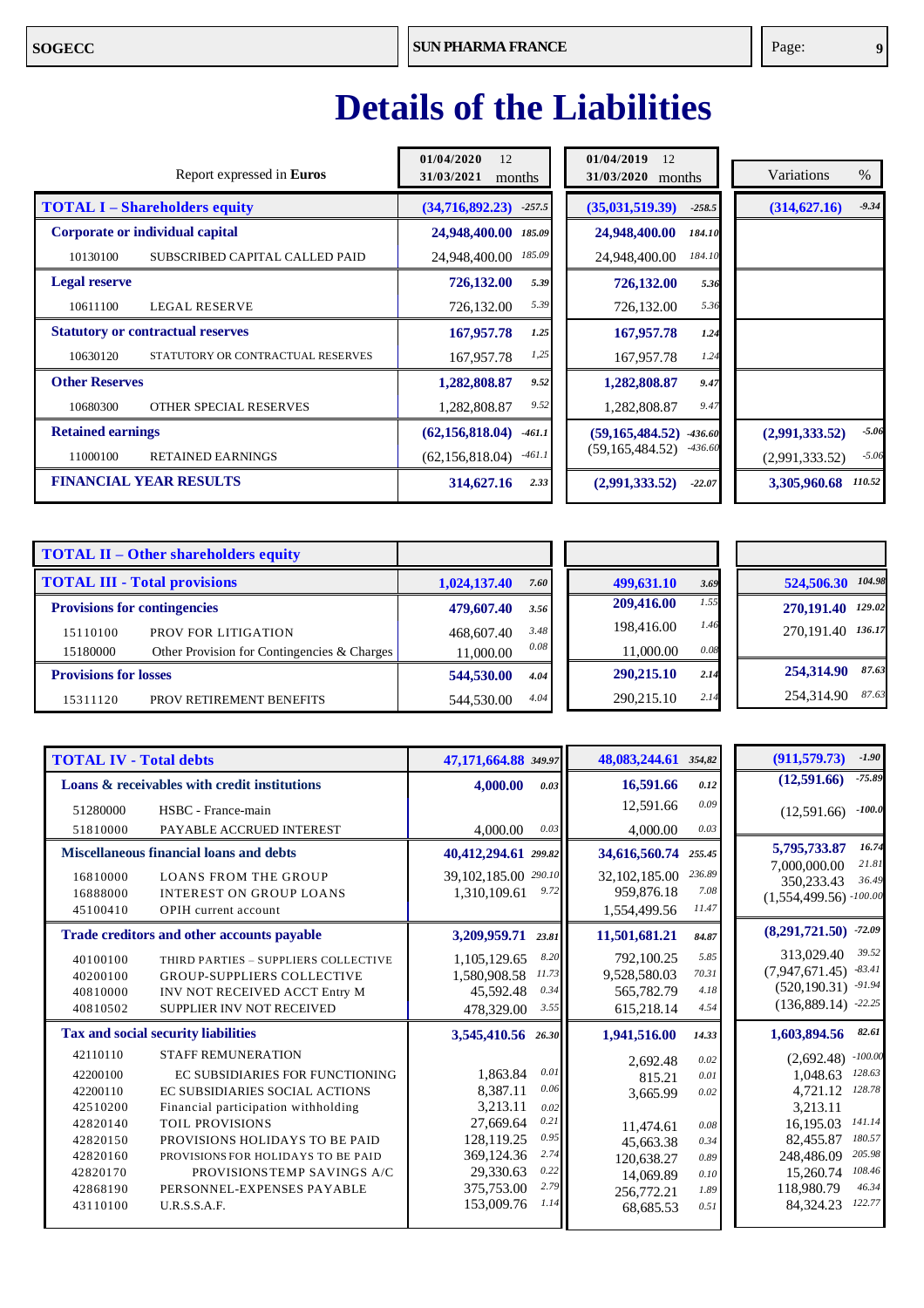### **Details of the Liabilities**

|                                                                                                                                                                                  | Report expressed in Euros                                                                                                                                                                                                                                                                                                                                                                                                                      | 01/04/2020<br>12<br>31/03/2021<br>months                                                                                                                                                                                                                                                                        | 01/04/2019<br>12<br>31/03/2020<br>months                                                                                                                                                                                                                                    | Variations<br>$\%$                                                                                                                                                                                                                                                                                                 |
|----------------------------------------------------------------------------------------------------------------------------------------------------------------------------------|------------------------------------------------------------------------------------------------------------------------------------------------------------------------------------------------------------------------------------------------------------------------------------------------------------------------------------------------------------------------------------------------------------------------------------------------|-----------------------------------------------------------------------------------------------------------------------------------------------------------------------------------------------------------------------------------------------------------------------------------------------------------------|-----------------------------------------------------------------------------------------------------------------------------------------------------------------------------------------------------------------------------------------------------------------------------|--------------------------------------------------------------------------------------------------------------------------------------------------------------------------------------------------------------------------------------------------------------------------------------------------------------------|
| 43710120<br>43720130<br>43730140<br>43740150<br>43860220<br>43860221<br>43860222<br>43863240<br>43864250<br>44210000<br>44520660<br>44571670<br>44710660<br>44750120<br>44760130 | RETIREMENT INSTITUTIONS - OTHER<br>PROVIDENT FUND INSTITUTIONS - OTHER<br>ASSEDIC/GARP<br>Mutual insurance<br>SOCIAL CHARGES TO BE PAID<br>SOCIAL ORG. - CHARGES TO BE PAID<br>SOCIAL ORG. - CHARGES TO BE PAID<br><b>BUILDING INITIATIVE</b><br>APPRENTICESHIP TAXES.<br>TDS - Salaries<br>TVA DUE SUR ACQUISITIONS INTRA<br>VAT COLLECTED ON DEBITS<br><b>REPORT - PROFESSIONAL TAX</b><br><b>TAXES ON DIRECT SALES</b><br>Tax on comp. cars | 0.35<br>47,769.96<br>0.09<br>12,285.56<br>220.38<br>6,332.20<br>0.05<br>0.28<br>37,678.39<br>248,742.60<br>1.85<br>0.11<br>14.665.33<br>22,946.86<br>0.17<br>0.22<br>29,796.67<br>22,647.77<br>0.17<br>34,455.33<br>0.26<br>0.46<br>57,460.81<br>20,000.00<br>0.15<br>1.888.778.00<br>14.01<br>0.04<br>5,160.00 | 0.30<br>40,859.98<br>0.22<br>29,429.98<br>220.38<br>346.33<br>0.12<br>16,454.40<br>83.271.41<br>0.61<br>7.034.95<br>0.05<br>0.06<br>8,182.34<br>0.02<br>2,770.19<br>0.09<br>12,667.23<br>0.22<br>29,814.33<br>0.53<br>71,858.29<br>0.04<br>5,316.00<br>8.18<br>1,108,812.62 | 6,909.98<br>16.91<br>(17, 144.42)<br>$-58.25$<br>5,985,87<br>N/S<br>21.223.99<br>128.99<br>165,471.19<br>198.71<br>7,630.38<br>108.46<br>14,764.52<br>180.44<br>27,026.48<br>975.62<br>9,980.54<br>78.79<br>4,641.00<br>15.57<br>(14,397.48)<br>$-20.04$<br>14,684.00<br>276.22<br>779,965.38<br>70.34<br>5.160.00 |
| <b>Other debts</b>                                                                                                                                                               |                                                                                                                                                                                                                                                                                                                                                                                                                                                |                                                                                                                                                                                                                                                                                                                 | 6,895.00<br>0.05                                                                                                                                                                                                                                                            | (6,895.00)<br>$-100.00$                                                                                                                                                                                                                                                                                            |
| 41980000                                                                                                                                                                         | <b>CUSTOMER CREDITS NOTES NOT YET ISSUED</b>                                                                                                                                                                                                                                                                                                                                                                                                   |                                                                                                                                                                                                                                                                                                                 | 6,895.00<br>0.05                                                                                                                                                                                                                                                            | (6.895.00)<br>$-100.00$                                                                                                                                                                                                                                                                                            |

**BALANCE SHEET LIABILITIES TOTAL 13,478,910.05** *100.00* **13,551,356.32** *100.00* **(72,446.27)** 

 $-0.53$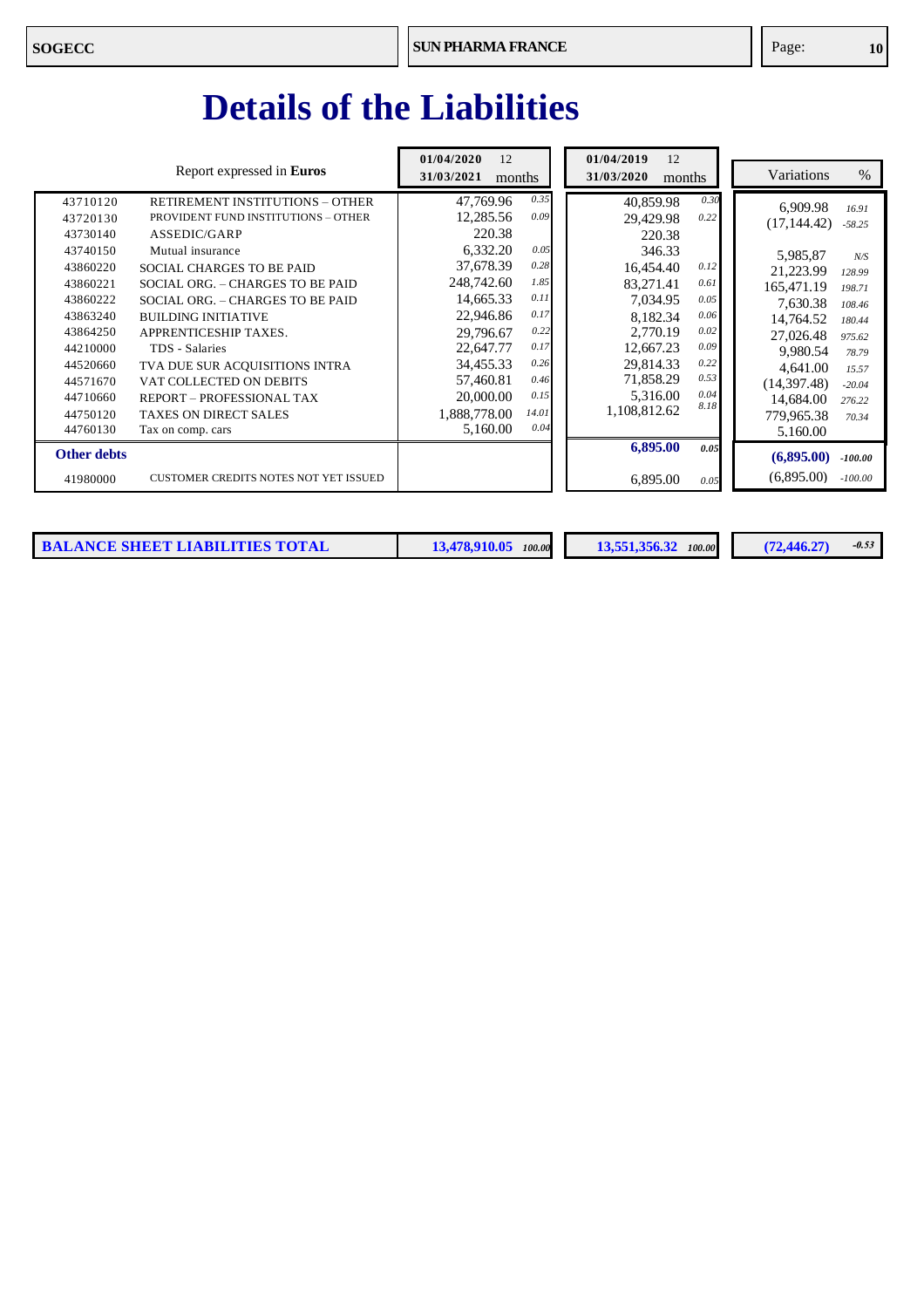| Report expressed in Euros                                                                                                              | 01/04/2020<br>12<br>31/03/2021<br>months          | 01/04/2019<br>12<br>31/03/2020<br>months       | $\%$<br>Variations                                   |
|----------------------------------------------------------------------------------------------------------------------------------------|---------------------------------------------------|------------------------------------------------|------------------------------------------------------|
| <b>Total operating income</b>                                                                                                          | 110.15<br>31,023,167.74                           | 28,115,991.67 103.97                           | 10.34<br>2,907,176.07                                |
| <b>Sales of merchandise</b>                                                                                                            | 97.71<br>27,518                                   | 25,848,829.61<br>95.59                         | 6.46<br>1,669,190.11                                 |
| <b>Sales of merchandise FRANCE</b><br>70701710<br>FRANCE MERCHANDISE SALES HG                                                          | 27,518,019.72<br>97.71<br>122.77<br>34,577,791.82 | 25,848,829.61<br>95.59<br>33,075,488.53 122.31 | 6.46<br>1,669,190.11<br>4.54<br>1,502,303.29         |
| 70970000<br>REBATES. ALLOWANCES & DISCOUNTS GRANTED                                                                                    | $-25.07$<br>(7,059,772.10)                        | $-26.72$<br>(7,226,658.92)                     | 2.31<br>166,886.82                                   |
| <b>Sold production of goods</b>                                                                                                        |                                                   |                                                |                                                      |
| <b>Sold production Services + Works</b>                                                                                                | 645,906.54 2.29                                   | 1.193.411.82<br>4.41                           | (547, 505, 28)<br>$-45.88$                           |
| <b>Sold production Services FRANCE</b>                                                                                                 | 2,549.52 0.01                                     | 26,356.47<br>0.10                              | $-90.33$<br>(23,806.95)                              |
| 70620410<br>FRANCE MISCELLANEOUS SERVICES H<br>70880000<br><b>INCOME FROM RELATED ACTIVITIES</b>                                       | 558.34<br>1,991.18 0.01                           | 21,885.19<br>0.08<br>4,471.28<br>0.02          | $-97.45$<br>(21, 326.85)<br>$-55.47$<br>(2,480.10)   |
| <b>Sold production Services EXPORT</b><br>70695000<br>OTHER EXPORT SERVICES                                                            | 643,357.02<br>2.28<br>643,357.02<br>2.28          | $1,167,055.35$ $4.32$<br>1,167,055.35 4.32     | (523, 698.33)<br>-44.87<br>(523, 698.33)<br>$-44.87$ |
| <b>Sales figure net amount</b>                                                                                                         | 28,163,926.26 100.00                              | 27,042,241.43 100.00                           | 1,121,684.83<br>4.15                                 |
| Reversals on deprec. & prov transfers of expenses                                                                                      | 2,749,640.39<br>9.76                              | 3.97<br>1,073,465.09                           | 156.15<br>1,676,175.30                               |
| 78173000<br>Rev. on provision for depre<br>78174000<br><b>BAD DEBTS PROV REF</b>                                                       | 1.10<br>309,731.42<br>6.91<br>1,946,661.79        | 725,892.73<br>2.68                             | 309,731.42<br>168.17<br>1,220,769.06                 |
| DOUBTFUL DEBTS PROV REVERSAL<br>78174000                                                                                               | 1.17<br>328,735.18                                | 1.29<br>347,572.36                             | $-5.42$<br>(18, 837.18)                              |
| 79100001<br>Transfer of expenses - personnel                                                                                           | 0.58<br>164,512.00                                |                                                | 164,512.00                                           |
|                                                                                                                                        |                                                   |                                                |                                                      |
| <b>Other operating income</b>                                                                                                          | 109,601.09<br>0.39                                | 285.15                                         | N/S<br>109,315.94                                    |
| 75800000<br>MISCELLANEOUS OPERATING INCOME                                                                                             | 0.39<br>109,601.09                                | 285.15                                         | $N\!/\!S$<br>109,315.94                              |
| <b>Total operating expenses</b>                                                                                                        | 30,510,808.50 108.33                              | 31,344,679.56 115.91                           | (833, 871.06)<br>$-2.66$                             |
| <b>Merchandise purchases</b>                                                                                                           | 48.33<br>13,610,555.96                            | 12,578,544.75<br>46.51                         | 1,032,011.21<br>8.20                                 |
| 60710580<br>PURCHASES MERCHANDISE STOCKS                                                                                               | 15,164,697.80<br>53.84                            | 12,164,669.59<br>44.98                         | 3,000,028.21<br>24.66                                |
| 60710600<br>Adjustment of transfer price                                                                                               | (1,907,971.00)<br>$-6.77$<br>1.15                 | 413,626.31<br>1.53                             | (1,907,971.00)                                       |
| 60870000<br>Incidental expenses on purchase<br>60870110<br><b>CUSTOMS DUTIES &amp; OTHER EXPENSES</b>                                  | 324,561.94<br>$0.01\,$<br>4,020.87                | 248.85                                         | $(89,064.37)$ -21.53<br>N/S<br>3,772.02              |
| 60871000<br>Incidental expenses on manual HA mdses                                                                                     | 0.09<br>25,246.35                                 |                                                | 25,246.35                                            |
| <b>Variation of merchandise stocks</b>                                                                                                 | $(1,026,200.68)$ 3.64                             | 122,765.76<br>0.45                             | $(1,148,966.44)$ -935.90                             |
| 60370584<br>VARIATION OF MERCHANDISE STOCKS                                                                                            | $(1,026,200.68)$ -3.64                            | 122,765.76<br>0.45                             | $(1,148,966.44)$ -935.90                             |
| Purchases of raw materials and other supp.                                                                                             | 378,572.17<br>1.34                                | 407,959.66<br>1.51                             | (29, 387.49)<br>$-7.20$                              |
| <b>RAW MATERIALS STORED PURCHASES</b><br>60100100                                                                                      | 1.26<br>354,082.14                                | 1.51<br>407,959.66                             | (53,877.52)<br>$-13.21$                              |
| 60260621<br>Purchase of packaging                                                                                                      | 0.09<br>24,490.03                                 |                                                | 24.490.03                                            |
| <b>Variation of procurement stocks</b>                                                                                                 | $-0.34$<br>(95, 131.95)                           | $-0.14$<br>(38, 301.90)                        | $-148.37$<br>(56,830.05)                             |
| 60310101<br>VAR STOCKS RAW MATER incoming                                                                                              | (79, 389.68)<br>$-0.28$                           | (68, 118.02)<br>$-0.25$                        | (11,271.66)<br>$-16.55$                              |
| 60320621<br>VAR STOCKS PACKAGING INCOMING/A                                                                                            | $-0.06$<br>(15,742.27)                            | 29,816.12<br>0.11                              | (45, 558.39)<br>$-152.80$                            |
| Other external purchases and expenses                                                                                                  | 9,716,331.75<br>34.50                             | 45.62<br>12,337,422.71                         | $-21.25$<br>(2,621,090.96)                           |
| 60500000<br>HA materials, equipment and                                                                                                |                                                   | 1,232.00                                       | $-100.00$<br>(1,232.00)                              |
| 60610018<br>Vehicle fuel                                                                                                               | 0.32<br>90,553.67<br>0.03                         | 2,152.62<br>0.01<br>0.03                       | 88,401.05<br>$N\!/\!S$<br>$-15.33$                   |
| 60612010<br>ELECTRICITY NON-STORED PURCHASES<br>60633010<br>OTHER PETI NON-STORED PURCHASES<br>60940000<br>SAMPLE NON-STORED PURCHASES | 7,122.86<br>39,550.23<br>0.14<br>78.00            | 8,412,26<br>12,312.12<br>$0.05\,$              | (1,289.40)<br>27,238.11<br>221.23                    |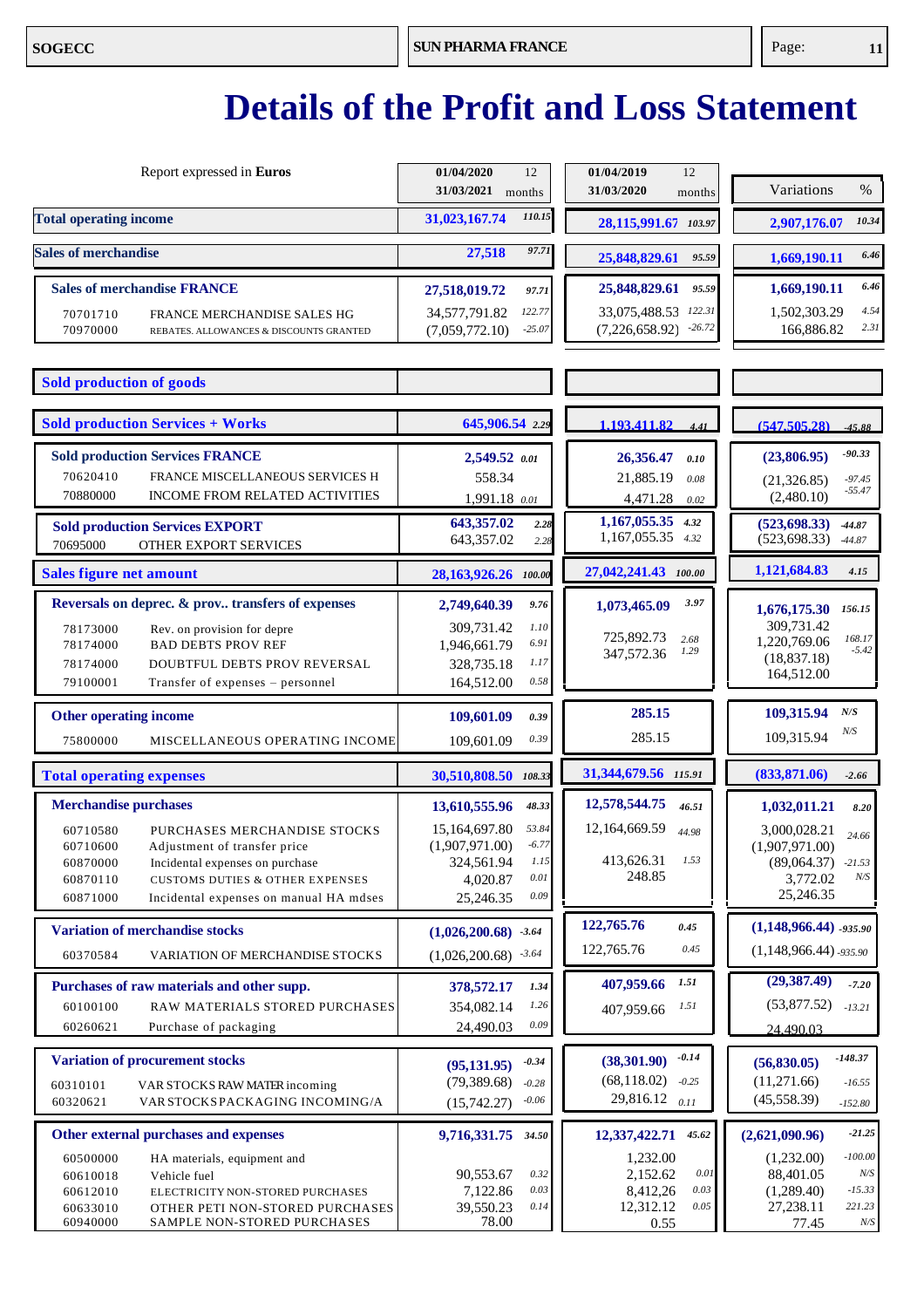|                           |                                                  | 01/04/2020   | 12       | 01/04/2019   | 12       | Variations     | $\%$      |
|---------------------------|--------------------------------------------------|--------------|----------|--------------|----------|----------------|-----------|
|                           | Report expressed in Euros                        | 31/03/2021   | months   | 31/03/2020   | months   |                |           |
| 61101115                  | <b>GLOBAL SERVICE EXPENSE-COST A</b>             |              |          | 4,528,107.20 | 16.74    | (4,528,107.20) | $-100.00$ |
| 61102000                  | Provisions of Services                           | 727,330.00   | 2.58     | 681,058.00   | 2.52     | 46,272.00      | 6.79      |
| 61103000                  | SUB-CONTRACT PAYROLL                             | 30,929.79    | 0.11     | 30,812.44    | 0.11     | 117.35         | 0.38      |
| 61103004                  | SUB-CONTRACT PAYROLL                             | 15,060.87    | 0.05     | 26,698.89    | 0.10     | (11, 638.02)   | $-43.59$  |
| 61103014                  | OTHER WORKS/MISC SERVICES                        | 42,799.27    | 0.15     | 24,286.58    | 0.09     | 18,512.69      | 76.23     |
| 61103015                  | <b>General Services</b>                          | 52,498.99    | 0.19     | 52,457.51    | 0.22     | 41.48          | 0.08      |
| 61103024                  | MARKETING SUBCONTRACTING                         | 2,942,023.55 | 10.45    | 2,445,333.81 | 9.04     | 496.689.74     | 20.31     |
| 61103200                  | DISTRIBUTION SUBCONTRACTING                      | 923,552.99   | 3.28     | 1,015,941.28 | 3.76     | (92, 388.29)   | $-9.09$   |
| 61103302                  | STATISTICS MARKETING STUDIES                     | 28,746.12    | 0.10     | 25,970.34    | 0.10     | 2,775.78       | 10.69     |
| 61320014                  | HG REAL ESTATE LEASING                           | 212,346.84   | 0.75     | 210,473.10   | 0.78     | 1,873.74       | 0.89      |
| 61350016                  | Leasing Material & Furnishings B                 | 9,858.74     | 0.04     | 647.70       |          | 9,211.04       | N/S       |
| 61550016                  | Vehicle upkeep                                   | 16,492.71    | 0.06     | 2,718.26     | 0.01     | 13,744.45      | 505.63    |
| 61560017                  | Maintenance IT hardware                          | 4,570.20     | 0.02     | 15,271.33    | 0.06     | (10,701.13)    | $-70.07$  |
| 61560018                  | Maintenance software hardware                    | 152,705.23   | 0.54     | 161,923.14   | 0.60     | (9,217.91)     | $-5.69$   |
| 61611011                  | LIABILITY INSURANCE PREMIUM                      | 126,540.67   | 0.45     | 22,485.25    | 0.08     | 104,055.42     | 462.77    |
| 61730030                  | <b>QUALITY CONTROL SERVICES</b>                  | 307,134.00   | 1.09     | 336,063.85   | 1.24     | (28,929.85)    | $-8.61$   |
| 61730040                  | PHARMACOVIGILANCE SERVICES                       | 80,488.17    | 0.29     | 36,150.59    | 0.13     | 44,337.58      | 122.65    |
| 61810016                  | <b>GENERAL DOCUMENTATION</b>                     |              |          | 1,604.78     | 0.01     | (1,604.78)     | $-100.00$ |
| 61850010                  | REGISTRATION CONFERENCES                         | 14,301.27    | 0.05     | 89,529.86    | 0.33     | (75, 228.59)   | $-84.03$  |
|                           | <b>SEMINARS</b>                                  |              | 0.36     |              |          |                | 19.05     |
| 62110011                  | TEMP STAFF HG MOI                                | 101,139.66   | 8.04     | 84,952.21    | 0.31     | 16, 187, 45    | 45.25     |
| 62220012                  | <b>COMMISSIONS AND</b><br><b>BROKERAGES/SALE</b> | 2,263,903.21 |          | 1,558,649.10 | 5.76     | 705,254.11     |           |
| 62262010                  | <b>LEGAL FEES</b>                                | 61,333.68    | 0.22     | 119,641.37   | 0.44     | (58, 307.69)   | $-48.74$  |
| 62262020                  | <b>ADVERTISING FIRM FEES</b>                     | 11,340.00    | 0.04     | 40,419.48    | 0.15     | (29,079.00)    | $-71.94$  |
| 62262030                  | Audit fees                                       | 97,676.73    | 0.35     | 104,996.48   | 0.39     | (7,319.75)     | $-6.97$   |
| 62268014                  | OTHER MISCELLANEOUS FEES                         | 295,451.08   | 1.05     | 154,932.86   | 0.57     | 140,518.22     | 90.70     |
| 62310010                  | PUBLICITY AND INSERTS                            | 55,059.78    | 0.20     | 22,687.00    | $0.08\,$ | 32,372.78      | 142.69    |
| 62330017                  | <b>INTERNAL SEMINARS</b>                         | 44,677.13    | 0.16     | 81,648.95    | 0.30     | (36,971.82)    | $-45.28$  |
| 62360011                  | ADVERTISING PRINTING                             | 3,730.80     | $0.01\,$ | 7,569.43     | 0.03     | (3,838.63)     | $-50.71$  |
| 62410010                  | TRANSPORT ON STORED PURCHASES                    | 96,053.46    | 0.34     | 64,491.94    | 0.24     | 31,561.52      | 48,94     |
| 62480018                  | OTHER TRANSPORT EXPENSES                         | 2,816.89     | $0.01\,$ | 12,805.26    | 0.05     | (9,988.37)     | $-78.00$  |
| 62511010                  | PERSONNEL TRANSPORT EXPENSES                     | (58.00)      |          | 6,011.90     | 0.02     | (6,069.90)     | $-100.96$ |
| 62512010                  | PERSONNEL TRANSPORT EXPENSES                     | 13,001.20    | 0.05     | 22,932.48    | $0.08\,$ | (9,931.28)     | $-43.31$  |
| 62512011                  | TRANSPORT EXPENSES - BUS/SUBWAY                  | 29,947.87    | 0.11     | 3,448.50     | 0.01     | 26,499.37      | 768.43    |
| 62512012                  | <b>TRANSPORT EXPENSES TAXIS</b>                  | 2,032.15     | $0.01\,$ | 3,724.15     | 0.01     | (1,692.00)     | $-45.43$  |
| 62513011                  | CAR RENTAL EXPENSES                              | 317,092.30   | 1.13     | 838.99       |          | 316,253.31     | $N\!/\!S$ |
| 62514010                  | TRAVEL EXPENSES - EXPENSES FOR                   | 160,316.75   | 0.57     | 46,541.44    | 0.17     | 113,775.31     | 244.46    |
| 62515010                  | PERS TRAVEL EXPENSES - INDIA                     | 11,390.77    | 0.04     | 8,520.07     | 0.03     | 2,870.70       | 33.69     |
| 62570012                  | OFFICES-MISSIONS AND RECEPTIONS                  | 2,125.83     | $0.01\,$ | 1,074.59     |          | 1,051.24       | 97.83     |
| 62610010                  | POSTAGE EXPENSES                                 | 12,664.06    | $0.04\,$ | 10,188.31    | 0.04     | 2,475.75       | 24.30     |
| 62620010                  | TELEPHONE-FAX-TELECOMMUNICAT                     | 47,240.96    | 0.17     | 28,410.55    | 0.11     | 18,830.41      | 66.28     |
| 62780140                  | <b>BANKING FEES-OTHER COMMISS</b>                | 85,022.02    | 0.30     | 89,984.48    | 0.33     | (4,962.46)     | $-5.51$   |
| 62810011                  | LEVIES PAID TO ORGANI                            | 62,322.17    | $0.22\,$ | 63,462.59    | 0.23     | (1,140.42)     | $-1.80$   |
| 62810012                  | <b>Office Cleaning Services</b>                  | 32,698.88    | 0.12     | 18,547.60    | 0.07     | 14, 151.28     | 76.30     |
| 62840110                  | PERSON. RECRUITING EXPENSES                      | 82,698.20    | $0.29\,$ | 49,300.00    | 0.18     | 33,398.20      | 67.74     |
|                           |                                                  |              |          |              |          |                |           |
|                           | Taxes & equivalent payments                      | 1,134,012.23 | 4.03     | 882,017.15   | 3.26     | 251,995.08     | 28,57     |
| 63310100                  | TRANSPORT PAYMENT                                | 104,726.90   | 0.37     | 51,377.63    | 0.19     | 53,349.27      | 103.84    |
| 63330300                  | PARTICIP. VOCATIONAL TRAINING                    | 22,420.89    | $0.08\,$ | 16,313.88    | 0.06     | 6,107.01       | 37.43     |
| 63340400                  | PARTICIPATION IN THE CO. EFFORT                  | 20,826.06    | 0.07     | 8,711.70     | 0.03     | 12,114.36      | 139.06    |
| 63350500                  | APPRENTICESHIP TAX PAYMENT                       | 27,180.92    | 0.10     | 2,770.19     | 0.01     | 24,410.73      | 881.19    |
| 63511012                  | PROFESSIONAL TAX                                 | 98,604.00    | 0.35     | (1,574.75)   | $-0.01$  | 100,178.705    | N/S       |
| 63514000                  | Tax on company cars                              | 20,528.00    | 0.07     | (234.25)     |          | 20,762.25      | N/S       |
| 63580018                  | ADM. TAXES. OTHER TAXES & LEVIES                 | 45,067.15    | 0.16     | 67,721.99    | 0.25     | (22, 654.84)   | $-33.45$  |
| 63780010                  | MISC. TAX TO OTHER BODIES                        | 57,299.87    | $0.20\,$ | 51,256.27    | 0.19     | 6,043.60       | 11.79     |
| 63780012                  | MEDICAL AGENCY DEPOSITS                          | 219,747.50   | 0.78     | 105,511.52   | 0.38     | 117,235.98     | 114.36    |
| 63780021                  | TAX ON PHARMACEUTICAL SPECIALITIES               | 316,420.94   | 1.12     | 432,123.00   | 1.60     | (115,702.06)   | $-26.78$  |
| 63780025                  | Tax on direct sales                              | 201,190.00   | 0.71     | 151,039.97   | 0.56     | 50,150.03      | 33.20     |
| <b>Wages and salaries</b> |                                                  |              | 14.05    |              | 6.43     |                | 127.55    |
|                           |                                                  | 3,957,648.04 |          | 1,739,257.24 |          | 2,218,390.80   |           |
| 64110100                  | <b>SALARIES &amp; WAGES OF BA</b>                | 3,089,621.64 | 10.97    | 1,536,716.48 | 5.68     | 1,552,905.16   | 101.05    |
| 64120150                  | Paid holidays                                    | (51, 490.99) | $-0.18$  | (13,323.74)  | $-0.05$  | (38, 167.25)   | $-286.46$ |
| 64120200                  | Paid holidays takens                             | 25,678.26    | 0.09     | 21,504.78    | 0.08     | 4,173.48       | 19.41     |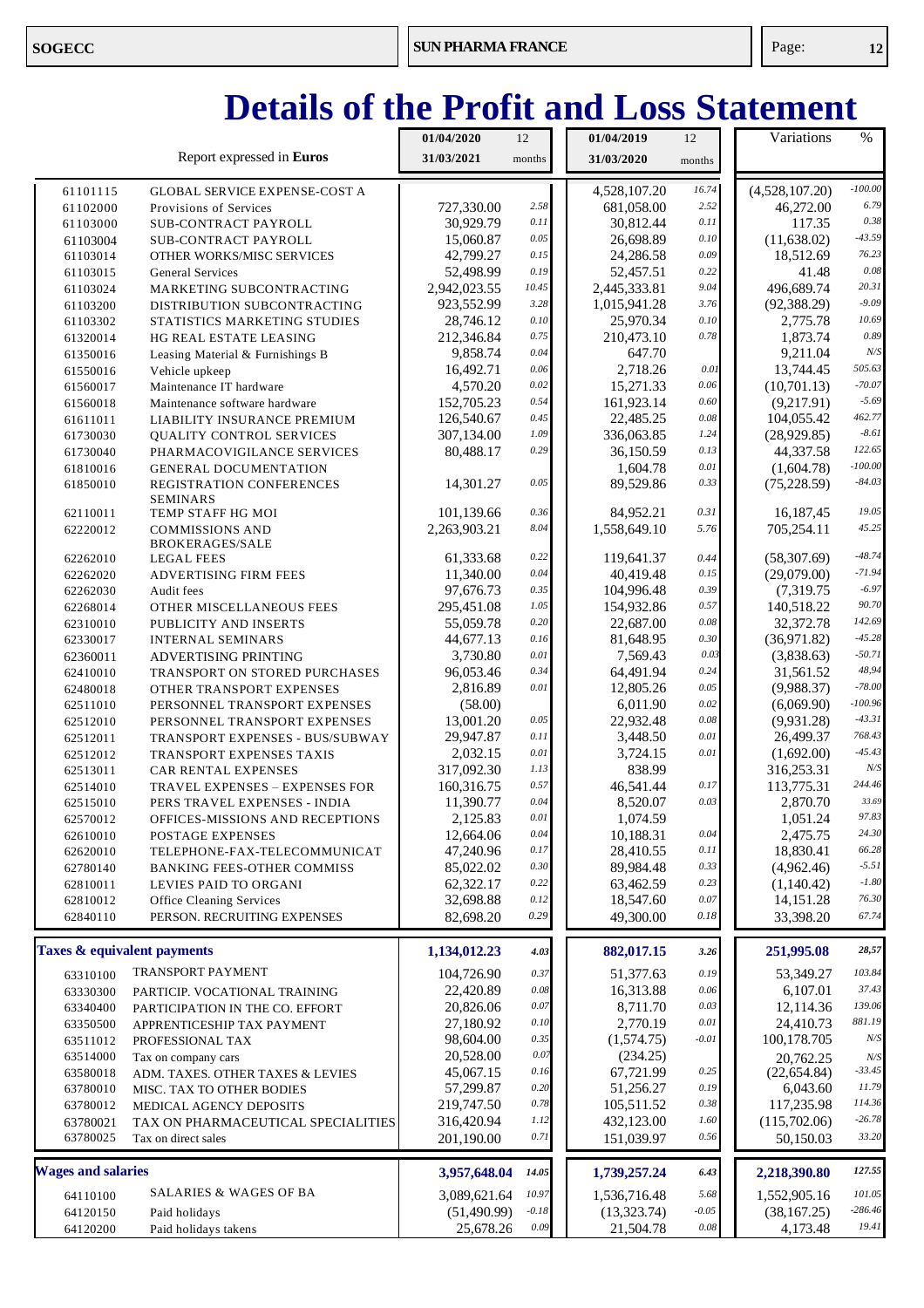|                                 | Report expressed in Euros                               |                         | 12 months    | 01/04/2019<br>31/03/2020 | 12 months    | Variations              | %                |
|---------------------------------|---------------------------------------------------------|-------------------------|--------------|--------------------------|--------------|-------------------------|------------------|
| 64120201                        | Change on paid holidays expenses                        | 96,782.09               | 0.34         | 3.107.02                 | 0.01         | 93.675.07               | N/S              |
| 64120231<br>64120240            | prov.<br>Change CET prov.<br>TOIL to be taken /TOIL not | 14,183.05<br>(29.00)    | 0.05         | 373.15<br>3,777.64       | 0.01         | 13,809.90<br>(3,806.64) | N/S<br>$-100.77$ |
| 64120250                        | Insecurity bonus                                        | (4,599.15)              | $-0.02$      | 1,095.16                 |              | (5,694.31)              | $-519.95$        |
| 64130300                        | NETWORK BONUS                                           | 770,445.80              | 2.74         | 2,917.20                 | 0.01         | 767,528.60              | $-N/S$           |
| 64130350                        | Seniority gratuity                                      | (533.88)                |              |                          |              | (533.88)                |                  |
| 64130420                        | Bonus.                                                  | (181,918.00)            | $-0.65$      | 144,656.73               | 0.53         | (326, 574.73)           | $-225.76$        |
| 64140380                        | Severance pay                                           | 173,726.09              | 0.62         | 23,630.50                | 0.09         | 150,095.59              | 635.18           |
| 64140400<br>64140500            | EXTRAORDINARY BENEFITS<br>Benefits in kind              | 10,984.06<br>9,375.00   | 0.04<br>0.03 | 8,225.00                 | 0.03         | 10,984.06<br>1,150.00   | 13.98            |
| 64190220                        | <b>Transportation benefits</b>                          | 5,423.07                | 0.02         | 6,577.32                 | 0.02         | (1,154.25)              | $-17.55$         |
|                                 |                                                         |                         |              |                          | 2.99         |                         | 126.84           |
| <b>Personnel social charges</b> |                                                         | 1,834,237.34            | 6.51         | 808,609.03               |              | 1,025,628.31            |                  |
| 64510100                        | <b>URSSAF LEVIES.</b>                                   | 1,044,076.63            | 3.71         | 454,534.76               | 1.68         | 589,541.87              | 129.70           |
| 64530120<br>64530130            | PRO. FUNDS LEVIES<br>PENSION FUNDS LEVIES               | 33,069.81<br>406,661.12 | 0.12<br>1.44 | 16,092.65<br>188,249.48  | 0.06<br>0.70 | 16,977.16<br>218,411.64 | 105.50<br>116.02 |
| 64540140                        | ASSEDIC/APEC. LEVIES.                                   | 161,315.97              | 0.57         | 68,903.26                | 0.25         | 92,412.71               | 134.12           |
| 64580170                        | <b>OTHER LEVIES</b>                                     | 35,601.88               | 0.13         | 15,442.56                | 0.06         | 20,159.32               | 130.54           |
| 64590001                        | Change social ch. on prov                               | 48,391.10               | 0.17         | 1,453.31                 | 0.01         | 46,937.79               | N/S              |
| 64590002                        | Change social ch. on other                              | 4,777.44                | 0.02         | 2,622.98                 | 0.01         | 2,154.46                | 82.14            |
| 64720200                        | OPERATING SUBSIDY C                                     |                         |              | 2,668.53                 | 0.01         | (2,668.53)              | $-100.00$        |
| 64740310                        | OTHER SOCIAL WORKS                                      | 46,979.04               | 0.17         | 16,489.32                | 0.06         | 30,489.72               | 184.91           |
| 64750400                        | Occupational healthcare                                 | 8,530.15                | 0.03         | 4,644.86                 | 0.02         | 3,885.29                | 83.65            |
| 64800000                        | Other personnel expenses                                | 29.414.20               | 0.10         | 18,582.32                | 0.07         | 10,831.88               | 58.29            |
| 64810010                        | PROFESSIONAL DEVELOPMENT                                | 15,420.00               | 0.05         | 18,925.00                | 0.07         | (3,505.00)              | $-18.52$         |
|                                 | <b>Amortisation expenses on fixed assets</b>            | 39,549.80               | 0.14         | 53,848.95                | 0.20         | (14,299.15)             | $-26.55$         |
| 68111100                        | Software amort.                                         | 3,637.80                |              |                          |              | 3,637.80                |                  |
| 68111300                        | TRADEMARKS AMORT alloc                                  | 3,853.00                | 0.01         | 9,312.00                 |              | (5,459.00)              |                  |
|                                 |                                                         |                         | 0.01         |                          | 0.03         |                         | $-58.62$         |
| 68112510                        | TANGIBLE FIXED ASSETS DEPREC<br>ALLOC - AU              | 32,059.00               | 0.11         | 44,536.95                | 0.16         | (12, 477.95)            | $-28.02$         |
|                                 |                                                         |                         |              |                          |              |                         |                  |
|                                 | <b>Provisions expense on liquid assets</b>              | 593,562.73              | 2.11         | 2,268,384.75             | 8.39         | (1,674,822.02)          | $-73.83$         |
| 68173000                        | Alloc. To provisions for depre                          | 296,364.06              | 1.05         | 1,939,649.57             | 7.17         | (1,643,285.51)          | $-84.72$         |
| 68174000                        | Allocations to provisions for                           | 297,198.67              | 1.06         | 328,735.18               | 1.22         | (31, 536.51)            | $-9.59$          |
|                                 |                                                         |                         |              |                          |              |                         |                  |
|                                 | Allocations to prov. for contingencies and loses        | 256,713.71              | 0.91         | 125,796.00               | 0.47         | 130,917.71              | 104.07           |
| 68150000                        | Provisions for risks and charges                        | 5,086.71                |              | 86,416.00                |              | (81, 329.29)            |                  |
| 68150001                        | Allocations social R&C provisions                       | 251,627.00              | 0.02<br>0.89 | 39,380.00                | 0.32         | 212,247.00              | $-94.11$         |
|                                 |                                                         |                         |              |                          | 0.15         |                         | 538.97           |
|                                 | Other day-to-day management expenses                    | 101,957.40              | 0.39         | 58,375.46                | 0.22         | 52,581.94               | 90.08            |
| 5112000                         | Non-Group royalties for co                              | 26,701.95               | 0.09         |                          |              | 26,701.95               |                  |
| 65400000                        | Loss on irrecov. Debts                                  | 83,254.67               | 0.30         | 35,896.89                | 0.13         | 47.357.78               | 131.93           |
| 65800000                        | CO. MGMT MISCELLANEOUS EXPENSES                         | 1,000.78                |              | 22,478.57                | $0.08\,$     | (21, 477.79)            | $-95.55$         |
|                                 |                                                         |                         |              |                          |              |                         |                  |
| <b>Operating income</b>         |                                                         | 512,359.24              | 1.82         | (3,228,687.8)            | $-11.94$     | 3,741,047.13            | 115.87           |
|                                 |                                                         |                         |              | 9)                       |              |                         |                  |
|                                 |                                                         |                         |              |                          |              |                         |                  |
| <b>Total financial products</b> |                                                         | 292,557.62              | 1.04         | 1,245.03                 |              | 291,312.59              | N/S              |
|                                 |                                                         |                         |              |                          |              |                         |                  |
|                                 | <b>Financial income from equity investments</b>         | 291,858.28              | 1.04         |                          |              | 291,858.28              |                  |
| 76170000                        | OPIH securities merger bonuses                          | 291,858.28              | 1.04         |                          |              | 291,858.28              |                  |
|                                 |                                                         |                         |              |                          |              |                         |                  |
| <b>Translation gains</b>        |                                                         | 699.34                  |              | 1,245.03                 |              | (545.69)                | $-43.83$         |
| 76600000                        | Gain de change/Revaluation                              | 699.34                  |              | 1,245.03                 |              | (545.69)                | -43.83           |
|                                 |                                                         |                         |              |                          |              |                         |                  |
| <b>Total financial products</b> |                                                         | 513,160.53              | 1.82         | 532,365.36               | 1.97         | (19,204.83)             | $-3.61$          |
|                                 |                                                         |                         |              |                          |              |                         |                  |
|                                 | <b>Interests and similar expenses</b>                   | 510,433.85              | 1.81         | 531,433.03               | 1.97         | (20,999.18)             | $-3.95$          |
| 66160000                        | Bank spreads                                            | 125.03                  |              |                          |              | 125.03                  |                  |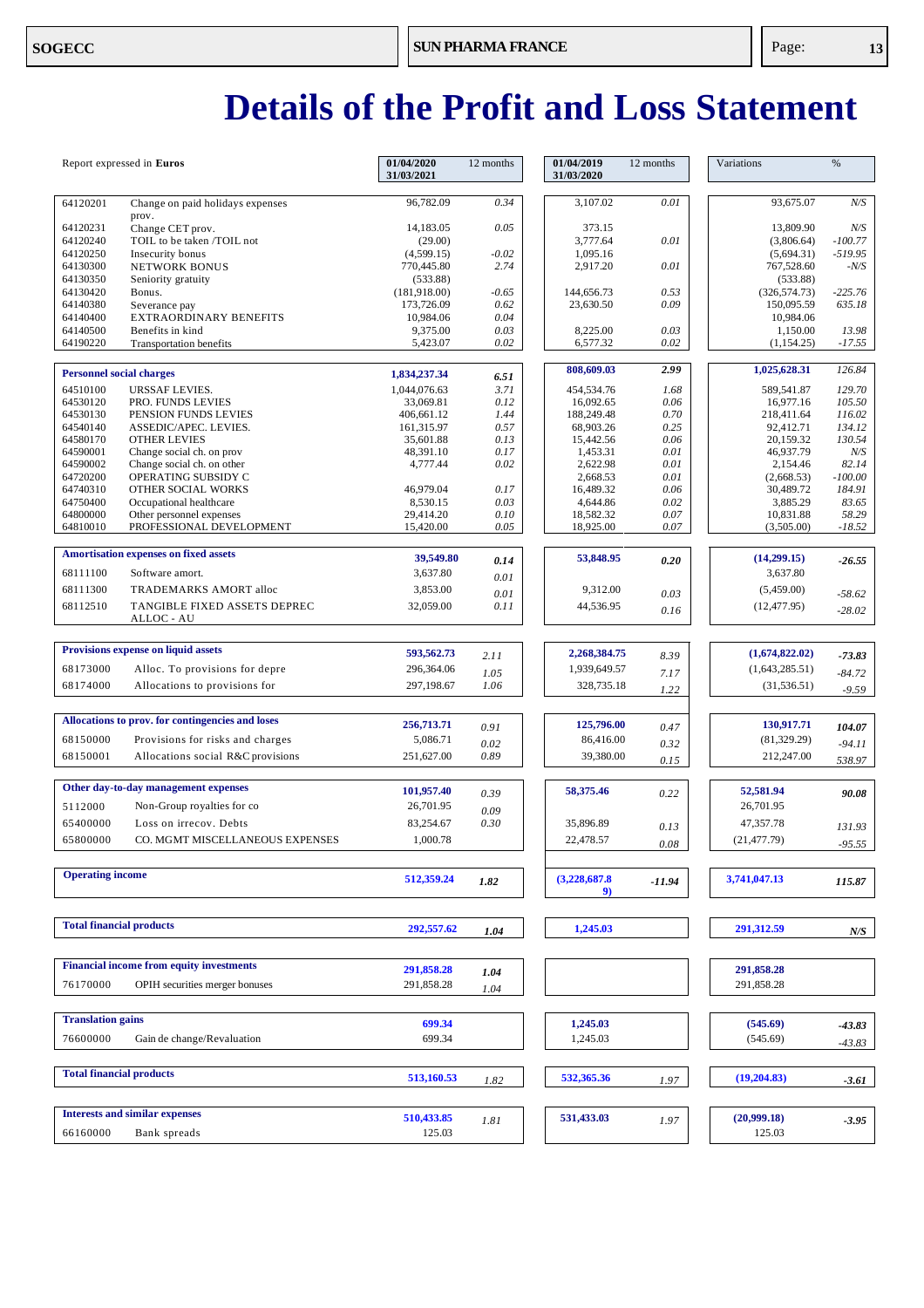| Report expressed in Euros                                | 01/04/2020<br>31/03/2021 | 12<br>months | 01/04/2019<br>31/03/2020 | 12 months | Variations    | $\%$      |
|----------------------------------------------------------|--------------------------|--------------|--------------------------|-----------|---------------|-----------|
| 66160200<br><b>BANK INTEREST ON</b><br>OPERATI           | 350,233.43               | 1.24         | 404,799.05               | 1.50      | (54, 565.62)  | $-13.48$  |
| <b>DISCOUNTS GRANTED HG</b><br>66500100                  | 160,075.39               | 0.57         | 126,633.98               | 0.47      | 33,441.41     | 26.41     |
| <b>Negative exchange differences</b>                     | 2,726.68                 | 0.01         | 932.33                   |           | 1,794.35      | 192.46    |
| 66600000<br>Exchange loss/Revaluation                    | 2,726.68                 | 0.01         | 932.33                   |           | 1,794.35      | 192.46    |
| <b>Financial results financier</b>                       | (220, 602.91)            | $-0.78$      | (531, 120.33)            | $-1.96$   | 310.517.42    | 58.46     |
| <b>Pre-tax earnings</b>                                  | 291,756.33               | 1.04         | (3,759,808.22)           | $-13.90$  | 4,051,564.55  | 107.76    |
| <b>Total non-recurring income</b>                        | 22,973.43                | 0.08         | 796,867.52               | 2.95      | (773,894.09)  | $-97.12$  |
| <b>Extraordinary charges on capital operation</b>        | 22,973.43                | 0.08         | 796,867.52               | 2.95      | (773, 894.09) | $-97.12$  |
| 77200000<br>Revenue from previous years                  | 22,973.43                | 0.08         | 796,867.52               | 2.95      | (773, 894.09) | $-97.12$  |
|                                                          |                          |              |                          |           |               |           |
| <b>Total non-recurring expenses</b>                      | 102.60                   |              | 28,392.82                | 0.10      | (28, 290.22)  | $-99.64$  |
| <b>Extraordinary charges on management operation</b>     | 97.80                    |              | 28,392.82                | 0.10      | (28,095.02)   | $-99.66$  |
| Penalties, tax and legal fines<br>67120000               | 97.80                    |              |                          |           | 97.80         |           |
| 67121000<br>Supplier increases                           |                          |              | 20.33                    |           | (20.33)       | $-100.00$ |
| 67200000<br>Expenses on previous fiscal<br>years         |                          |              | 28,372.49                | 0.10      | (28, 372.49)  | $-100.00$ |
| <b>Exceptional expenses on capital transactions</b>      | 4.80                     |              |                          |           | 4.80          |           |
| Tangible fixed asset net<br>67520000<br>accounting value | 4.80                     |              |                          |           | 4.80          |           |
| <b>Extraordinary results</b>                             | 22,870.83                | 0.08         | 768,474.70               | 2.84      | (745, 603.87) | $-97.02$  |
| <b>Financial year results</b>                            | 314,627.16               | 1.12         | (2.991.333.52)           | $-11.06$  | 3,305,960.68  | 110.52    |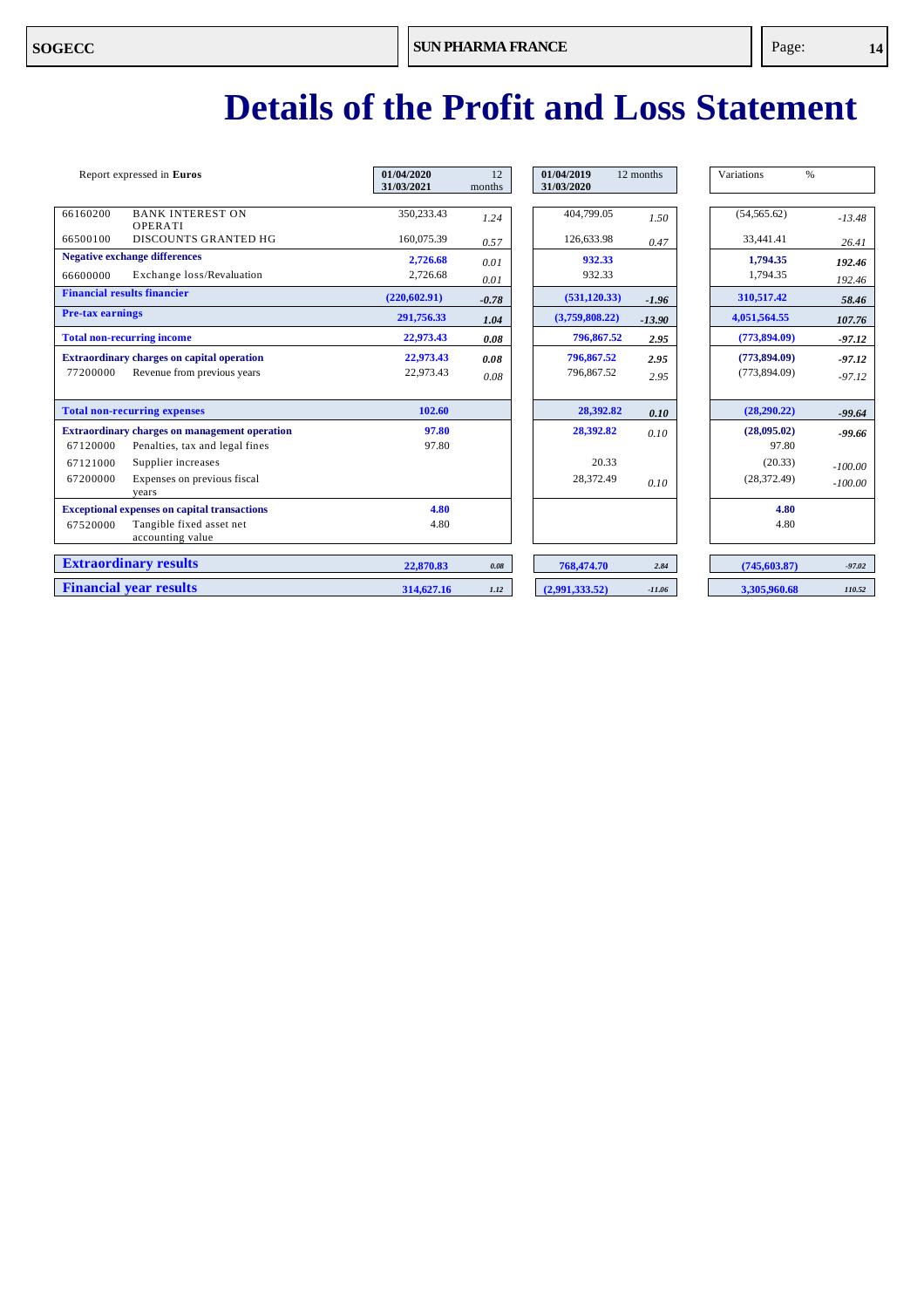### **Financial statements as at 31/03/2021**

# **APPENDICES**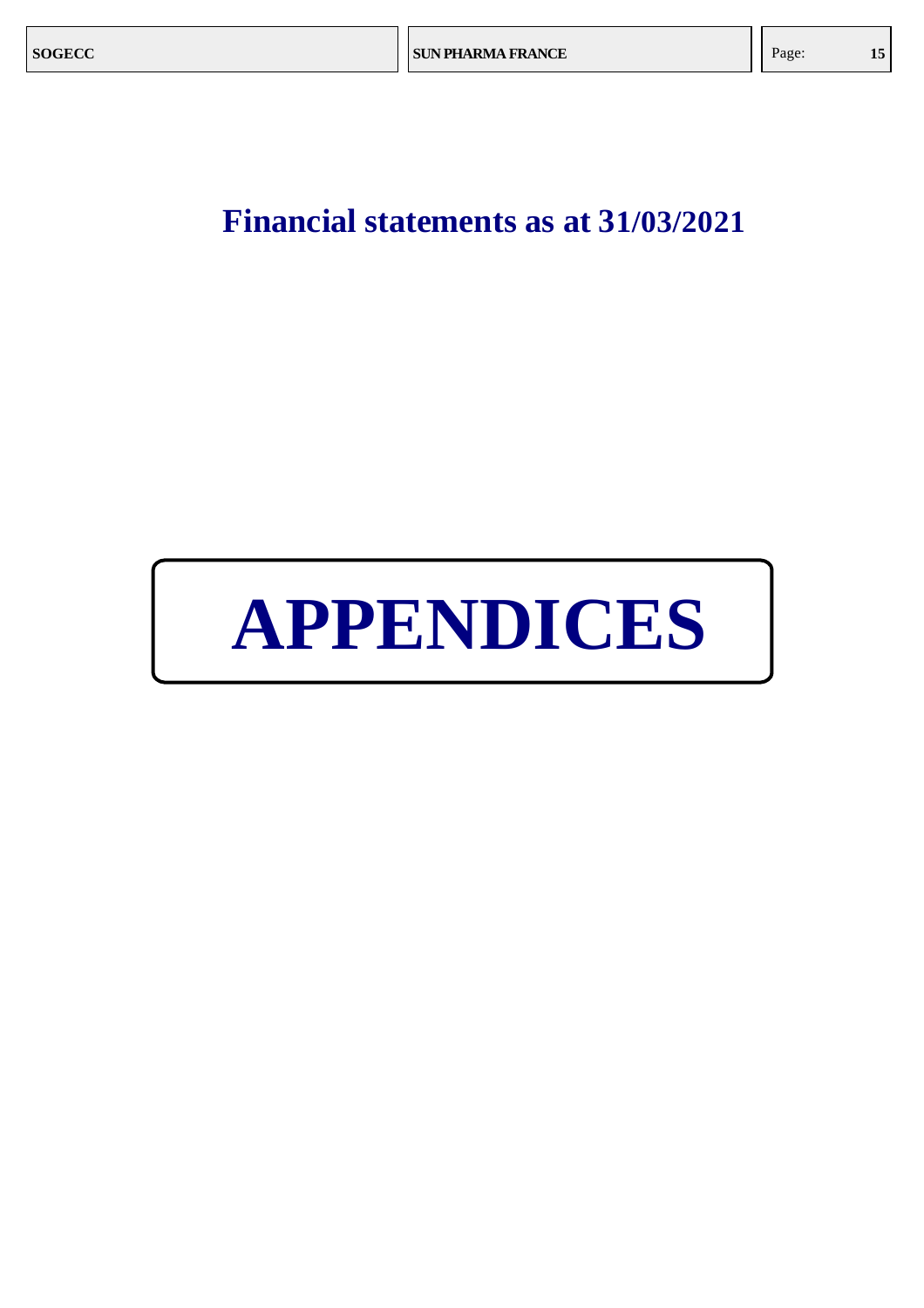### **Accounting Rules and Methods**

Statement expressed in **Euros**

The financial statements for the year have been prepared and presented in accordance with the applicable general rules and in compliance with the principle of prudence. The balance sheet for the financial year shows a total of  $£13,478,910$ . The income statement, presented in the form of a list, shows:

> Total income of €31,338,699 Total expenses of €31,024,072, Thus generating a profit of  $\epsilon$ 314,627.

The financial year under consideration covers the period 01/04/2020 to 31/03/2021, i.e. 12 months versus 12 months the prior financial year.

The following notes and tables form an integral part of the annual financial statements. General accounting policies have been applied in compliance with the basic assumptions of:

- - going concern principle
	- consistency of accounting methods over the financial years
	- appropriate cut-offs

And in compliance with the applicable French regulations arising from the decrees of the Regulatory Committee.

The basic method used for the valuation of items recorded in the accounts is the historical cost method.

#### **Tangible assets**

Tangible assets are valued at their acquisition cost (purchase price plus incidentals excluding expenses for the acquisition of the fixed assets) or at their production cost. The company has decided to recognise fixed assets acquisition expenses as charges.

Depreciation is based on the useful life.

Computer equipment: Declining balance method over 3 years

Fittings: Straight line method over 10 years

Furniture: Straight line method over 10 years

Other equipment: Declining balance method over 5 years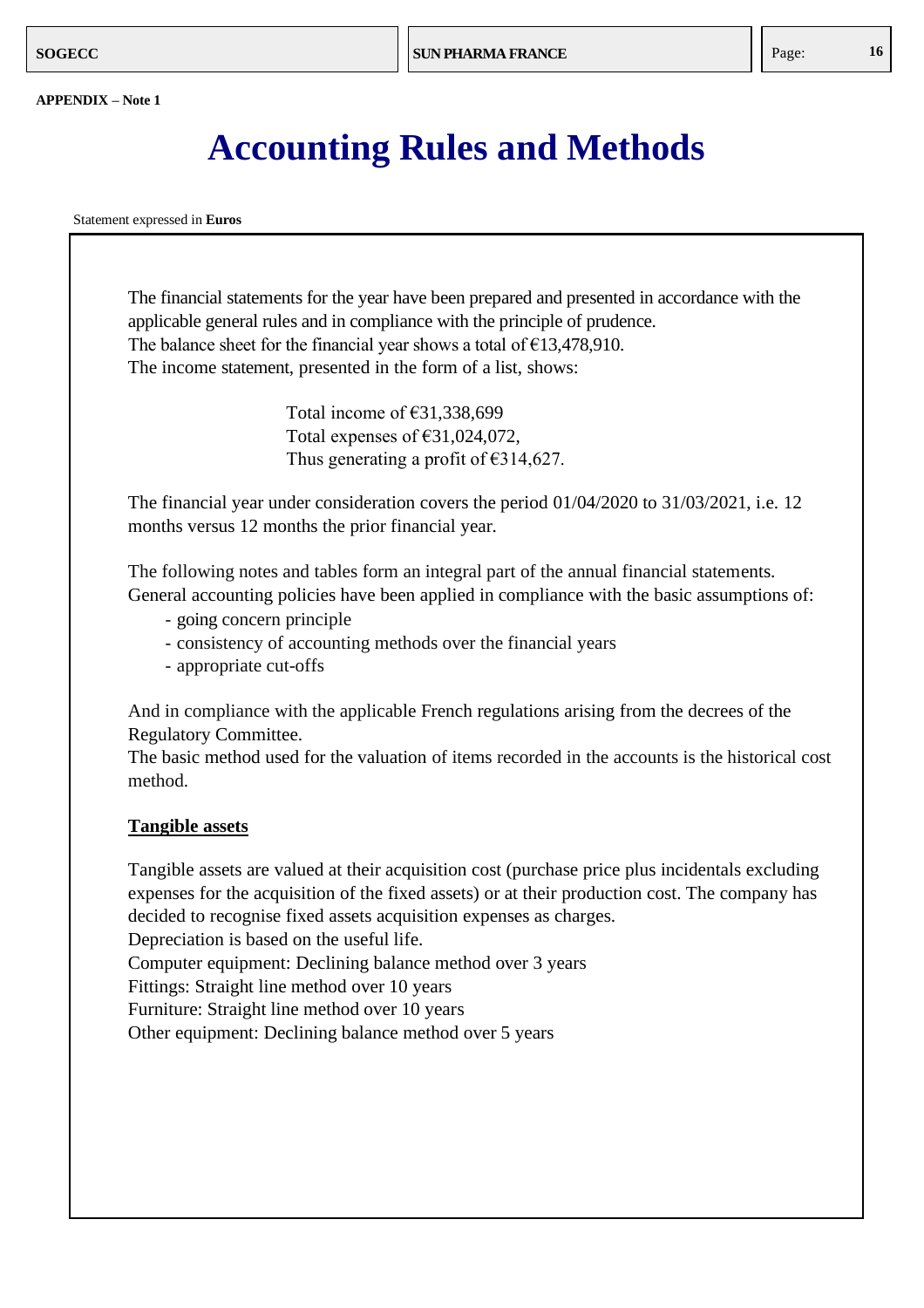### **Accounting Rules and Methods**

Statement expressed in **Euros**

#### **Intangible assets**

Intangible assets are valued at their acquisition cost (purchase price and incidentals, excluding expenses for the acquisition of the fixed assets).

They consist of items acquired and relate to licences, patents and MA dossiers.

MA files are amortised over a period of five years on a straight line basis.

Other amortisations are based on the useful life.

When the inventory value is lower than the gross value, a provision for depreciation, equal to the difference, is recognised.

#### **Investments in associates**

Financial investments represent participating shares in OPIH for a value of  $\epsilon$ 4,372,238.

These shares are included in assets at their acquisition cost of  $\epsilon$ 1,000,000.

The discrepancy between the value of the securities and the net situation was covered by a provision of  $€3,372,238$ .

On 26 February 2020, the Company, the sole shareholder of OPIH, decided to dissolve said company without liquidation in accordance with the provisions of Article 1844-5 paragraph 3 of the French Civil Code, effective for accounting purposes 30 days after the publication on 24 March 2020, i.e. on 23 April 2020, and effective for tax purposes on 1 April 2020.

This operation appeared in the accounts on 31 March 2021 in the form of an acquisition bonus of €292 K.

#### **Stocks**

Stocks are valued using the weighted average price method.

The gross value of goods and supplies includes the purchase cost plus incidentals.

A provision for depreciation of stock, equal to the difference between the gross value based on the method specified above and the market value, is recognised when the gross value is higher than the market value. The impairment test is based on product turnover and the expiry date.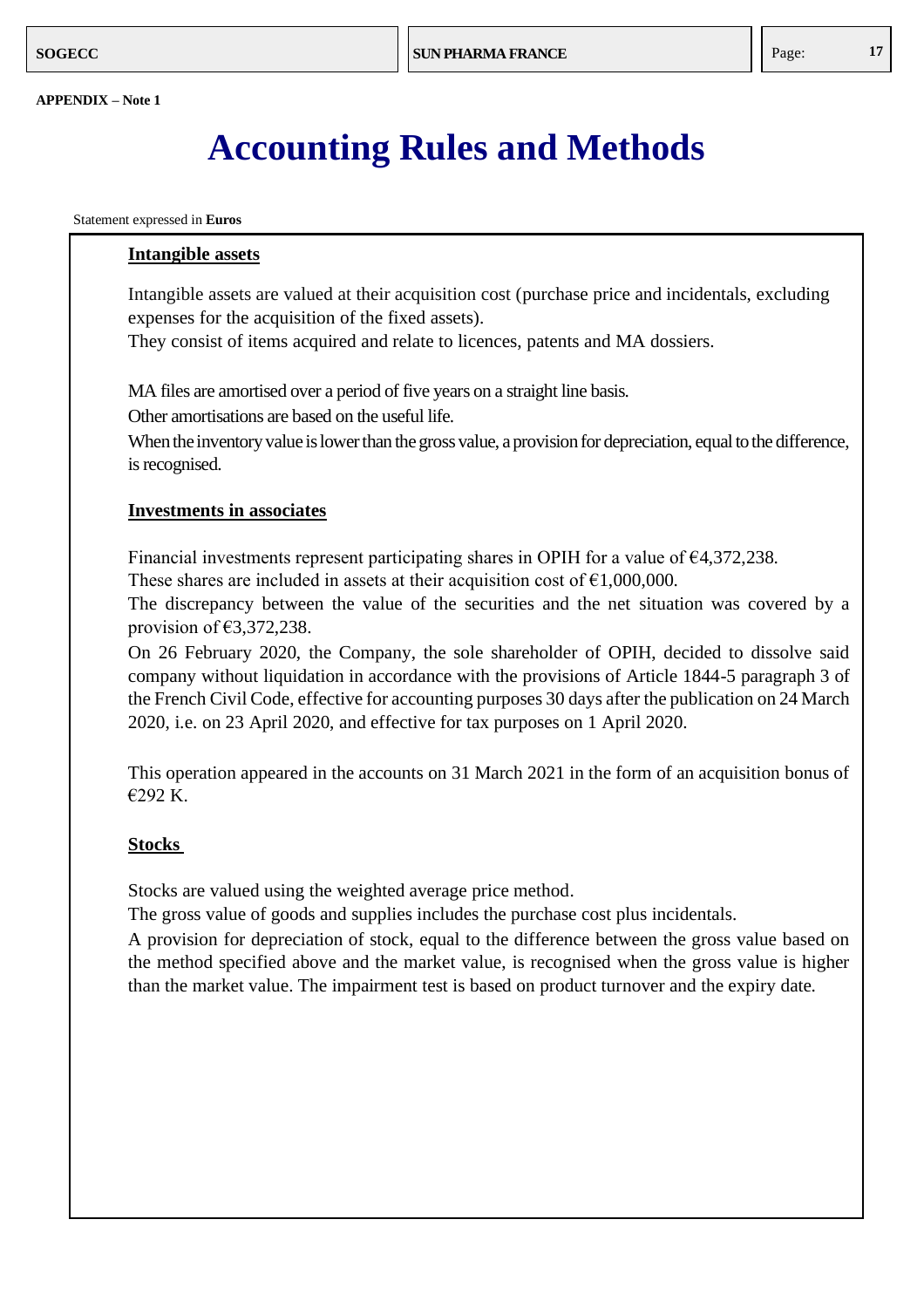### **Accounting Rules and Methods**

Report expressed in **Euros**

#### **Receivables**

Receivables are recognised at their nominal value. A provision for depreciation is recognised when a loss is likely. The depreciation methods for trade receivables are as follows:

- 100% if aged more than 90 days.
- 50% if aged more than 60 days.

#### **Provisions for risks and charges**

Risks and charges, the nature of which is clearly specified, that become likely on account of past or current events give rise to the recognition of a provision.

On the reporting date, the provision for litigation with personnel amounts to  $\epsilon$ 469 K.

In accordance with the prospective method for retirement commitments, the company recognises a provision covering commitments relating to employee rights in its accounts, pursuant to the collective agreement of the pharmaceutical industry, at the time of retirement. The provision for retirement benefits is estimated individually for each employee present on 31/03/2021 and who has at least one year of seniority, while considering the following parameters:

-the applicable collective bargaining agreement

-the employee's probable salary upon retirement, based on career development assumptions specific to the company

The provisioned amount is determined using an actuarial method, as it includes the following parameters:

-the amount of the benefit to be paid

-the probability of being a company employee at the time of retirement, given the turnover within the company and the average mortality per age and per sex defined by the INSEE -a discounting rate of 1.50%.

The provision for retirement commitments amounts to  $E$ 545 K.

The provision for the year amounts to  $\epsilon$ 67 K.

The amount of the reversals is  $\epsilon$ 234 K, of which  $\epsilon$ 129 K corresponds to the actuarial differences (change of the discount rate from 1.50% to 0.40%).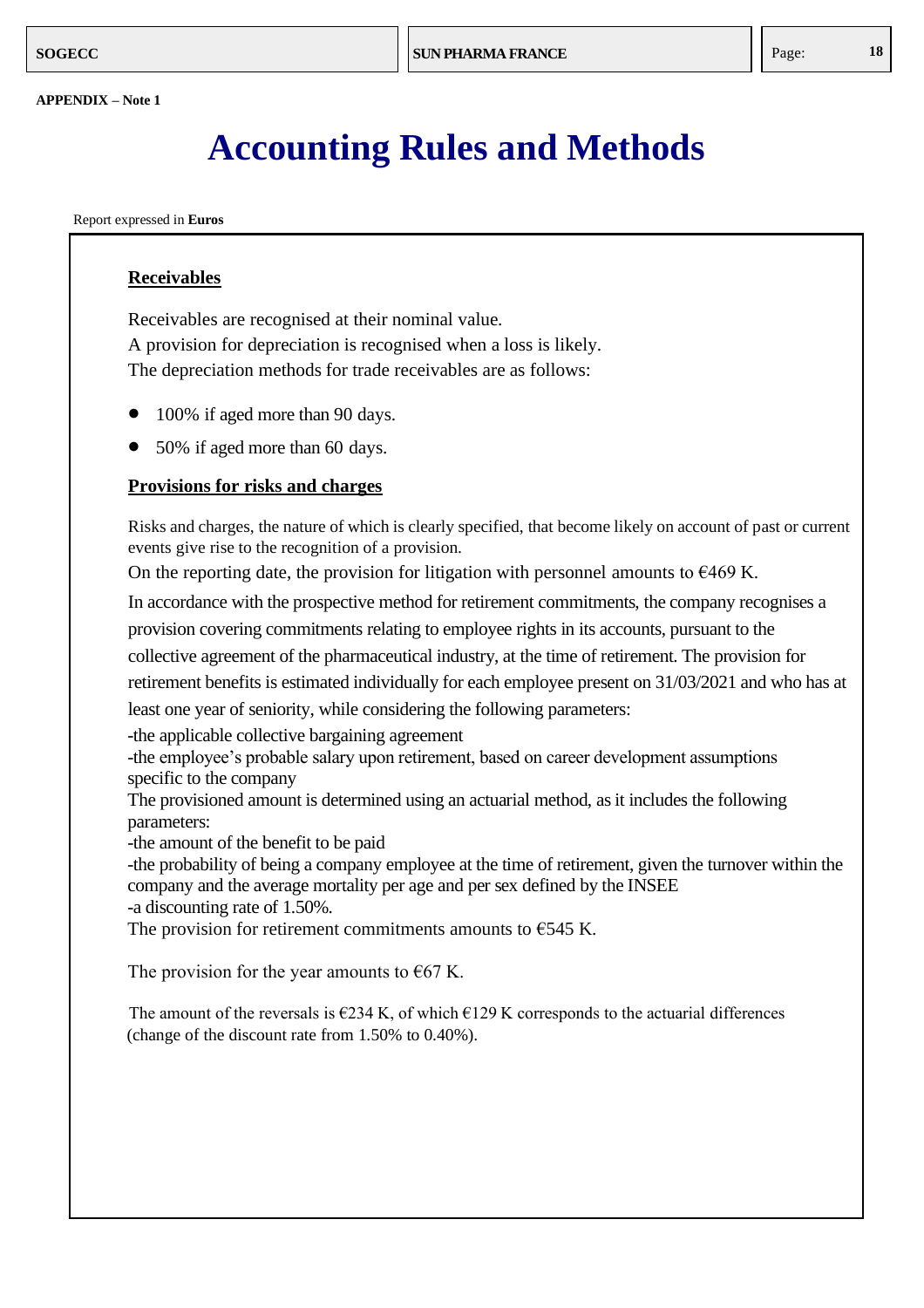### **Accounting Rules and Methods**

Statement expressed in **Euros**

#### **Capital and Reserves**

The share capital amounts to  $\epsilon$ 24,948,400 made up of 24,948,400 shares of a nominal value of  $\epsilon$ 1 each. It is fully paid up.

Pursuant to the decision of the shareholders at the General Meeting of 26 June 2020, the loss recognised in the accounts as on 31 March 2020 has been carried forward for an amount of  $-\epsilon$ 2,991,334.

| Capital and Reserves on 31 March 2018: $-$ €35,031,519 |          |
|--------------------------------------------------------|----------|
| Result of the financial year:                          | €314,627 |
| Capital and Reserves on 31 March 2019: $-$ €34,716,892 |          |

With continuing negative shareholders equity after the losses recorded during the financial years ending on 31 March 2019, 31 March 2020 and 31 March 2021, the partner heading up the company's group, the Sun Pharmaceutical Ltd group, has confirmed its financial support for the company till 31 March 2022.

#### **Tax consolidation**

Due to the dissolution without liquidation of its sole integrated subsidiary, the tax group constituted by SUNPHARMA FRANCE has come to an end as of 01 April 2020.

#### **Change of valuation method**

There was no change to the valuation method during the financial year.

#### **Change of presentation method**

There was no change to the presentation method during the financial year.

#### **Significant events**

The group has confirmed its financial support to the company till 31 March 2022, thus justifying the going concern assumption made for the closing of the accounts.

Like other actors in the distribution sector for medicinal products in France, the company has been the subject of an inquiry by the DGCCRF regarding the sale price of medicinal products and its commercial policy from 2013. Up to now, the notifications in progress from the DIRECCTE relative to marketing expenses have not been the subject of any complaints.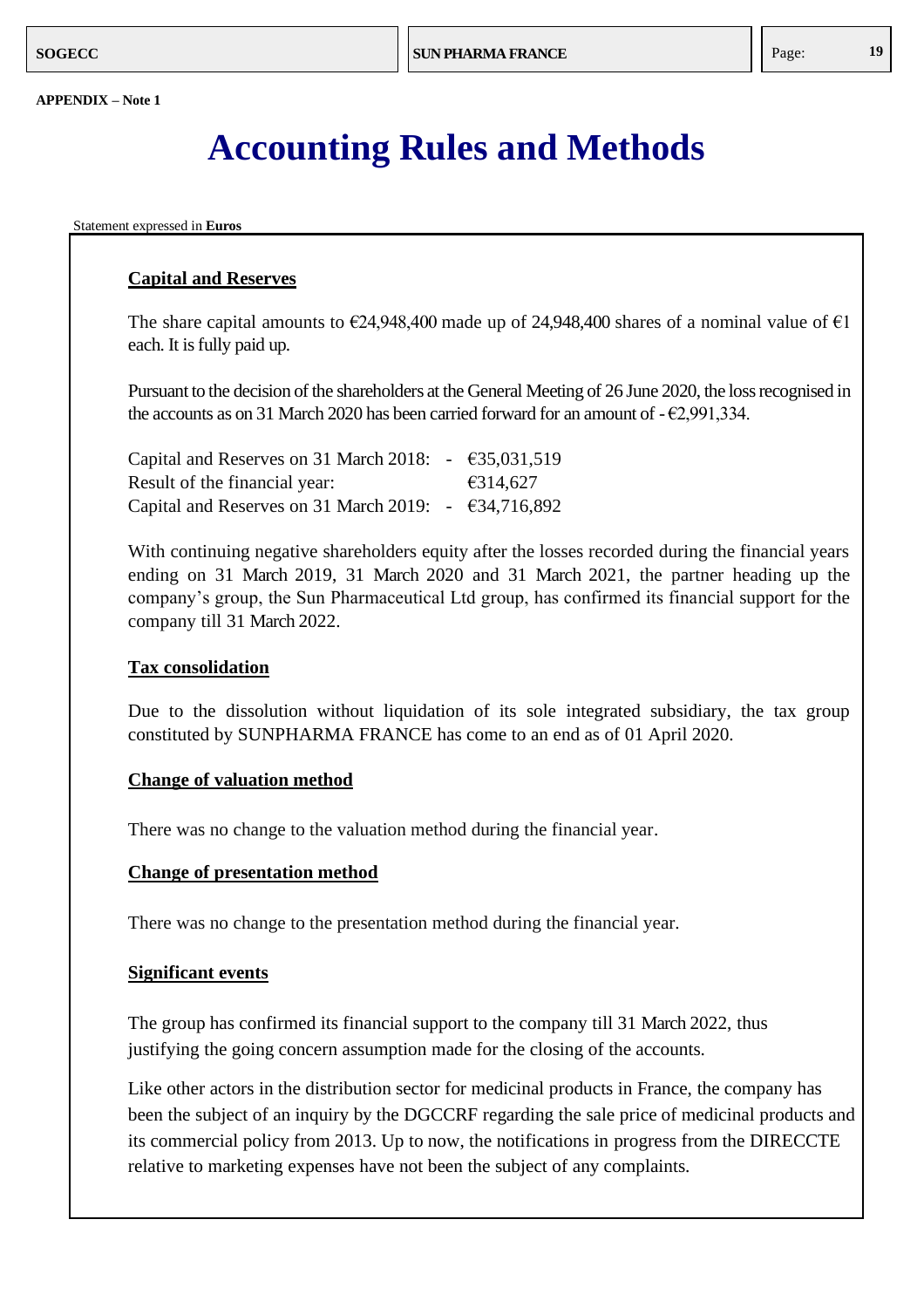### **Accounting Rules and Methods**

Statement expressed in **Euros**

#### **Post-closing events**

NONE

#### **Additional information**

The fees paid to the statutory auditors to certify the company's financial statements amount to €56K.

#### **Information concerning the impact of the Covid-19 epidemic on the company's business after the balance-sheet date**

The company reports that the Covid-19 health crisis and the declaration of a health state of emergency will have a significant impact on its business.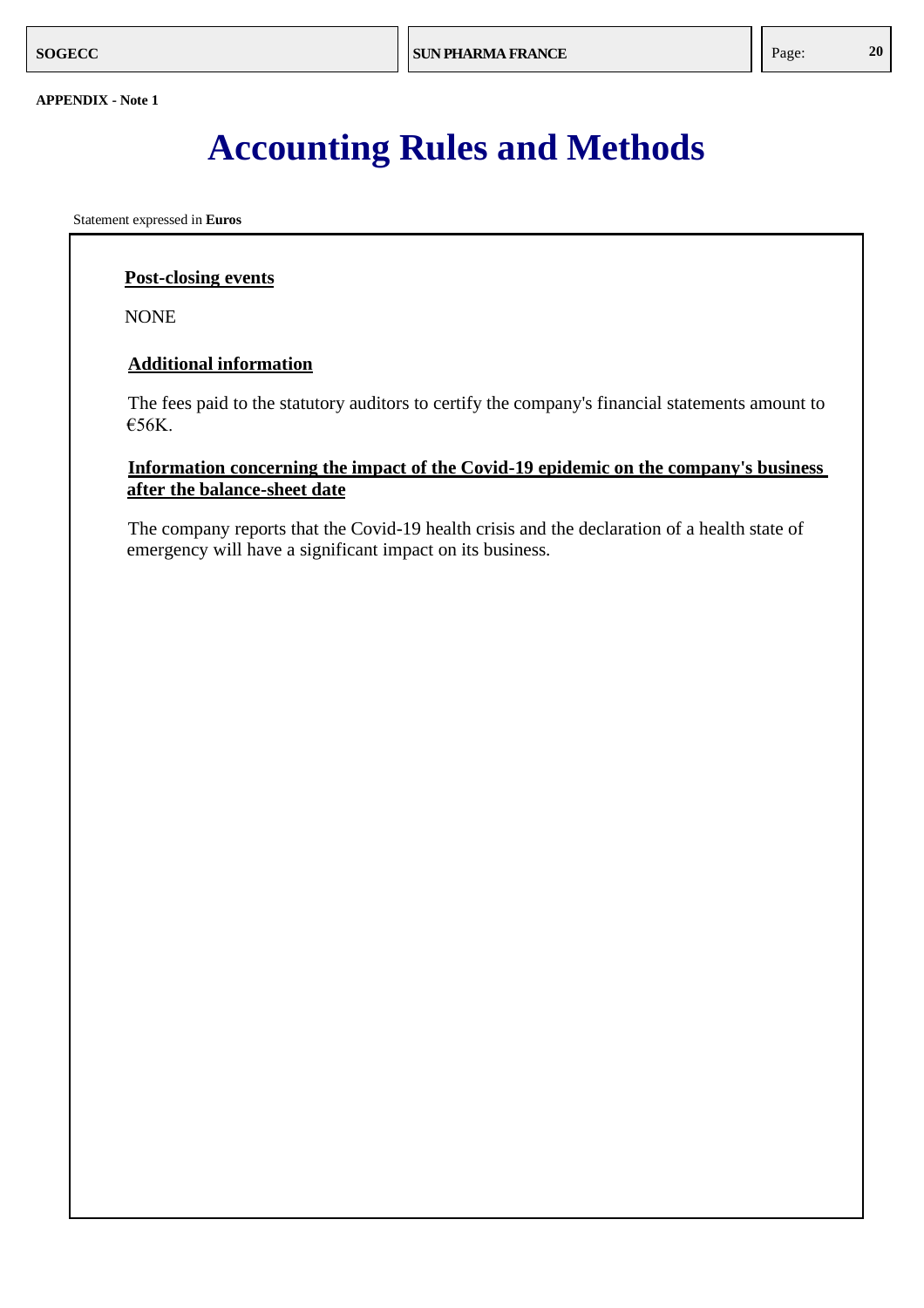### **Fixed assets**

<span id="page-24-0"></span>

|                   |                                                                                                                                                                                                                                                                                                                                                                                    | Opening                      |                     | <b>Gross value as</b> |                           |                  |                              |
|-------------------|------------------------------------------------------------------------------------------------------------------------------------------------------------------------------------------------------------------------------------------------------------------------------------------------------------------------------------------------------------------------------------|------------------------------|---------------------|-----------------------|---------------------------|------------------|------------------------------|
|                   |                                                                                                                                                                                                                                                                                                                                                                                    | values                       | <b>Increase</b>     |                       | <b>Decrease</b>           |                  | at 31/03/2021                |
|                   | Statement expressed in Euros                                                                                                                                                                                                                                                                                                                                                       |                              | <b>Revaluations</b> | <b>Acquisitions</b>   | <b>Re-classifications</b> | <b>Disposals</b> |                              |
| <b>INTANGIBLE</b> | Preliminary and development costs<br>Others                                                                                                                                                                                                                                                                                                                                        | 12,254,165                   |                     | 70,000                |                           |                  | 12,324,165                   |
|                   | <b>TOTAL INTANGIBLE ASSETS</b>                                                                                                                                                                                                                                                                                                                                                     | 12,254,165                   |                     | 70,000                |                           |                  | 12,324,165                   |
| TANGIBLE          | Lands<br>Buildings on freehold land<br>On leasehold land<br>Fixtures, fittings, installations<br>Technical instal., industrial equipment and tools<br>Sundry fixtures, fittings, installations<br>Transport equipment<br>Office equipment, furniture<br>Recyclable and other packaging<br>Tangible assets in progress<br>Advances and prepayments<br><b>TO TAL TANGIBLE ASSETS</b> | 19,577<br>325,891<br>345,468 |                     | 14,414<br>14,414      |                           | 857<br>857       | 19,577<br>339,448<br>359,025 |
|                   |                                                                                                                                                                                                                                                                                                                                                                                    |                              |                     |                       |                           |                  |                              |
|                   | Investments in associates valued by the equity<br>method<br>Other equity interests<br>Other fixed investments                                                                                                                                                                                                                                                                      | 4,372,238                    |                     |                       |                           | 4,372,238        |                              |
| FINANCIAL         | Loans and other financial assets                                                                                                                                                                                                                                                                                                                                                   | 204,970                      |                     | 49,965                |                           | 49               | 290,886                      |
|                   | <b>TOTAL FINANCIAL ASSETS</b>                                                                                                                                                                                                                                                                                                                                                      | 4,613,208                    |                     | 49,965                |                           | 4,372,287        | 290,886                      |
|                   | <b>TOTAL</b>                                                                                                                                                                                                                                                                                                                                                                       | 17,212,841                   |                     | 134,379               |                           | 4,373,144        | 12,974,076                   |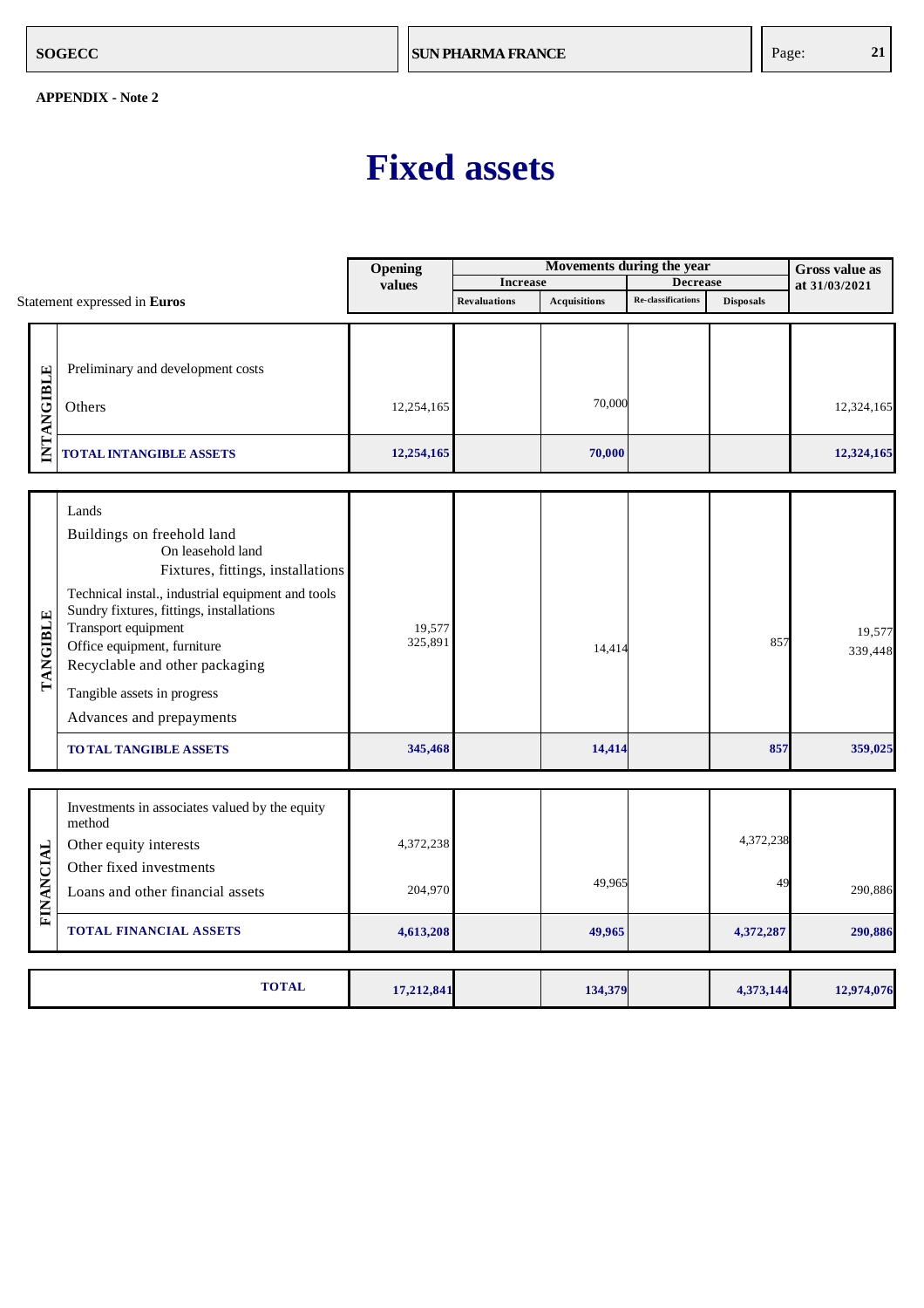### **Depreciation and Amortisation**

<span id="page-25-0"></span>

|            |                                                                                                                                                                                                                                                                                        |                                              |  | Opening                                          |         |                                  |                                              | Movements during the year                       |     | <b>Amortisation as</b>           |                                                              |
|------------|----------------------------------------------------------------------------------------------------------------------------------------------------------------------------------------------------------------------------------------------------------------------------------------|----------------------------------------------|--|--------------------------------------------------|---------|----------------------------------|----------------------------------------------|-------------------------------------------------|-----|----------------------------------|--------------------------------------------------------------|
|            | Statement expressed in Euros                                                                                                                                                                                                                                                           |                                              |  | amortization                                     |         |                                  | <b>Provisions</b>                            | <b>Reversals</b>                                |     |                                  | at 31/03/2021                                                |
| INTANGIBLE | Preliminary and development costs<br>Others                                                                                                                                                                                                                                            |                                              |  | 11,799,005                                       |         |                                  | 7,491                                        |                                                 |     |                                  | 11,806,496                                                   |
|            | <b>TOTAL INTANGIBLE ASSETS</b>                                                                                                                                                                                                                                                         |                                              |  | 11,799,005                                       |         |                                  | 7,491                                        |                                                 |     |                                  | 11,806,496                                                   |
| TANGIBLE   | Lands<br>Buildings on freehold land<br>On leasehold land<br>Fixtures, fittings, installations<br>Technical instal., industrial equipment and tools<br>Sundry fixtures, fittings, installations<br>Transport equipment<br>Office equipment, furniture<br>Recyclable and other packaging |                                              |  |                                                  | 206,336 |                                  | 32,059                                       |                                                 | 852 |                                  | 237,543                                                      |
|            | <b>TOTAL TANGIBLE ASSETS</b>                                                                                                                                                                                                                                                           |                                              |  |                                                  | 206,336 |                                  | 32,059                                       |                                                 | 852 |                                  | 237,543                                                      |
|            | <b>TOTAL</b>                                                                                                                                                                                                                                                                           |                                              |  | 12,005,341                                       |         |                                  | 39,550                                       | 852                                             |     |                                  | 12,044,039                                                   |
|            | Breakdown of movements affecting the provision for accelerated depreciation                                                                                                                                                                                                            |                                              |  |                                                  |         |                                  |                                              |                                                 |     |                                  |                                                              |
|            |                                                                                                                                                                                                                                                                                        | <b>Duration</b><br>and other<br>differential |  | <b>Provisions</b><br>Diminishing<br>balance mode |         | <b>Exceptional</b><br>tax amort. | <b>Duration</b><br>and other<br>differential | <b>Reversals</b><br>Diminishing<br>balance mode |     | <b>Exceptional</b><br>tax amort. | Change in<br>depreciation and<br>amortization at<br>year-end |
|            | Preliminary and development costs<br>Other tangible assets                                                                                                                                                                                                                             |                                              |  |                                                  |         |                                  |                                              |                                                 |     |                                  |                                                              |
|            | <b>TOTAL INTANGIBLE ASSETS</b>                                                                                                                                                                                                                                                         |                                              |  |                                                  |         |                                  |                                              |                                                 |     |                                  |                                                              |
|            | Lands<br>Buildings on freehold land<br>On leasehold land<br>Fixtures, fittings, installations<br>Technical instal., industrial equipment and tools<br>Sundry fixtures, fittings, installations<br>Transport equipment                                                                  |                                              |  |                                                  |         |                                  |                                              |                                                 |     |                                  |                                                              |
|            | Office equipment, IT, furniture<br>Recyclable and other packaging                                                                                                                                                                                                                      |                                              |  |                                                  |         |                                  |                                              |                                                 |     |                                  |                                                              |
|            | <b>TOTAL TANGIBLE ASSETS</b>                                                                                                                                                                                                                                                           |                                              |  |                                                  |         |                                  |                                              |                                                 |     |                                  |                                                              |
|            | Cost of acquisition of participating shares                                                                                                                                                                                                                                            |                                              |  |                                                  |         |                                  |                                              |                                                 |     |                                  |                                                              |
|            | <b>TOTAL</b>                                                                                                                                                                                                                                                                           |                                              |  |                                                  |         |                                  |                                              |                                                 |     |                                  |                                                              |
|            | <b>GRAND TOTAL NOT BROKEN DOWN</b>                                                                                                                                                                                                                                                     |                                              |  |                                                  |         |                                  |                                              |                                                 |     |                                  |                                                              |
|            |                                                                                                                                                                                                                                                                                        |                                              |  |                                                  |         |                                  |                                              |                                                 |     |                                  |                                                              |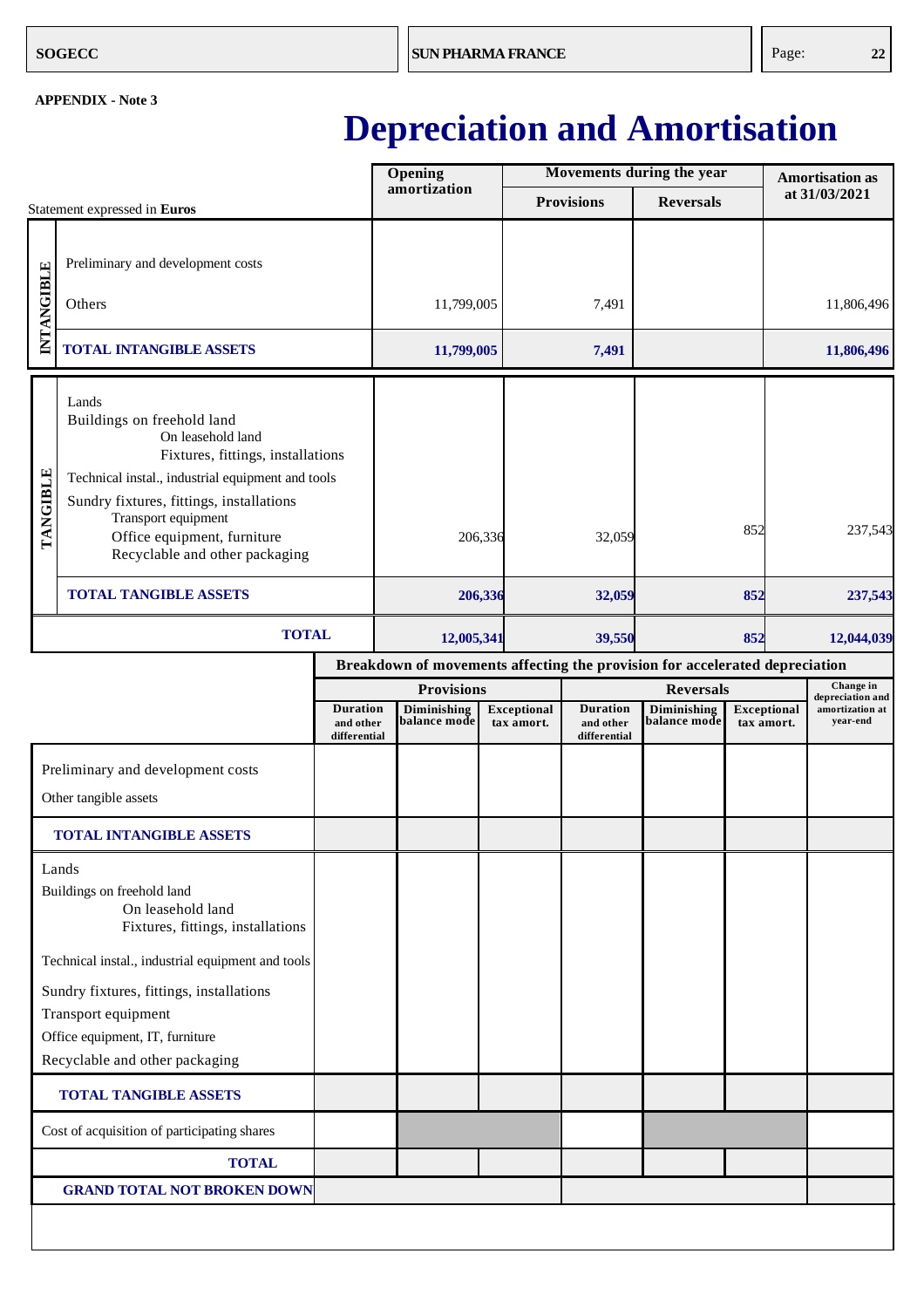### **Provisions**

|                                            | Statement expressed in Euros                                                                        | Opening              | <b>Increase</b>    | <b>Decrease</b>      | 31/03/2019         |
|--------------------------------------------|-----------------------------------------------------------------------------------------------------|----------------------|--------------------|----------------------|--------------------|
|                                            | Reconstruction mining and oil deposits                                                              |                      |                    |                      |                    |
|                                            | Provisions for investment                                                                           |                      |                    |                      |                    |
|                                            | Provisions for price increases                                                                      |                      |                    |                      |                    |
|                                            | Provision for accelerated depreciation                                                              |                      |                    |                      |                    |
|                                            | Tax provision for installation loans                                                                |                      |                    |                      |                    |
| REGULATED PROVISIONS                       | Other provisions                                                                                    |                      |                    |                      |                    |
|                                            | <b>REGULATED PROVISIONS</b>                                                                         |                      |                    |                      |                    |
|                                            | For litigation<br>For guarantees given to customers<br>For losses on futures markets                | 359,834              | 184,189            | 75,416               | 468,607            |
| PROVISIONS FOR RISKS AND<br><b>CHARGES</b> | For fines and penalties<br>For exchange losses<br>For pensions and similar obligations<br>For taxes | 711,407              | 67,438             | 234,315              | 544,530            |
|                                            | For renewals of fixed assets<br>Provisions for major repairs and<br>renovations                     |                      |                    |                      |                    |
|                                            | For social security and tax charges on<br>accrued leaves                                            |                      |                    |                      | 11,000             |
|                                            | Other                                                                                               | 11,000               |                    |                      |                    |
|                                            | PROVISIONS FOR RISKS AND CHARGES                                                                    | 499,631              | 834,238            | 309,731              | 1,024,137          |
|                                            | intangible<br>tangible<br>shares valued by the equity method                                        | 446,818              |                    |                      | 446,818            |
|                                            | $\alpha$ on fixed assets $\overline{\phantom{a}}$<br>Participating shares<br>Other financial assets | 3,372,238<br>199,156 | 5,087              | 3,372,238            | 204,242            |
| <b>PROVISIONS FOR<br/>DEPRECIATION</b>     | On stocks and work in progress<br>On trade debtors<br>Others                                        | 1,946,662<br>328,735 | 296,364<br>297,199 | 1,946,662<br>328,735 | 296,364<br>297,199 |
|                                            | PROVISIONS POUR DEPRECIATION                                                                        | 6,293,609            | 598,649            | 5,647,635            | 1,244,623          |

| <b>GRAND TOTAL</b>                                                                                                                                                   | 6,793,240 | 1,432,887 | 5,957,366 | 2,268,761 |
|----------------------------------------------------------------------------------------------------------------------------------------------------------------------|-----------|-----------|-----------|-----------|
| Of which provisions and reversals<br>- operating<br>- financial<br>- extraordinary                                                                                   |           | 850,276   | 2,585,128 |           |
| Shares accounted for by the equity method: depreciation amount at the year-end calculated in accordance with the rules<br>provided for in Article 39-1.5e of the GTC |           |           |           |           |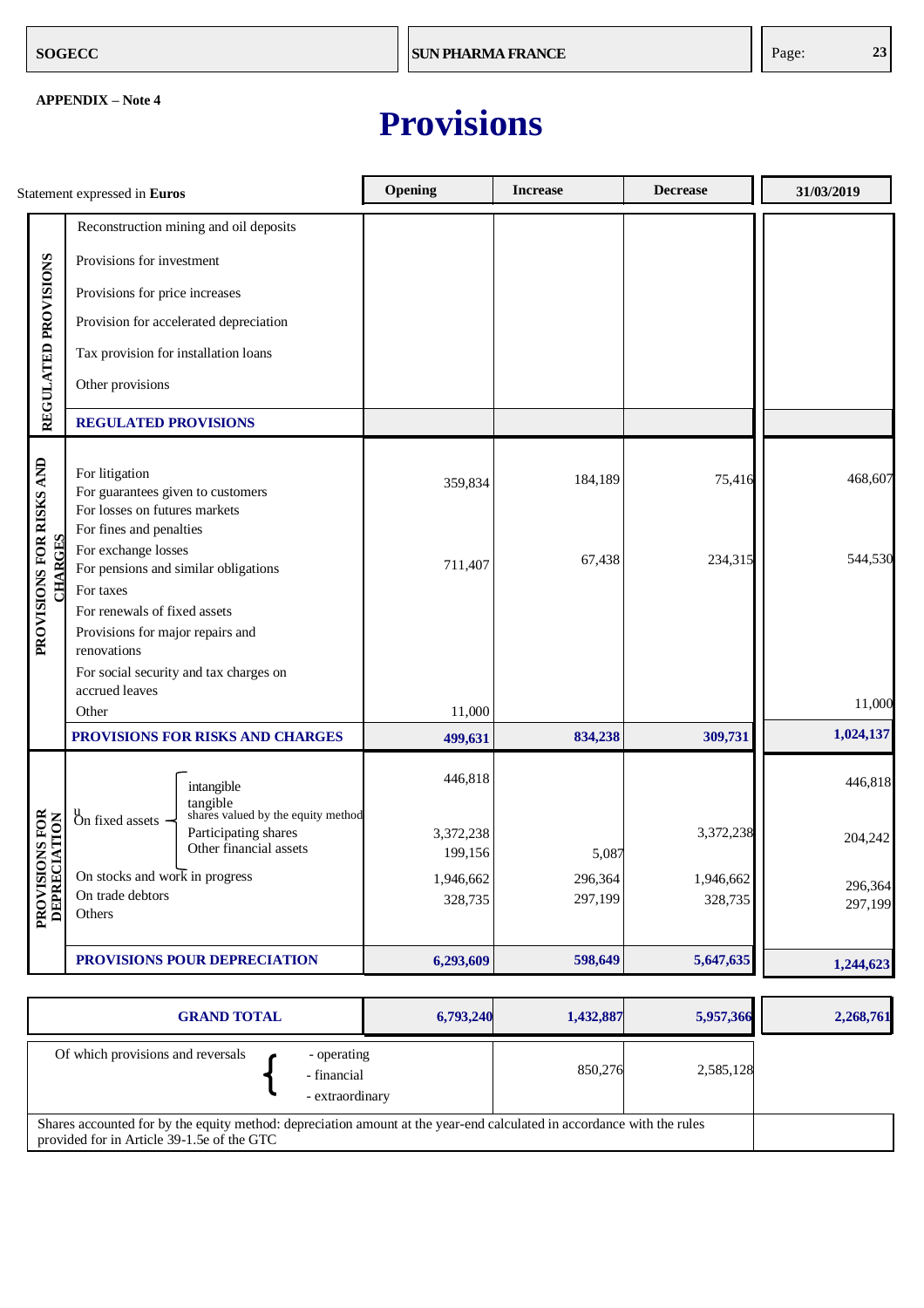### **Receivables and Payables**

<span id="page-27-0"></span>

|                    |                                                                                                                                                                                                                                                                                                                                                                                                                                       | Statement expressed in Euros | 31/03/2021                                                                                      | $\epsilon$ = 1 year                                             | $>1$ year                    |
|--------------------|---------------------------------------------------------------------------------------------------------------------------------------------------------------------------------------------------------------------------------------------------------------------------------------------------------------------------------------------------------------------------------------------------------------------------------------|------------------------------|-------------------------------------------------------------------------------------------------|-----------------------------------------------------------------|------------------------------|
| <b>RECEIVABLES</b> | Receivables from associates<br>Loans $(1)$ $(2)$<br>Other financial assets<br><b>Bad and Doubtful debts</b><br>Other trade receivables<br>Receivables representing loaned securities<br>Personnel and related accounts<br>Social Security and other social bodies<br>Tax on profits<br>Value added tax<br>Other taxes, duties and similar payments<br>Miscellaneous<br>Group and associates (2)<br>Sundry debtors<br>Prepaid expenses |                              | 204,242<br>86,643<br>303,440<br>4,126,652<br>54,970<br>102,144<br>377,310<br>139,635<br>287,441 | 4,126,652<br>54,970<br>102,144<br>377,310<br>139,635<br>287,441 | 204,242<br>86,643<br>303,440 |
|                    |                                                                                                                                                                                                                                                                                                                                                                                                                                       | <b>TOTAL RECEIVABLES</b>     | 5,682,478                                                                                       | 5,088,153                                                       | 594,326                      |
| (1)<br>(1)<br>(2)  | Loans granted during the year<br>Repayments obtained during the year<br>Loans and advances to associates (natural persons)                                                                                                                                                                                                                                                                                                            |                              |                                                                                                 |                                                                 |                              |

|                   |                                                                                                                                                                                                                                                                                                                                                                                                                                                                                                                                                                                                                                                         | 31/03/2021                                                                    | $\epsilon$ = 1 year                                                           | $1 - 5$ years | $>$ 5 years |
|-------------------|---------------------------------------------------------------------------------------------------------------------------------------------------------------------------------------------------------------------------------------------------------------------------------------------------------------------------------------------------------------------------------------------------------------------------------------------------------------------------------------------------------------------------------------------------------------------------------------------------------------------------------------------------------|-------------------------------------------------------------------------------|-------------------------------------------------------------------------------|---------------|-------------|
| <b>PAYABLES</b>   | Convertible debenture loans (1)<br>Other debenture loans (1)<br>Loans/debts from credit instit at less than 1 year<br>from start $(1)$<br>Loans/debts from credit instit at more than 1 year<br>from start $(1)$<br>Loans and miscellaneous financial debts $(1)$ $(2)$<br>Trade payables and related accounts<br>Personnel and related accounts<br>Social Security and other social bodies<br>Tax on profits<br>Value added tax<br>Guaranteed bonds<br>Other taxes, duties and similar payments<br>Debts on fixed assets and related accounts<br>Group and associates (2)<br>Other payables<br>Debt representing borrowed securities<br>Prepaid income | 4,000<br>40,412,295<br>3,209,960<br>943,461<br>573,448<br>91,916<br>1,936,586 | 4,000<br>40,412,295<br>3,209,960<br>943,461<br>573,448<br>91,916<br>1,936,586 |               |             |
|                   | <b>TOTAL PAYABLES</b>                                                                                                                                                                                                                                                                                                                                                                                                                                                                                                                                                                                                                                   | 47,171,665                                                                    | 47,171,665                                                                    |               |             |
| (1)<br>(1)<br>(2) | Loans taken out during the year<br>Loans paid back during the year<br>Loans and debts from associates (natural persons)                                                                                                                                                                                                                                                                                                                                                                                                                                                                                                                                 |                                                                               |                                                                               |               |             |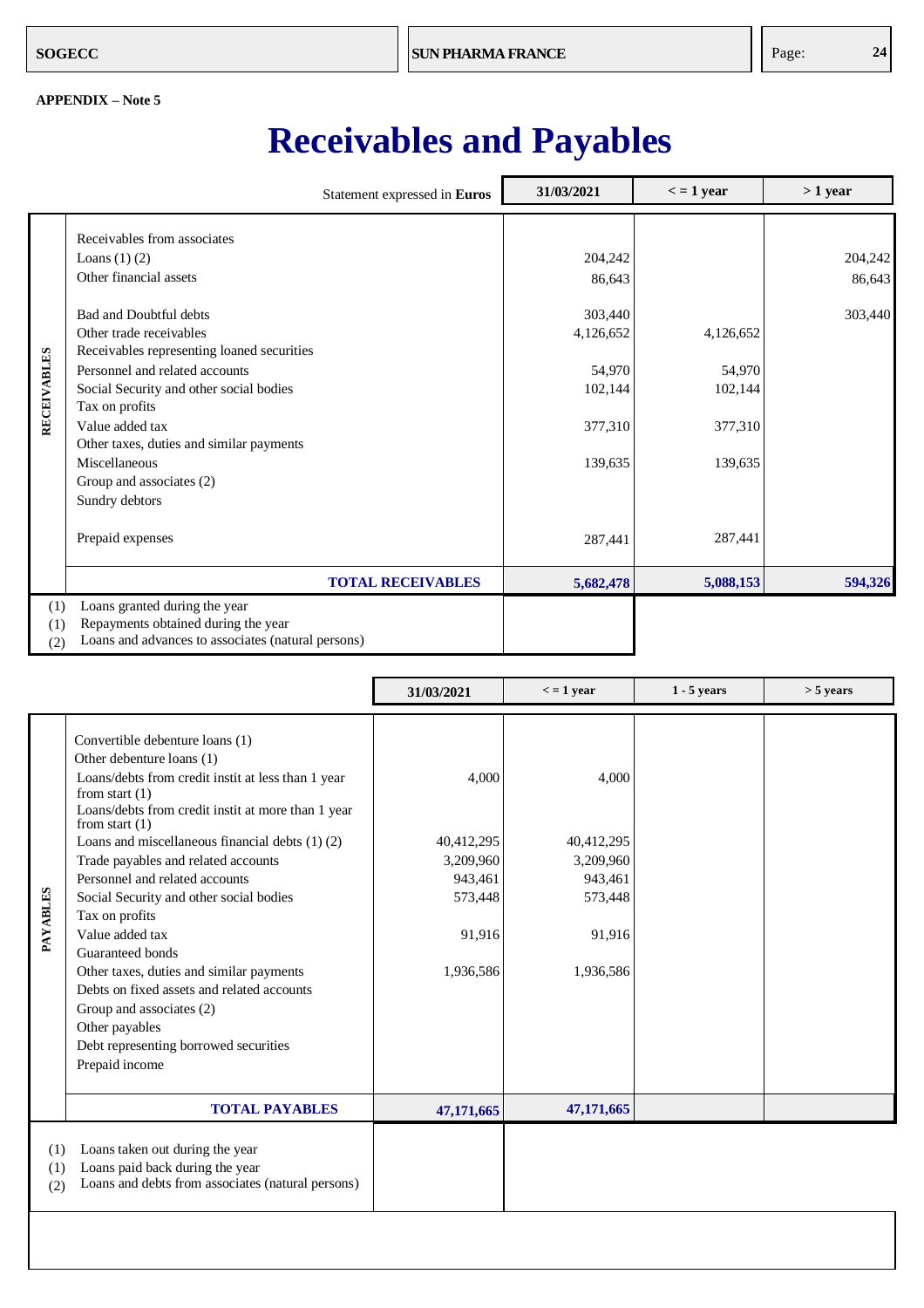### **ACCRUED INCOME**

|                                                         | Statement expressed in Euros | 31/03/2021 |
|---------------------------------------------------------|------------------------------|------------|
| <b>Total Income receivable</b>                          |                              | 152,658    |
| Other claims                                            |                              | 152,658    |
| OCCUPATIONAL TRAINING<br><b>STATE-INCOME RECEIVABLE</b> | 13,023<br>139,635            |            |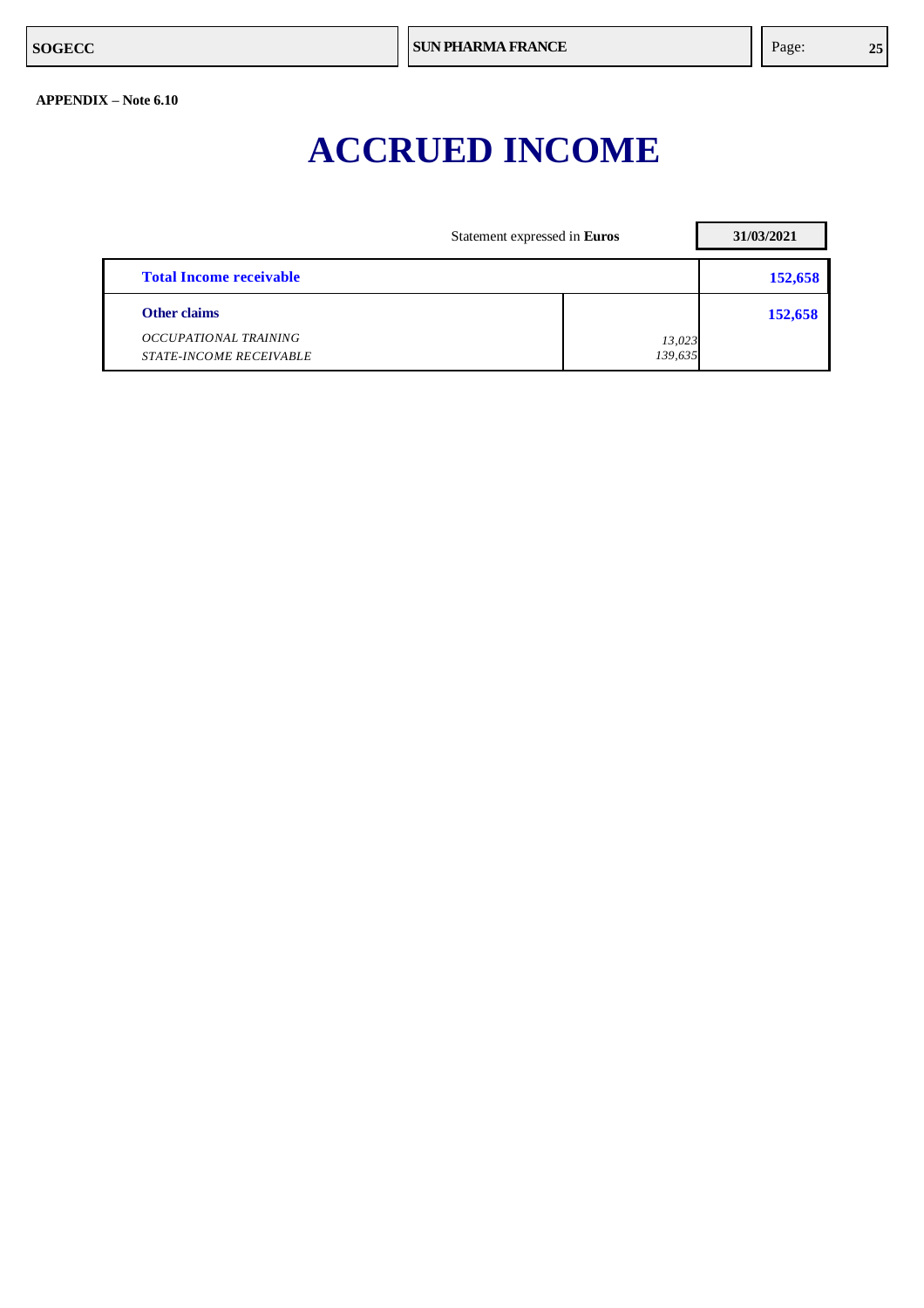#### <span id="page-29-0"></span>**APPENDIX - Note 6.11**

## **Accrued expenses**

Statement expressed in **Euros**

**31/03/2021**

| <b>Total accrued expenses</b>                   |           | 3,121,858 |
|-------------------------------------------------|-----------|-----------|
| <b>Loans and debts from credit institutions</b> |           | 4,000     |
| <b>ACCRUED INTERESTS PAYABLE</b>                | 4.000     |           |
| <b>Other loans and financial debts</b>          |           | 1,310,110 |
| <b>INTEREST GROUP LOANS</b>                     | 1,310,110 |           |
| <b>Trade payables and related accounts</b>      |           | 523,921   |
| <b>UNDELIVERED INVOICE cpt Entry m</b>          | 45,592    |           |
| SUPPLIER, UNDELIVERED INVOICES                  | 478,329   |           |
| Tax and social security liabilities             |           | 1,283,827 |
| <b>PROVISIONS FOR ACCRUED TOIL</b>              | 27,670    |           |
| PROVISIONS ACCRUED LEAVE                        | 128,119   |           |
| <b>PROVISIONS FOR ACCRUED LEAVE</b>             | 369.124   |           |
| <b>PROVISIONS FOR TIME SAVINGS ACCOUNT</b>      | 29,331    |           |
| PERSONNEL, ACCRUED EXPENSES                     | 375,753   |           |
| <b>PROVISIONS FOR ACCRUED SOCIAL CHARGES</b>    | 37,678    |           |
| SOCIAL INSTITUTIONS, ACCRUED EXPENSES           | 248,743   |           |
| SOCIAL INSTITUTIONS, ACCRUED EXPENSES           | 14,665    |           |
| <b>EFFORT CONSTRUCTION</b>                      | 22,947    |           |
| PROFESSIONAL TRAINING                           | 29,797    |           |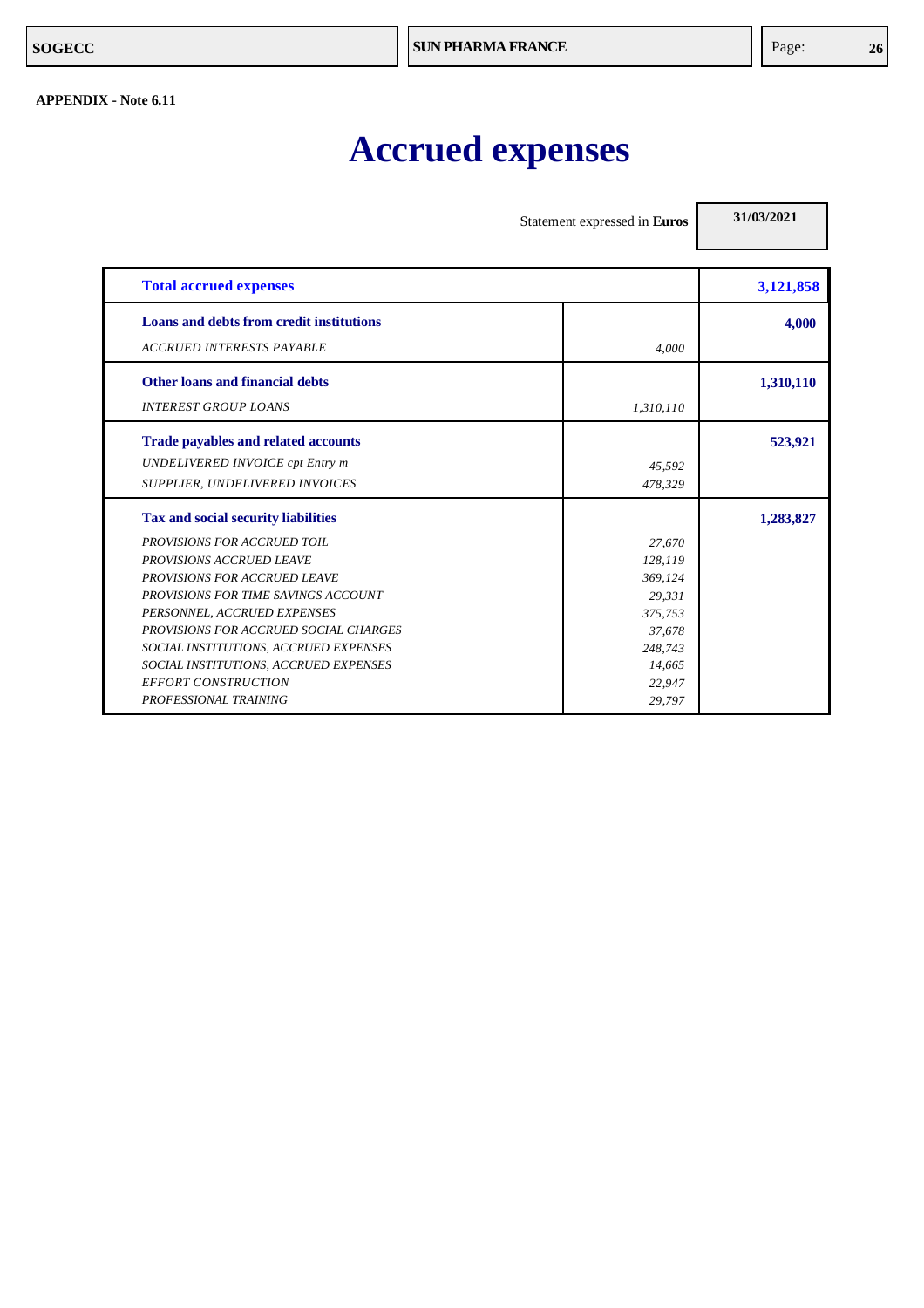### **Prepayments**

<span id="page-30-0"></span>

| Statement expressed in Euros           | Period       | Amounts | 31/03/2021 |
|----------------------------------------|--------------|---------|------------|
| <b>Prepayments - OPERATING</b>         |              |         | 287,441    |
| Other charges accounted for in advance |              | 287,441 |            |
|                                        |              |         |            |
|                                        |              |         |            |
|                                        |              |         |            |
|                                        |              |         |            |
|                                        |              |         |            |
|                                        |              |         |            |
|                                        |              |         |            |
|                                        |              |         |            |
|                                        |              |         |            |
|                                        |              |         |            |
| Prepayments - FINANCIAL                |              |         |            |
|                                        |              |         |            |
|                                        |              |         |            |
|                                        |              |         |            |
|                                        |              |         |            |
|                                        |              |         |            |
| Prepayments - EXTRAORDINARY            |              |         |            |
|                                        |              |         |            |
|                                        |              |         |            |
|                                        |              |         |            |
|                                        |              |         |            |
|                                        | <b>TOTAL</b> |         | 287,441    |
|                                        |              |         |            |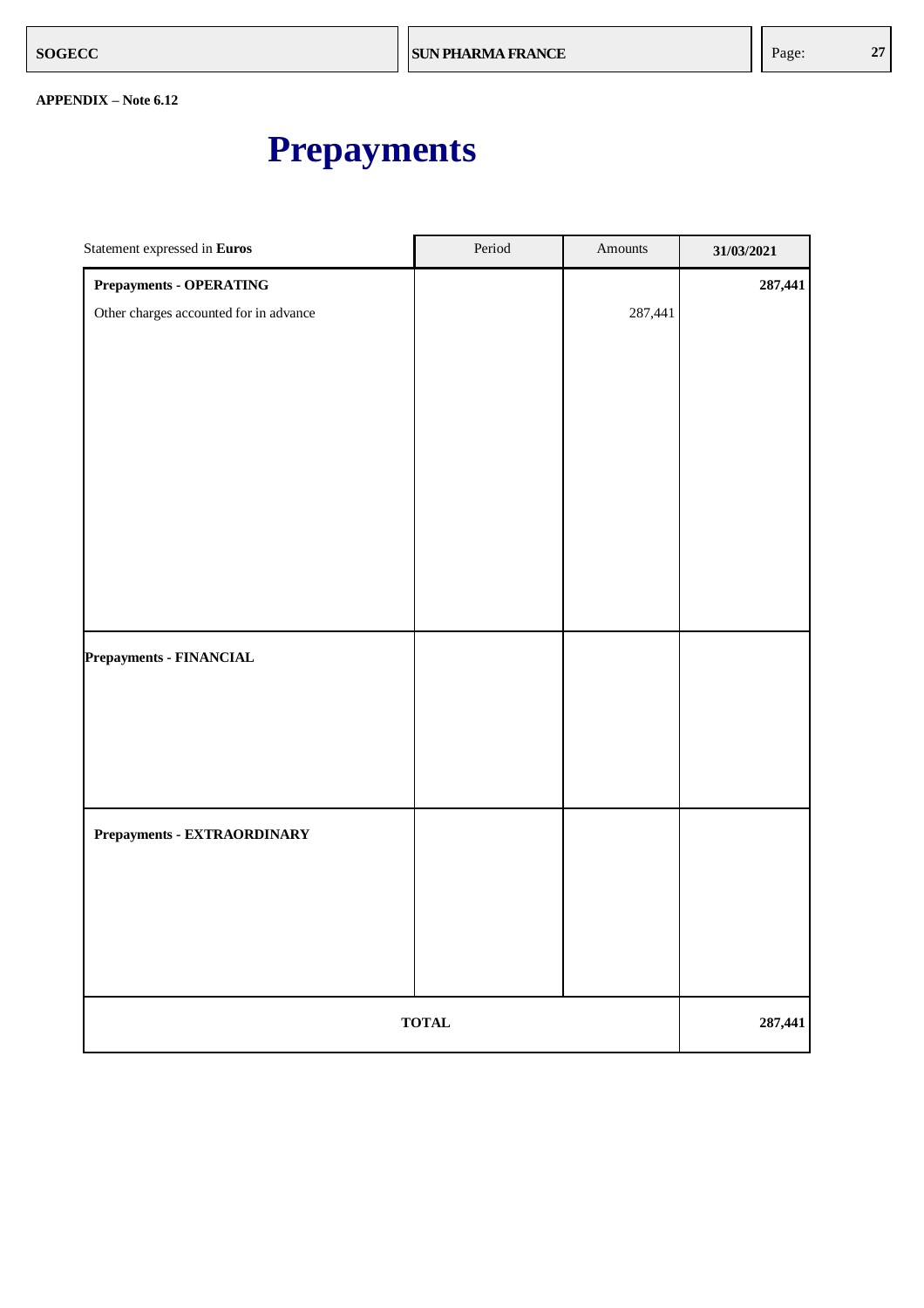### **Prepaid income**

<span id="page-31-0"></span>

| Statement expressed in Euros            | Period | Amounts | 31/03/2021 |
|-----------------------------------------|--------|---------|------------|
| $\bf{Prepaid\ income} - \bf{OPERATING}$ |        |         |            |
| Advances on contracts                   |        |         |            |
| $\rm{NONE}$                             |        |         |            |
|                                         |        |         |            |
|                                         |        |         |            |
|                                         |        |         |            |
|                                         |        |         |            |
|                                         |        |         |            |
|                                         |        |         |            |
|                                         |        |         |            |
|                                         |        |         |            |
|                                         |        |         |            |
| Prepayments - FINANCIAL                 |        |         |            |
|                                         |        |         |            |
|                                         |        |         |            |
|                                         |        |         |            |
|                                         |        |         |            |
| Prepayments - EXTRAORDINARY             |        |         |            |
|                                         |        |         |            |
|                                         |        |         |            |
|                                         |        |         |            |
|                                         |        |         |            |
|                                         |        |         |            |
| <b>TOTAL</b>                            |        |         |            |
|                                         |        |         |            |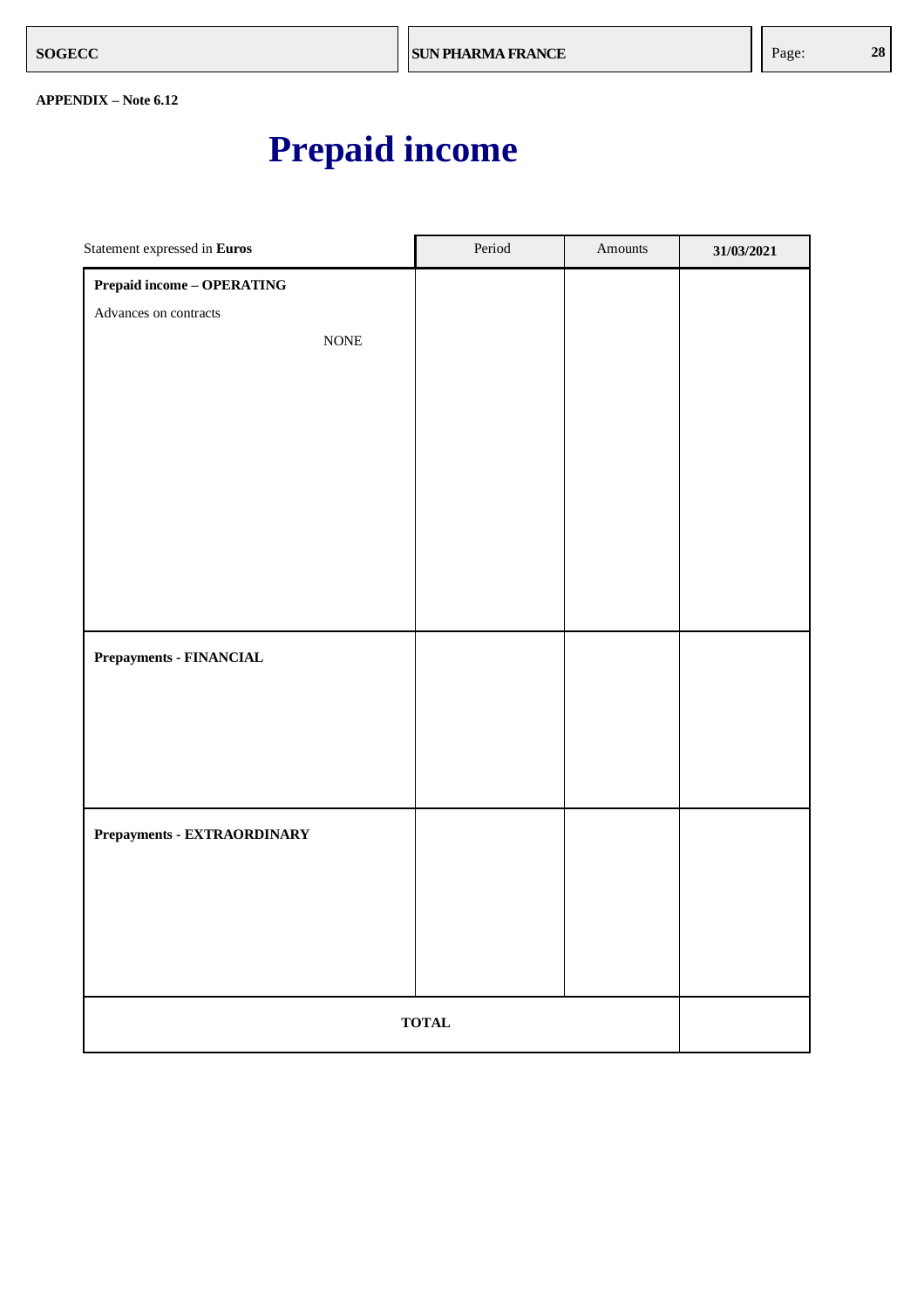### **Issue Capital**

|                         | 31/03/2021<br>Statement expressed in Euros                                           | <b>Number</b> | Par value        | Amount     |
|-------------------------|--------------------------------------------------------------------------------------|---------------|------------------|------------|
| <b>RIGHTS</b>           | Of the issued capital at start of financial year<br>Issued during the financial year | 24,948,400    | 1,0000<br>0,0000 | 24,948,400 |
|                         | Reimbursed during the financial year                                                 |               | 0,0000           |            |
| <b>SHARES/CORPORATE</b> | Of the issued capital at end of financial year                                       | 24,948,400    | 1,0000           | 24,948,400 |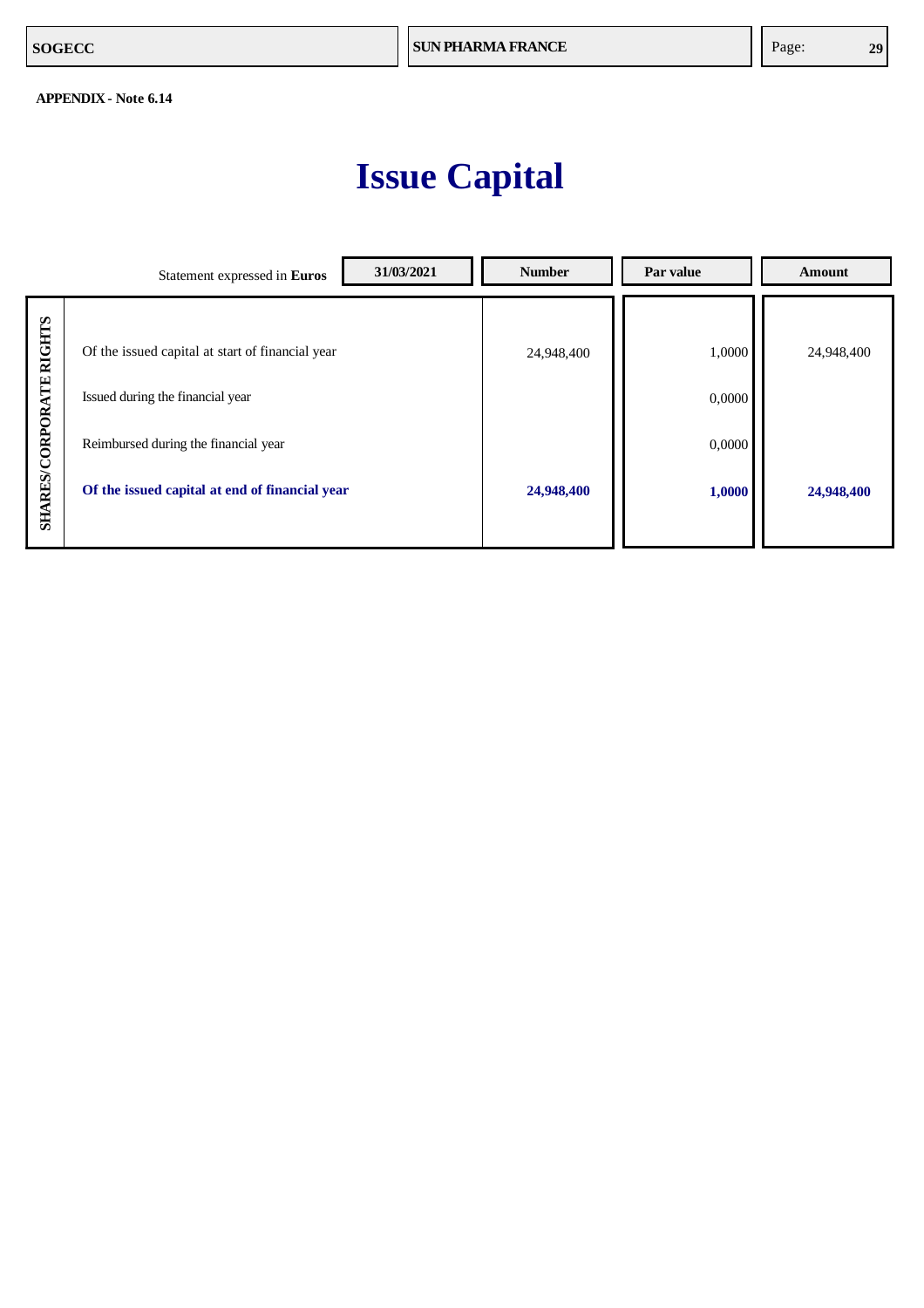### <span id="page-33-0"></span>**Breakdown of turnover**

|                                                                                                                                             | Statement expressed in Euros              | 31/03/2021 |
|---------------------------------------------------------------------------------------------------------------------------------------------|-------------------------------------------|------------|
| <b>Turnover by business line</b>                                                                                                            |                                           | 28,163,926 |
| <b>Sales of goods</b>                                                                                                                       |                                           | 27,518,020 |
| SALES OF GOODS FRANCE HG<br><b>DISCOUNTS GRANTED</b>                                                                                        | 34,577,792<br>(7,059,772)                 |            |
| <b>Production sold Services</b>                                                                                                             |                                           | 645,907    |
| MISCELLANEOUS SERVICES FRANCE HG<br><b>OTHER EXPORT SERVICES</b><br><b>INCOME FROM RELATED ACTIVITIES</b>                                   | 558<br>643,357<br>1,991                   |            |
| <b>Turnover by geographical market</b>                                                                                                      |                                           | 28,163,926 |
| <b>FRANCE</b> turnover                                                                                                                      |                                           | 27,520,569 |
| SALE OF GOODS FRANCE HG<br>REBATES/DISCOUNTS/ALLOWANCES GRANTED<br>MISCELLANEOUS SERVICES FRANCE H<br><b>INCOME FROM RELATED ACTIVITIES</b> | 34,577,792<br>(7,059,772)<br>558<br>1.991 |            |
| <b>EXPORT Turnover</b>                                                                                                                      |                                           | 643,357    |
| <b>OTHER EXPORT SERVICES</b>                                                                                                                | 643,357                                   |            |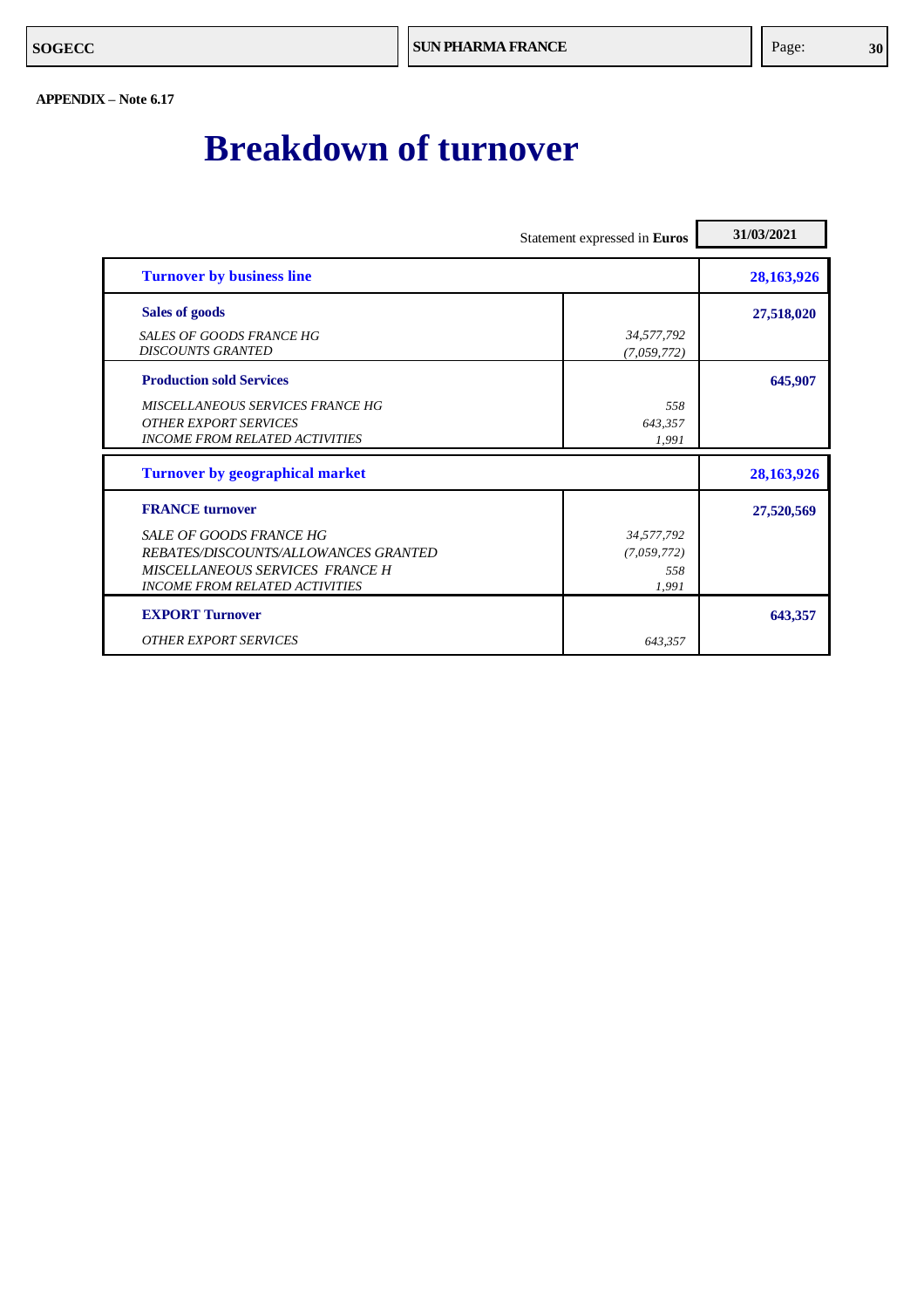### **Breakdown of tax on profits**

<span id="page-34-0"></span>

| Statement expressed in Euros                | 31/03/2021 | <b>Profit/loss before tax</b> | Taxes $(1)$ | Profit/loss after tax |
|---------------------------------------------|------------|-------------------------------|-------------|-----------------------|
|                                             |            |                               |             |                       |
| PROFIT/LOSS FROM ORDINARY ACTIVITIES        |            | 291,756                       |             | 291,756               |
| EXTRAORDINARY RESULT (and equity interests) |            | 22,871                        |             | 22,871                |
|                                             |            |                               |             |                       |
| <b>ACCOUNTING PROFIT/LOSS</b>               |            | 314,627                       |             | 314,627               |
|                                             |            |                               |             |                       |

(1) After tax restatements.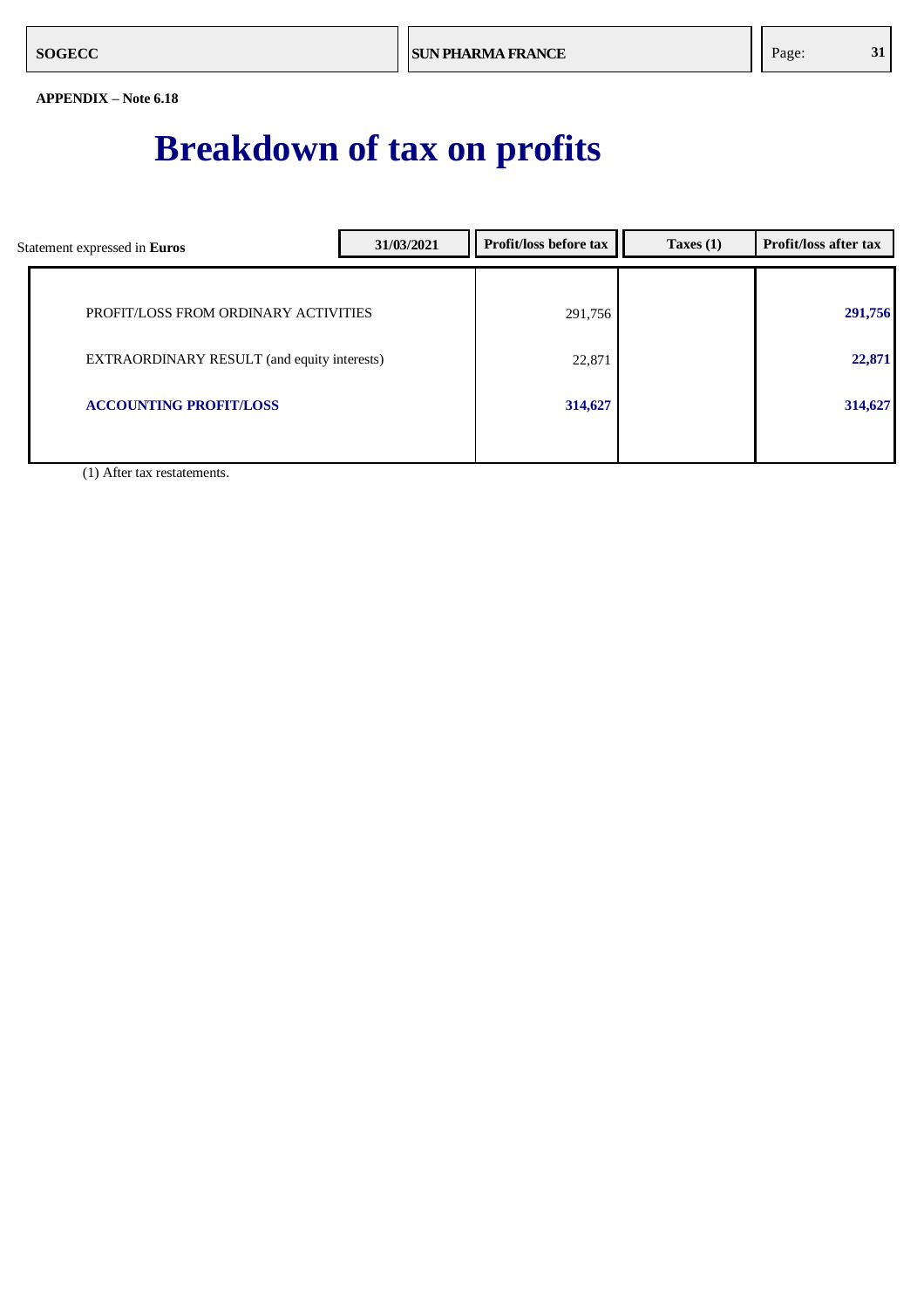**31**

#### **APPENDIX - Note 11**

### **Increase and decrease in future tax liabilities**

| Statement expressed in Euros |                                           | 31/03/2021 |
|------------------------------|-------------------------------------------|------------|
|                              | Regulated provisions                      |            |
| INCREASE                     | Other                                     |            |
|                              | <b>INCREASE IN FUTURE TAX LIABILITIES</b> |            |
|                              |                                           |            |

|          | Provisions not deductible in the year of recognition                                      |                                |
|----------|-------------------------------------------------------------------------------------------|--------------------------------|
|          | Provisions for retirement benefits                                                        | 136,088                        |
|          | Provisions for doubtful debts                                                             | 74,300                         |
|          | Provisions for MA $(31/12/2012)$                                                          | 66,633                         |
|          | Provisions for loan for building initiative                                               | 51,061                         |
| DECREASE | Other<br>Provisions for accrued leaves<br>Social housing level<br>Tax effort construction | 133,422<br>14,672,755<br>5,207 |
|          | <b>DECREASE IN FUTURE TAX LIABILITIES</b>                                                 | 15, 139, 466                   |

The amounts indicated in the above table are expressed in taxes.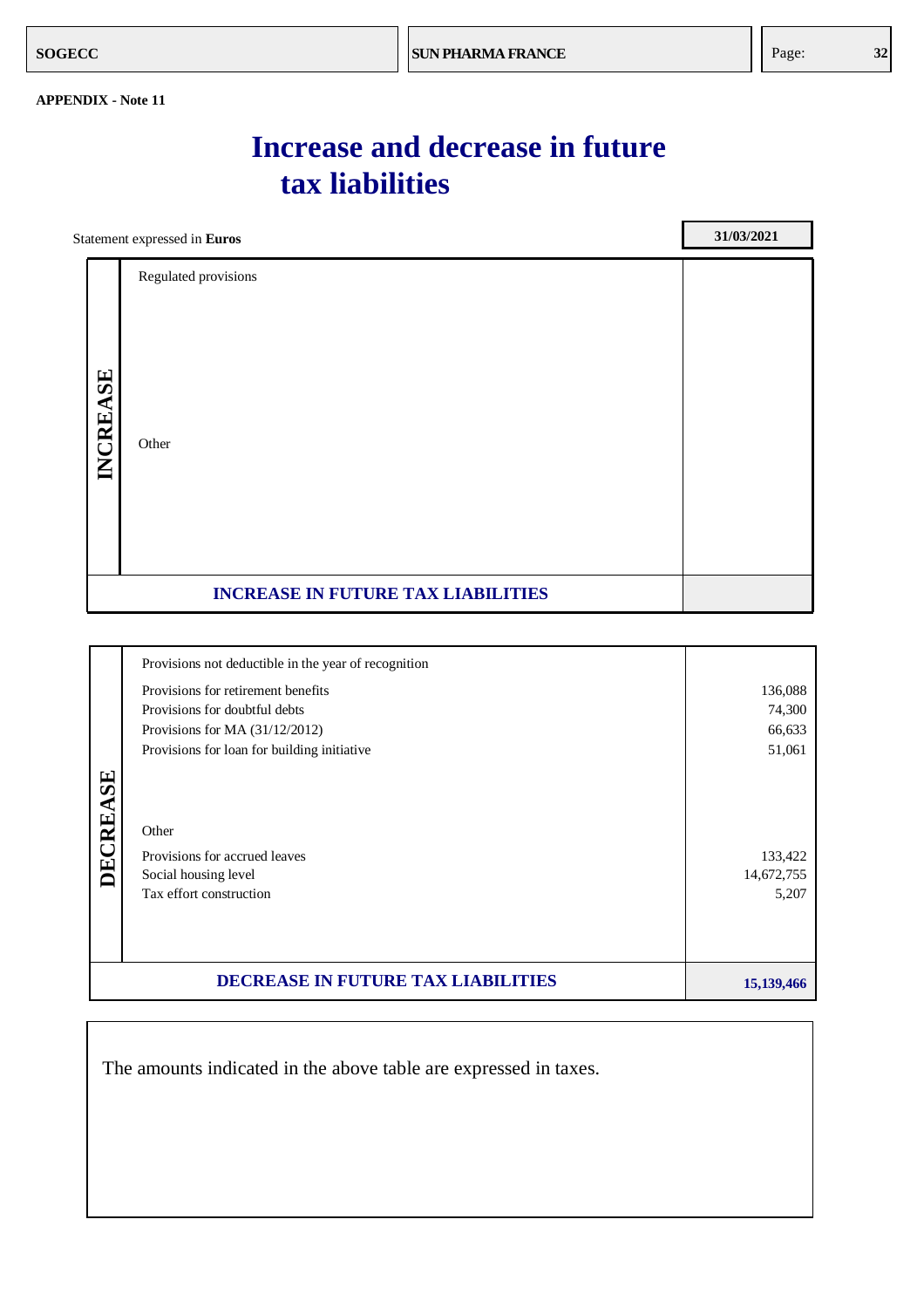### **Directors' remuneration**

<span id="page-36-0"></span>

**In compliance with the principle of respect for people's rights, this information is not provided since it would indirectly lead to the disclosure of information of a personal nature.**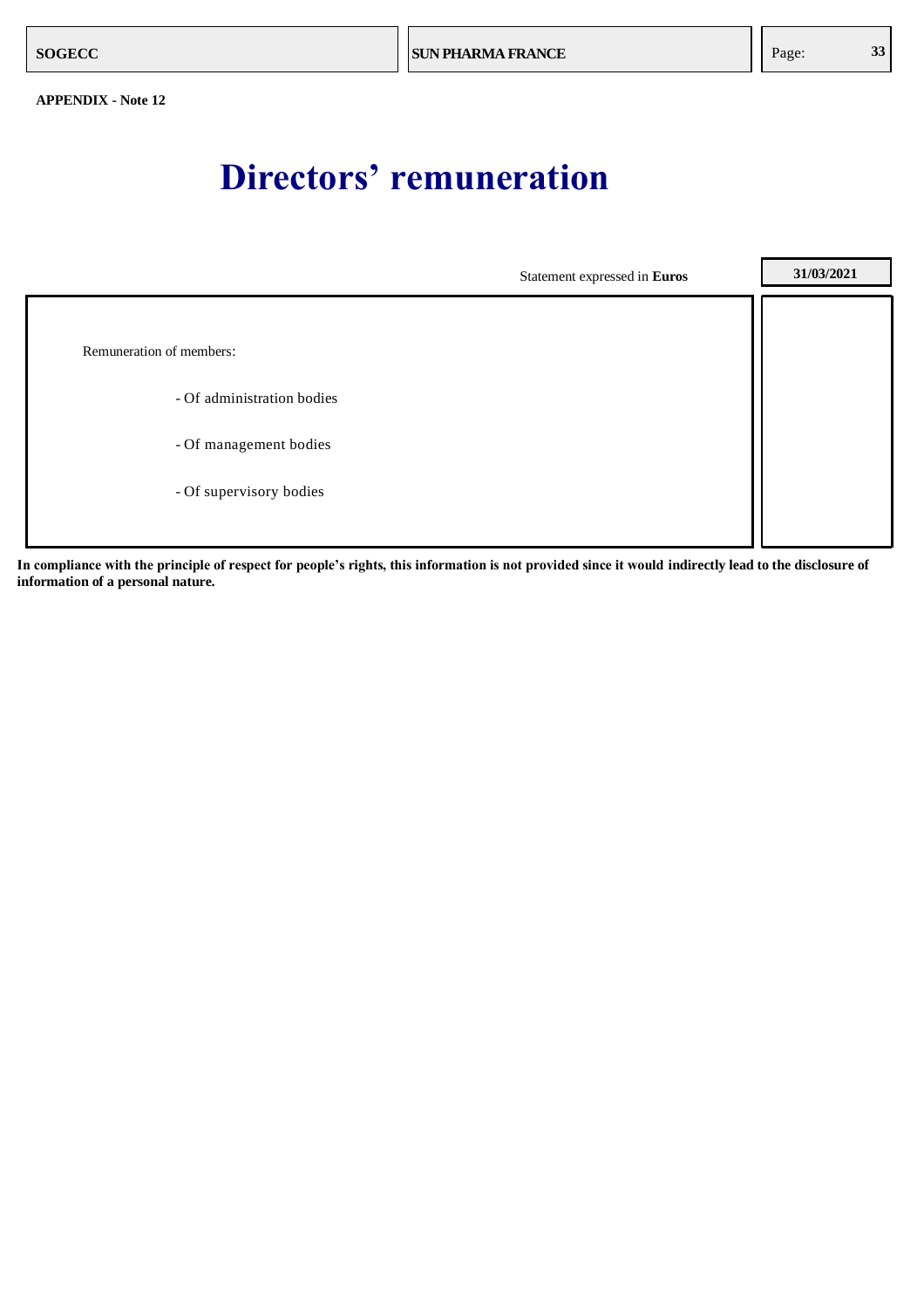### **Average headcount**

<span id="page-37-0"></span>

|                                |                                     | 31/03/2021 | <b>Internal</b> | <b>External</b> |
|--------------------------------|-------------------------------------|------------|-----------------|-----------------|
|                                |                                     |            |                 |                 |
|                                | Managers & intellectual professions |            | 21              |                 |
|                                | Intermediate professions            |            | 36              |                 |
| AVERAGE HEADCOUNT PER CATEGORY | White collar employees              |            |                 |                 |
|                                | Blue collar employees               |            |                 |                 |
|                                | <b>TOTAL</b>                        |            | 58              |                 |
|                                |                                     |            |                 |                 |